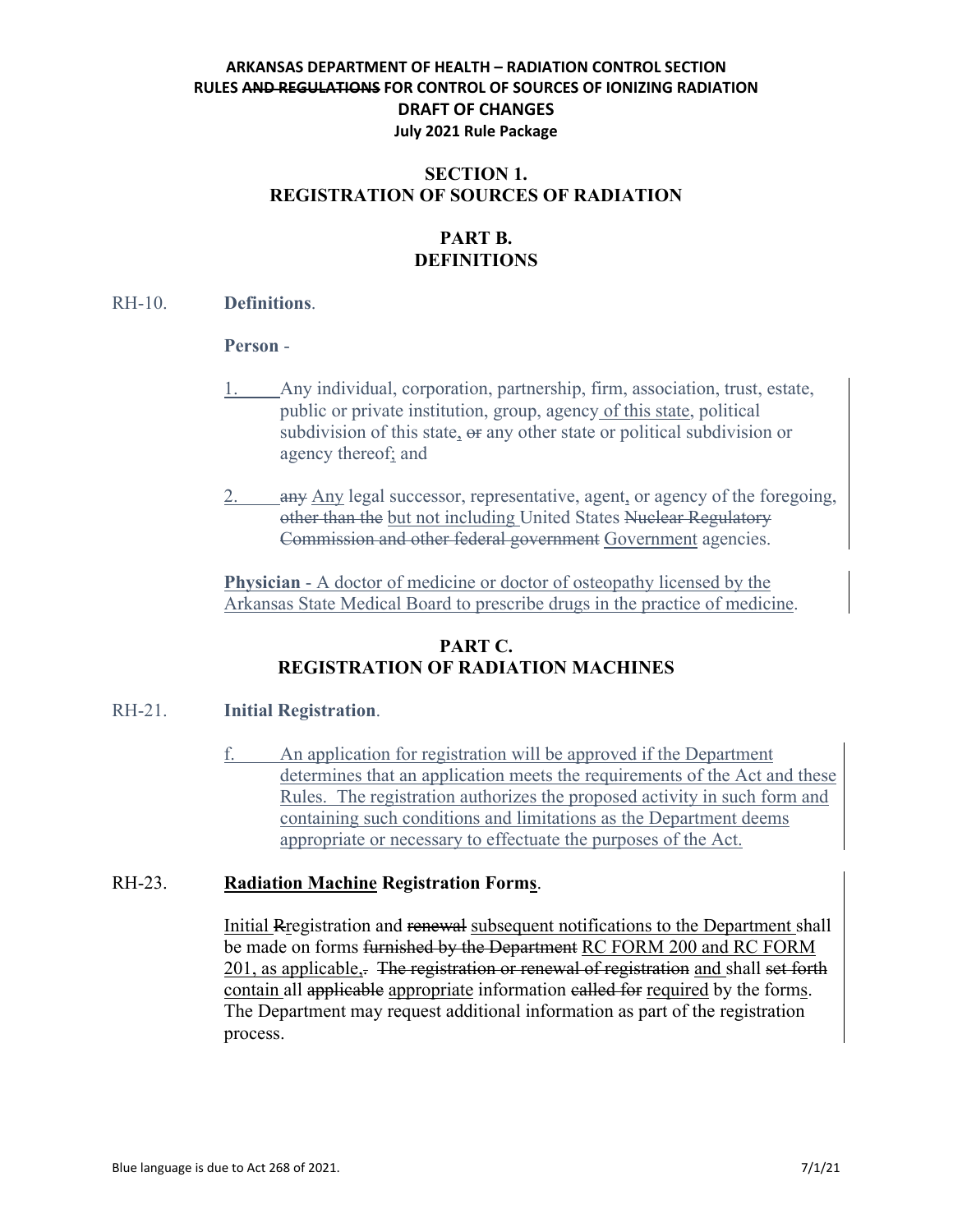#### RH-25. **Special Registration**.

If the reporting of each installation or other information called for is impractical, the Department, upon the request of a registrant, may approve registration in such special form as the Department may prescribe.

## **Terms and Conditions of Registrations.**

- a. Each registration issued pursuant to this Section shall be subject to all the provisions of the Act, now or hereafter in effect, and to all rules and orders of the Department.
- b. No registration issued under this Section shall be transferred, assigned, or in any manner disposed of, either voluntarily or involuntarily, directly or indirectly, through transfer of control of any registration to any person unless the Department shall, after securing full information, find that the transfer is in accordance with the provisions of the Act and shall give its consent in writing.
- c. Each person registered by the Department pursuant to this Section shall confine use and possession of the radiation machine registered to the locations and purposes authorized in the registration.
- d. The Department may incorporate in the registration at the time of issuance, or thereafter by appropriate rule or order, such additional requirements and conditions with respect to the registrant's possession, use, and transfer of radiation machines subject to this Section as it deems appropriate or necessary in order to:
	- 1. Protect health or to minimize danger to life or property;
	- 2. Require such reports and the keeping of such records as may be necessary or appropriate to effectuate the purposes of the Act; and
	- 3. Prevent loss or theft of radiation machines subject to this Section.
- e. The Department may request, and the registrant shall provide, additional information after the registration has been issued to enable the Department to determine whether the registration should be modified in accordance with RH-29.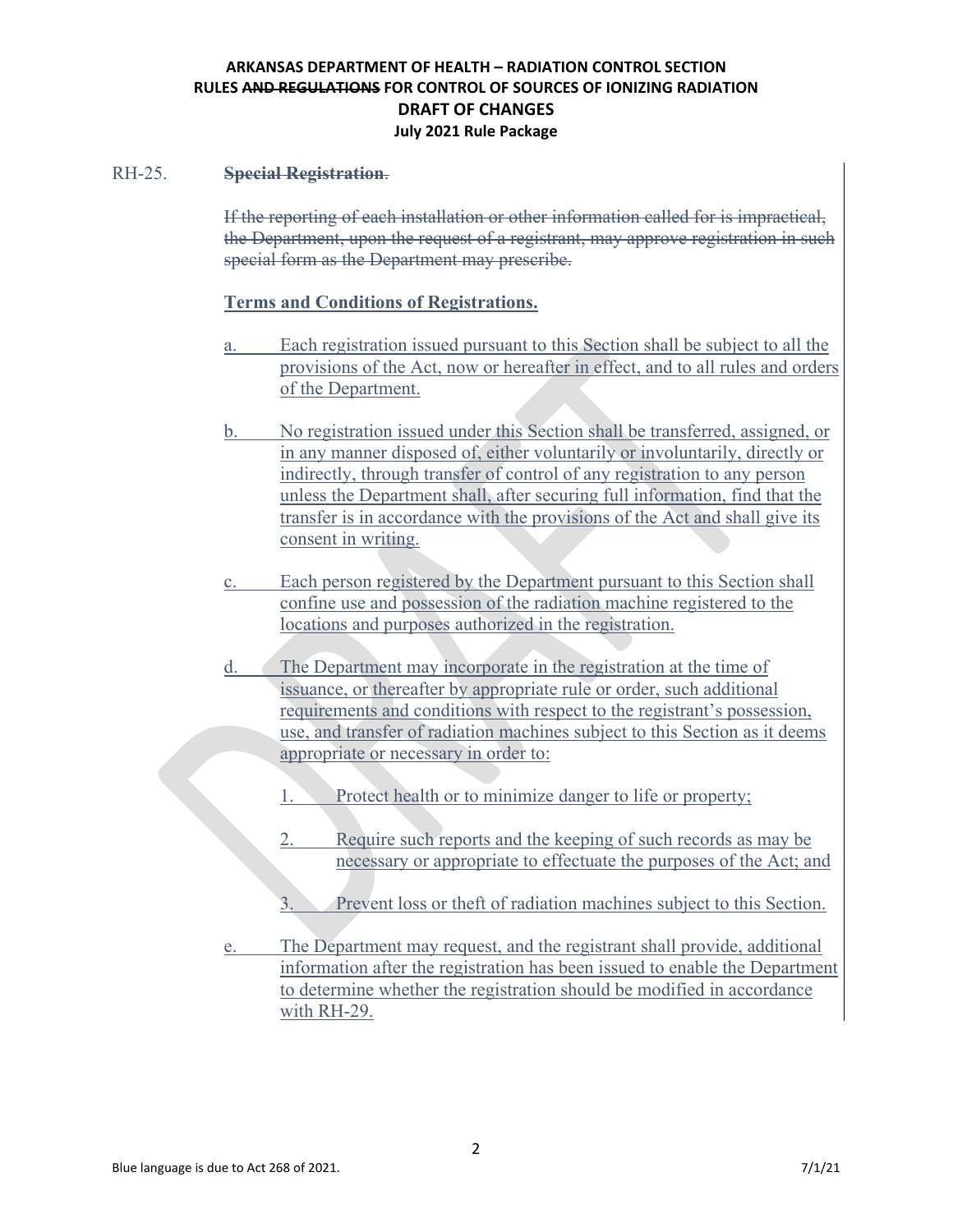### RH-26. **Report of Changes**.

The registrant shall notify the Department in writing of any changes that would render the information contained in the application for registration no longer accurate, including, but not limited to, the following changes: name or mailing address of the registrant; location of the installation or an additional use location; designation of the Radiation Safety Officer; and the receipt, sale, or disposal of any reportable source of radiation machine; and placement or removal of a radiation machine into or out of storage. Notification of the Department is required within ten (10) days of a change, unless the change involves a machine use listed in RH-21.b. Changes regarding RH-21.b. uses must be reported in writing to the Department prior to the change being made.

## RH-27. **Report of Discontinuance**.

Every registrant who permanently discontinues the use of, or permanently disposes of, all his reportable sources of radiation machines at an installation shall notify the Department in writing within ten (10) days of such action. The notice shall be signed by the registrant or other individual duly authorized to act for and on his behalf.

## RH-28. Deleted.

## **Report of Termination.**

Every registrant who permanently disposes or transfers all his radiation machines at an installation shall, within ten (10) days of such action:

- Notify the Department in writing, signed by the registrant or other individual duly authorized to act for and on his behalf; and
- Submit to the Department a record of the disposal of the radiation machines, if applicable; and if transferred, to whom they were transferred.

RH-29. Reserved.

## **Modification, Suspension, and Revocation of Part C Registrations.**

a. The terms and conditions of registrations issued pursuant to Part C of this Section shall be subject to revision or modification. A registration may be suspended or revoked by reason of amendments to the Act or by reason of rules or orders issued by the Department.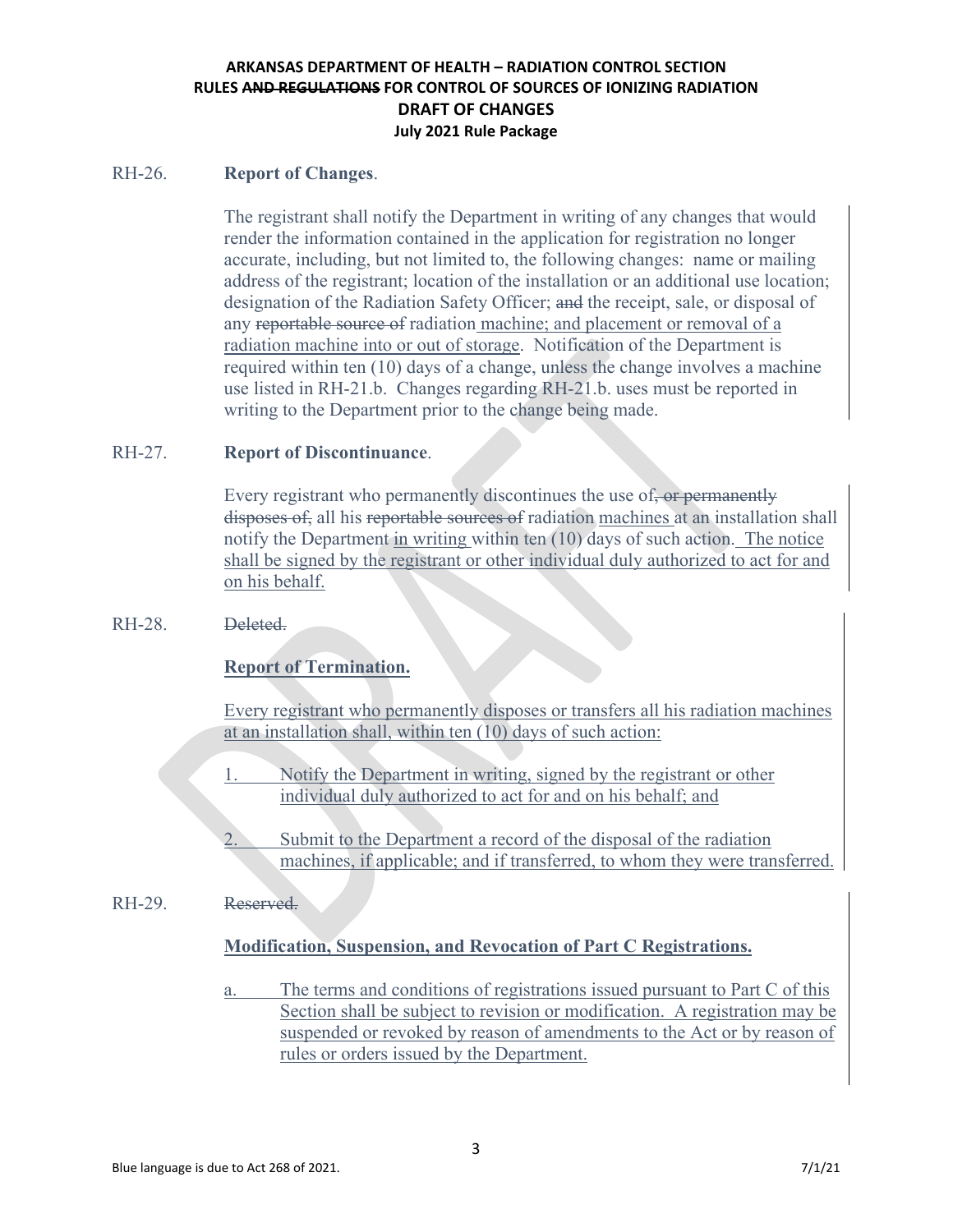- b. Any registration may be revoked, suspended, or modified, in whole or in part, for any material false statement in the application or any statement of fact required under provisions of the Act or of these Rules*,* or because of conditions revealed by such application or statement of fact or any report, record, or inspection or other means which would warrant the Department to refuse to grant a registration on an original application, or for violation of, or failure to observe any of, the terms and conditions of the Act, or the registration, or of any rule or order of the Department.
- c. Except in cases of willful violation or those in which the public health, interest, or safety requires otherwise, no registration shall be modified, suspended, or revoked unless, prior to the institution of proceedings therefor, facts or conduct which may warrant such action shall have been called to the attention of the registrant in writing, and the registrant shall have been accorded opportunity to demonstrate or achieve compliance with all lawful requirements.
- d. Each registration revoked by the Department expires with the Department's final determination to revoke the registration, or on the expiration date stated in the determination, or as otherwise provided by Department Order.

## **PART D. REGISTRATION OF VENDOR SERVICES**

## RH-32. **Vendor Services Registration Forms**.

Registration and renewal changes to a registration shall be eompleted made on forms furnished by the Department RC FORM 800 or RC FORM 801, as applicable, and shall contain all information required by the Department as indicated on the forms and accompanying instructions. The Department may request additional information as part of the registration process.

## RH-36. **Modification, Suspension, and Revocation of Part D Registrations**.

- a. The terms and conditions of registrations issued pursuant to Part D of this Section shall be subject to revision or modification. A registration may be suspended or revoked by reason of amendments to the Act, or by reason of rules or orders issued by the Department.
- b. Any registration may be revoked, suspended, or modified, in whole or in part, for any material false statement in the application or any statement of fact required under provisions of the Act or of these Rules*,* or because of conditions revealed by such application or statement of fact or any report,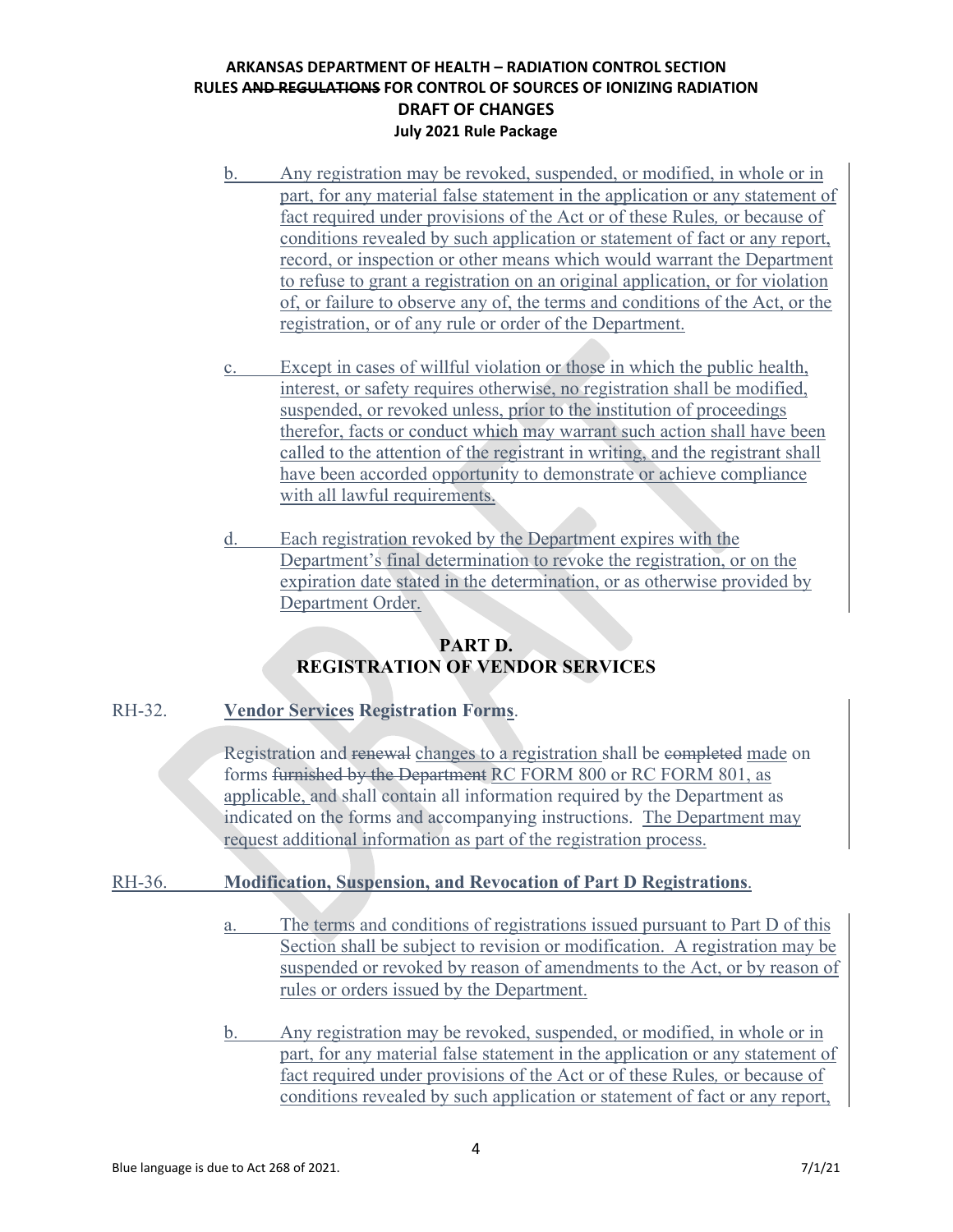record, or inspection or other means which would warrant the Department to refuse to grant a registration on an original application, or for violation of, or failure to observe any of, the terms and conditions of the Act, or the registration, or of any rule or order of the Department.

- c. Except in cases of willful violation or those in which the public health, interest, or safety requires otherwise, no registration shall be modified, suspended, or revoked unless, prior to the institution of proceedings therefor, facts or conduct which may warrant such action shall have been called to the attention of the registrant in writing, and the registrant shall have been accorded opportunity to demonstrate or achieve compliance with all lawful requirements.
- d. Each registration revoked by the Department expires with the Department's final determination to revoke the registration, or on the expiration date stated in the determination, or as otherwise provided by Department Order.

## **SECTION 2. LICENSING OF RADIOACTIVE MATERIALS**

## **PART B. DEFINITIONS**

#### RH-200. **Definitions**.

**Authorized nuclear pharmacist** - A pharmacist who:

1. Meets the requirements in RH-8317.; or

- 2. Is identified as an authorized nuclear pharmacist on a specific license or equivalent permit that authorizes medical use, the practice of nuclear pharmacy, commercial nuclear pharmacy or the manufacture and distribution of radiopharmaceuticals issued by the Department, U.S. Nuclear Regulatory Commission, or Agreement State; or
- 3. Is identified as an authorized nuclear pharmacist on a permit issued by a Department, U.S. Nuclear Regulatory Commission, or Agreement State specific license of broad scope that is authorized to permit the use of radioactive material.

**Authorized user** - A physician, dentist, or podiatrist who: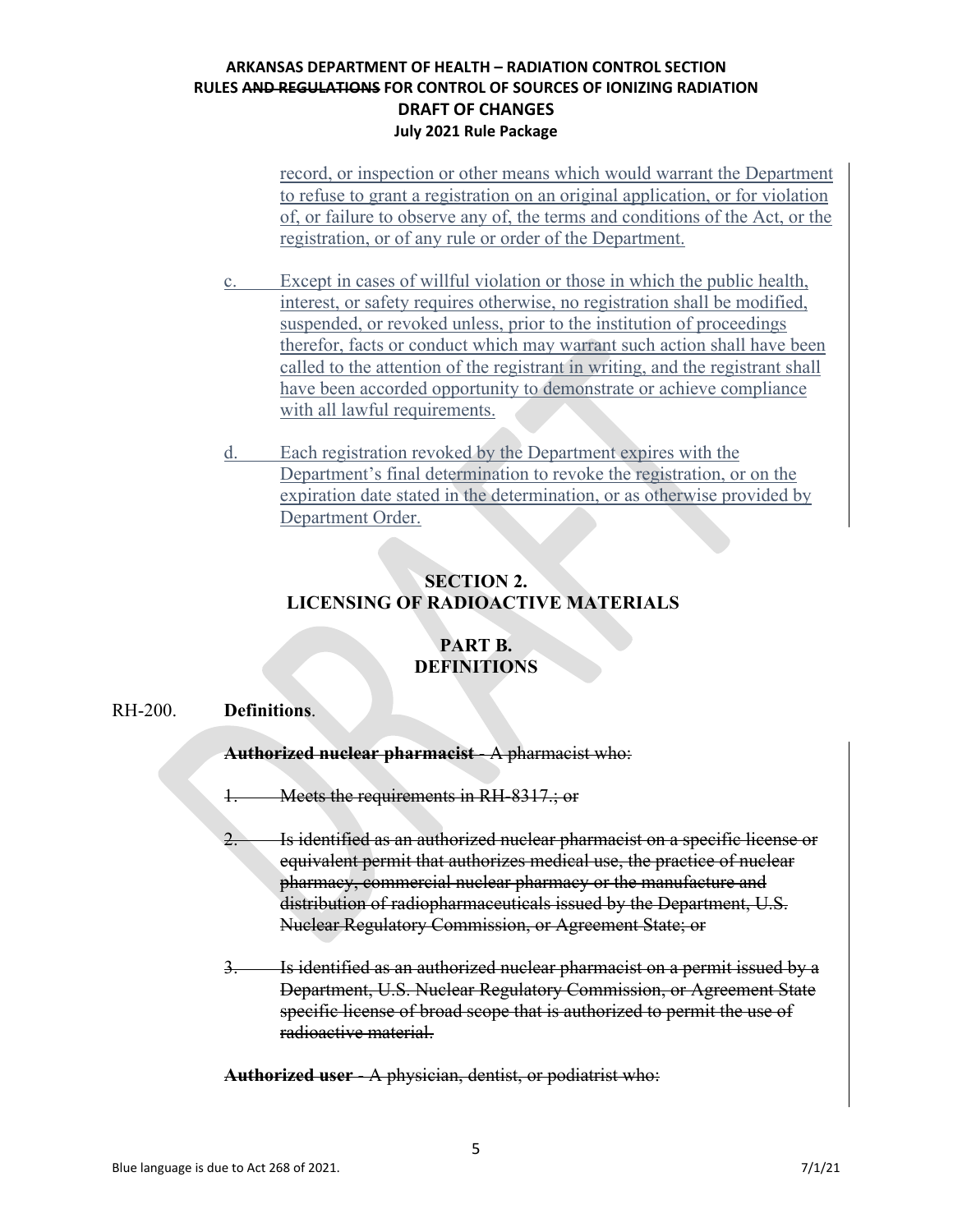- 1. Meets the requirements in RH-8318. and RH-8510., RH-8540., RH-8560., RH-8570., RH-8580., RH-8610., RH-8615., RH-8621., or RH-8660.; or
- 2. Is identified as an authorized user on a license or equivalent permit issued by the Department, U.S. Nuclear Regulatory Commission, or Agreement State; or
- 3. Is identified as an authorized user on a permit issued by a Department, U.S. Nuclear Regulatory Commission, or Agreement State specific license of broad scope that is authorized to permit the medical use of radioactive material.

#### **Person** -

- 1. Any individual, corporation, partnership, firm, association, trust, estate, public or private institution, group, Government agency other than the U.S. Nuclear Regulatory Commission or the U.S. Department of Energy (except that the DOE shall be considered a person within the meaning of the regulations in 10 CFR chapter I to the extent that its facilities and activities are subject to the licensing and related regulatory authority of the NRC under section 202 of the Energy Reorganization Act of 1974 (88 Stat. 1244), the Uranium Mill Tailings Radiation Control Act of 1978 (92 Stat. 3021), the Nuclear Waste Policy Act of 1982 (96 Stat. 2201), and section 3(b)(2) of the Low-Level Radioactive Waste Policy Amendments Act of 1985 (99 Stat. 1842)), any State or any political subdivision of or any political entity within a State, any foreign government or nation or any political subdivision of any such government or nation, or other entity agency of this state, political subdivision of this state, any other state or political subdivision or agency thereof; and
- 2. Any legal successor, representative, agent, or agency of the foregoing, but not including United States Government agencies.

**Physician** - Any individual possessing a valid physician's and surgeon's certificate issued by this state A doctor of medicine or doctor of osteopathy licensed by the Arkansas State Medical Board to prescribe drugs in the practice of medicine.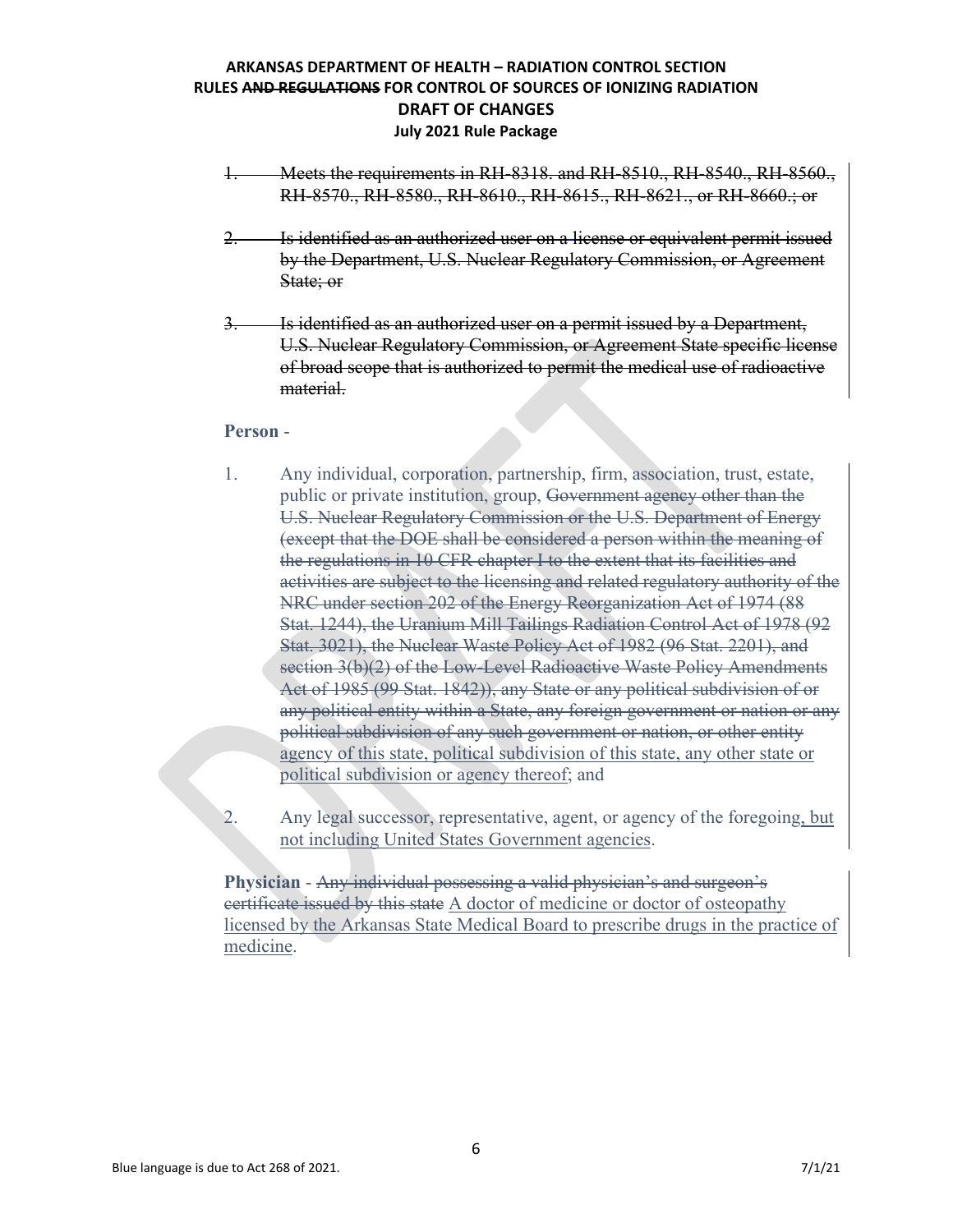## **PART D. LICENSES**

#### RH-409. **Specific Terms and Conditions of Licenses**.

- a. Each license issued pursuant to these Regulations Rules shall be subject to all the provisions of the Act, now or hereafter in effect, and to all rules, regulations and orders of the Department.
- b. 1. No license issued or granted pursuant to these Regulations Rules nor any right under a license shall be transferred, assigned or in any manner disposed of, either voluntarily or involuntarily, directly or indirectly, through transfer of control of any license to any person, unless the Department shall, after securing full information, find that the transfer is in accordance with the provisions of the Act and shall give its consent in writing.
	- 2. An application for transfer of license must include:
		- A. The identity, technical, and financial qualifications of the proposed transferee; and
		- B. Financial assurance for decommissioning information required by RH-409.h.
- c. Each person licensed by the Department pursuant to these Regulations Rules shall confine his use and possession and use of the material licensed material to the locations and purposes authorized in the license. Except as otherwise provided in the license, a license issued pursuant to these Regulations Rules shall carry with it the right to receive, acquire, receive title to, own, possess, and use radioactive material. Preparation for shipment and transport of radioactive material shall be in accordance with the provisions of Section 4 of these Regulations Rules.
- d. The Department may incorporate, in any license issued pursuant to these Regulations Rules, at the time of issuance, or thereafter by appropriate rule, regulation, or order, such additional requirements and conditions with respect to the licensee's receipt, possession, use, and transfer of radioactive material as it deems appropriate or necessary in order to:
	- 1. Protect health or to minimize danger to life or property;
	- 2. Require such reports and the keeping of such records and to provide for such inspections of activities under the license as may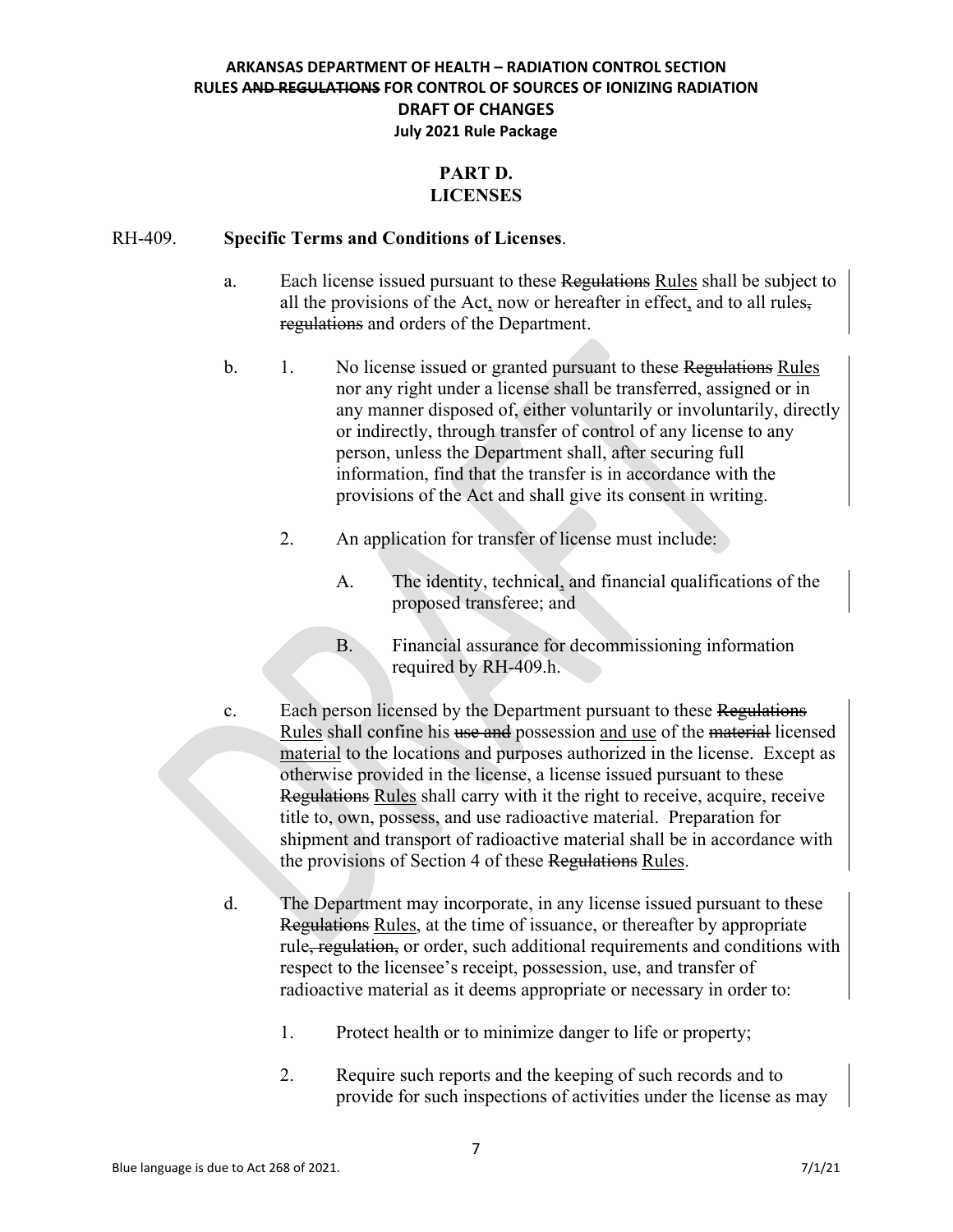be necessary or appropriate to effectuate the purposes of the Act and these Regulations rules thereunder.; and

3. Prevent loss or theft of licensed material.

#### RH-409. (Cont'd)

- e. Each licensee shall notify the Department in writing when the licensee decides to permanently discontinue all activities involving materials authorized under the license. This notification requirement applies to all specific licenses issued under these Regulations Rules.
- f. Licensees required to submit emergency plans by RH-403.g. shall follow the emergency plan approved by the Department. Proposed changes to the plan may not be implemented without prior application to and prior approval by the Department.

#### g. **Bankruptcy notification**.

- 1. Each general licensee that is required to register by RH-402.c.13. and each specific licensee shall notify the Department in writing immediately following the filing of a voluntary or involuntary petition for bankruptcy under any chapter of Title 11 (Bankruptcy) of the United States Code by or against:
	- A. The licensee;
	- B. An entity (as that term is defined in 11 U.S.C. 101(15)) controlling the licensee or listing the license or licensee as property of the estate; or
	- C. An affiliate (as that term is defined in 11 U.S.C. 101(2)) of the licensee.
- 2. This notification must indicate:
	- A. The bankruptcy Ccourt in which the petition for Bbankruptcy was filed; and,
	- B. The case name and number; and
	- B C. The date of the filing of the petition.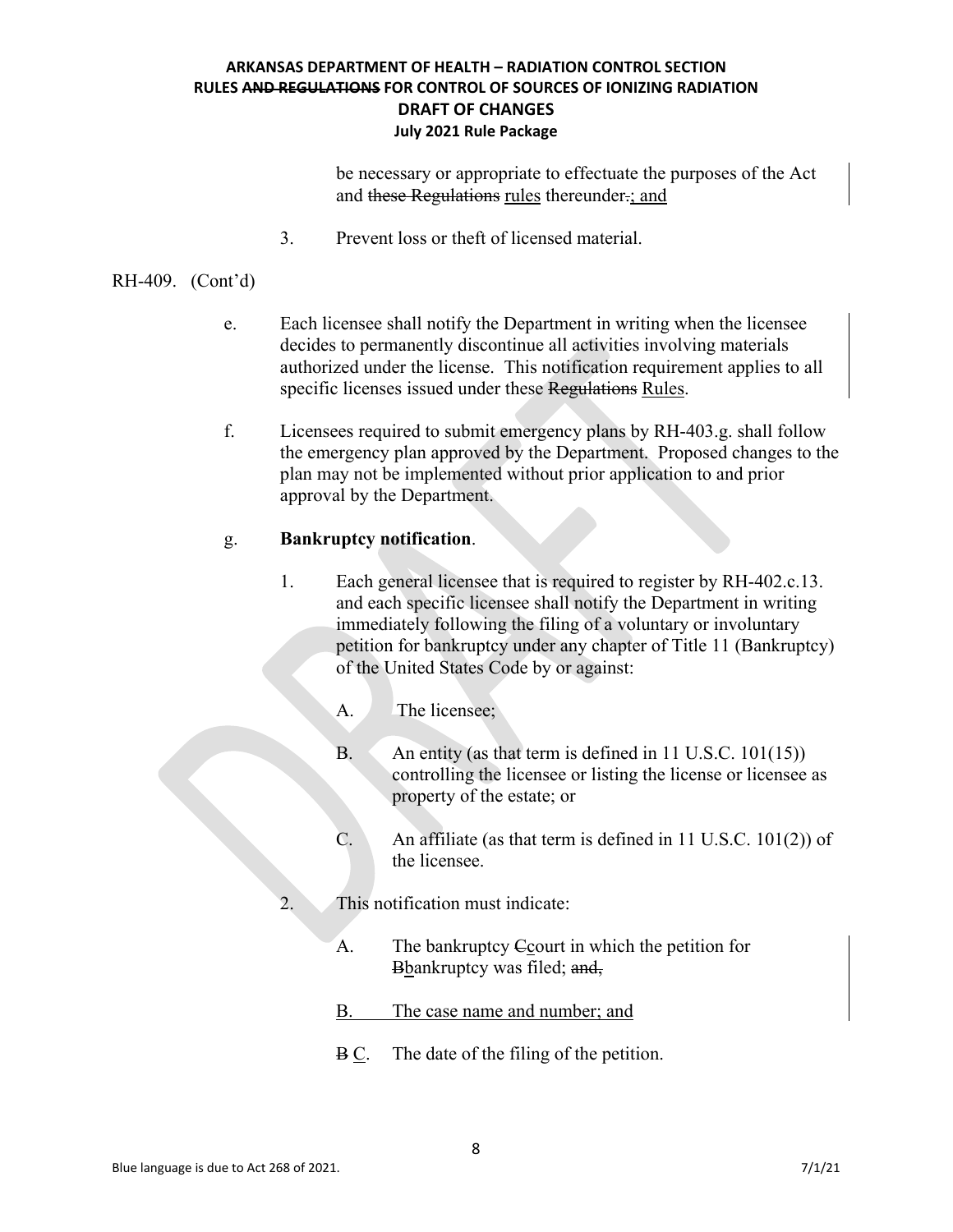## **SECTION 3. STANDARDS FOR PROTECTION AGAINST RADIATION**

# **PART B. DEFINITIONS**

#### RH-1100. **Definitions**.

#### **Person** -

1. Any individual, corporation, partnership, firm, association, trust, estate, public or private institution, group, Government agency other than the U.S. Nuclear Regulatory Commission or the U.S. Department of Energy (except that the DOE shall be considered a person within the meaning of the regulations in 10 CFR chapter I to the extent that its facilities and activities are subject to the licensing and related regulatory authority of the NRC under section 202 of the Energy Reorganization Act of 1974 (88 Stat. 1244), the Uranium Mill Tailings Radiation Control Act of 1978 (92 Stat. 3021), the Nuclear Waste Policy Act of 1982 (96 Stat. 2201), and section 3(b)(2) of the Low-Level Radioactive Waste Policy Amendments Act of 1985 (99 Stat. 1842)), any State or any political subdivision of or any political entity within a State, any foreign government or nation or any political subdivision of any such government or nation, or other entity agency of this state, political subdivision of this state, any other state or political subdivision or agency thereof; and

2. Any legal successor, representative, agent, or agency of the foregoing, but not including United States Government agencies.

**Physician** - A doctor of medicine or doctor of osteopathy licensed by the Arkansas State Medical Board to prescribe drugs in the practice of medicine.

#### **PART I.**

# **LICENSES FOR INDUSTRIAL RADIOGRAPHY AND RADIATION SAFETY REQUIREMENTS FOR INDUSTRIAL RADIOGRAPHIC OPERATIONS**

## RH-1801. **Equipment Control**.

#### k. **Notifications**.

3. Any licensee or registrant conducting radiographic operations or storing radioactive material at any location not listed on the license or registration for a period in excess of 180 days in a calendar year, shall notify the Department prior to exceeding the 180 days.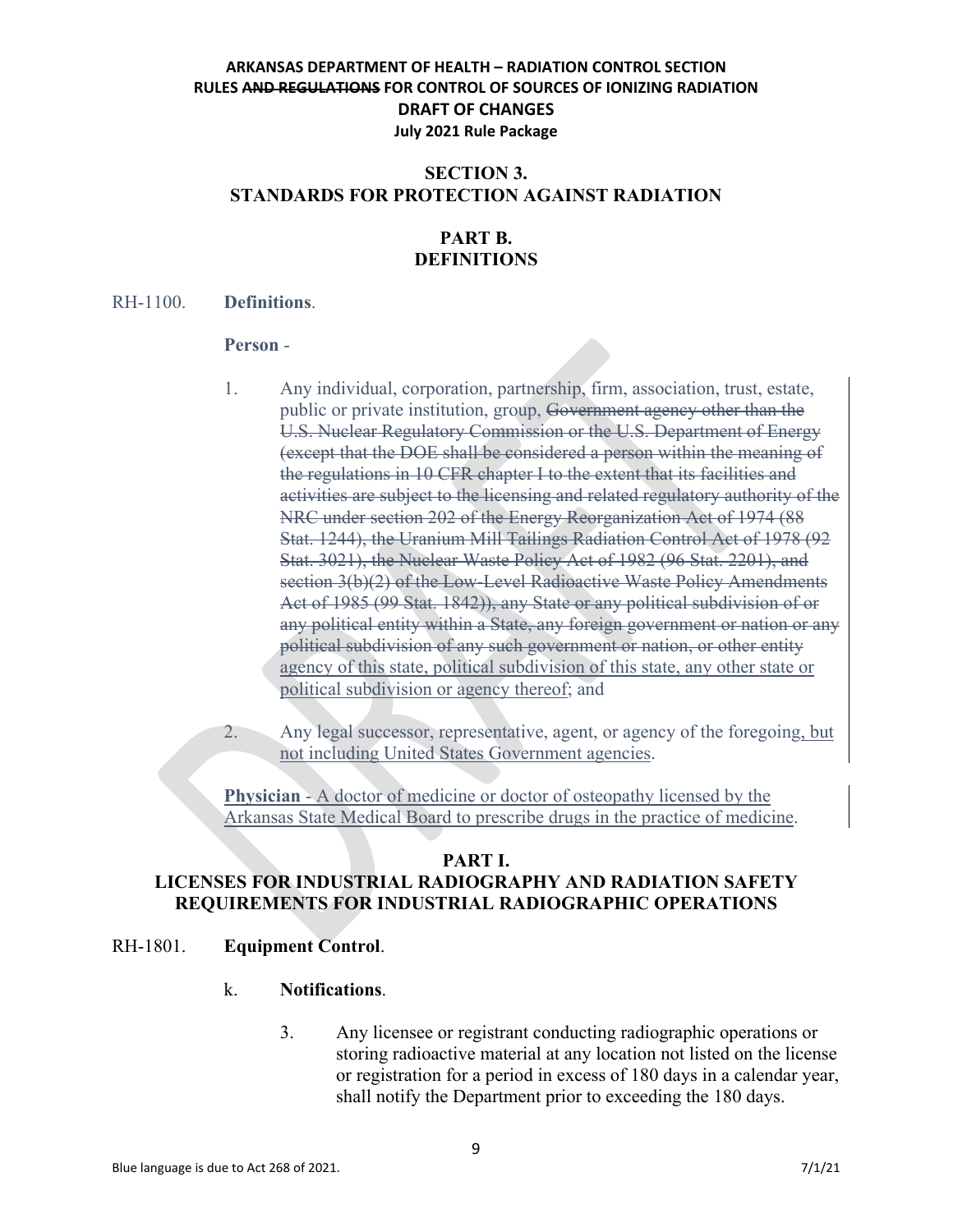## **SECTION 4. TRANSPORTATION OF RADIOACTIVE MATERIALS**

## **PART F. OPERATING CONTROLS AND PROCEDURES**

### RH-3509. **Advance Notification of Shipment of Irradiated Reactor Fuel and Nuclear Waste**.

- a. 1. As specified in paragraphs b., c., and d. of this section, each licensee shall provide advance notification to the governor of a State, or the governor's designee, of the shipment of licensed material, within or across the boundary of the State, before the transport, or delivery to a carrier, for transport, of licensed material outside the confines of the licensee's plant or other place of use or storage.
	- 2. As specified in paragraphs b., c., and d. of this section, after June 11, 2013, each licensee shall provide advance notification to the Tribal official of participating Tribes referenced in paragraph c.3.C of this section, or the official's designee, of the shipment of licensed material, within or across the boundary of the Tribe's reservation, before the transport, or delivery to a carrier, for transport, of licensed material outside the confines of the licensee's plant or other place of use or storage.
- b. Advance notification is also required under this section for the shipment of licensed material, other than irradiated fuel, meeting the following three conditions:
	- 1. The licensed material is required by this Section to be in Type B packaging for transportation;
	- 2. The licensed material is being transported to or across a State boundary en route to a disposal facility or to a collection point for transport to a disposal facility; and
	- 3. The quantity of licensed material in a single package exceeds the least of the following: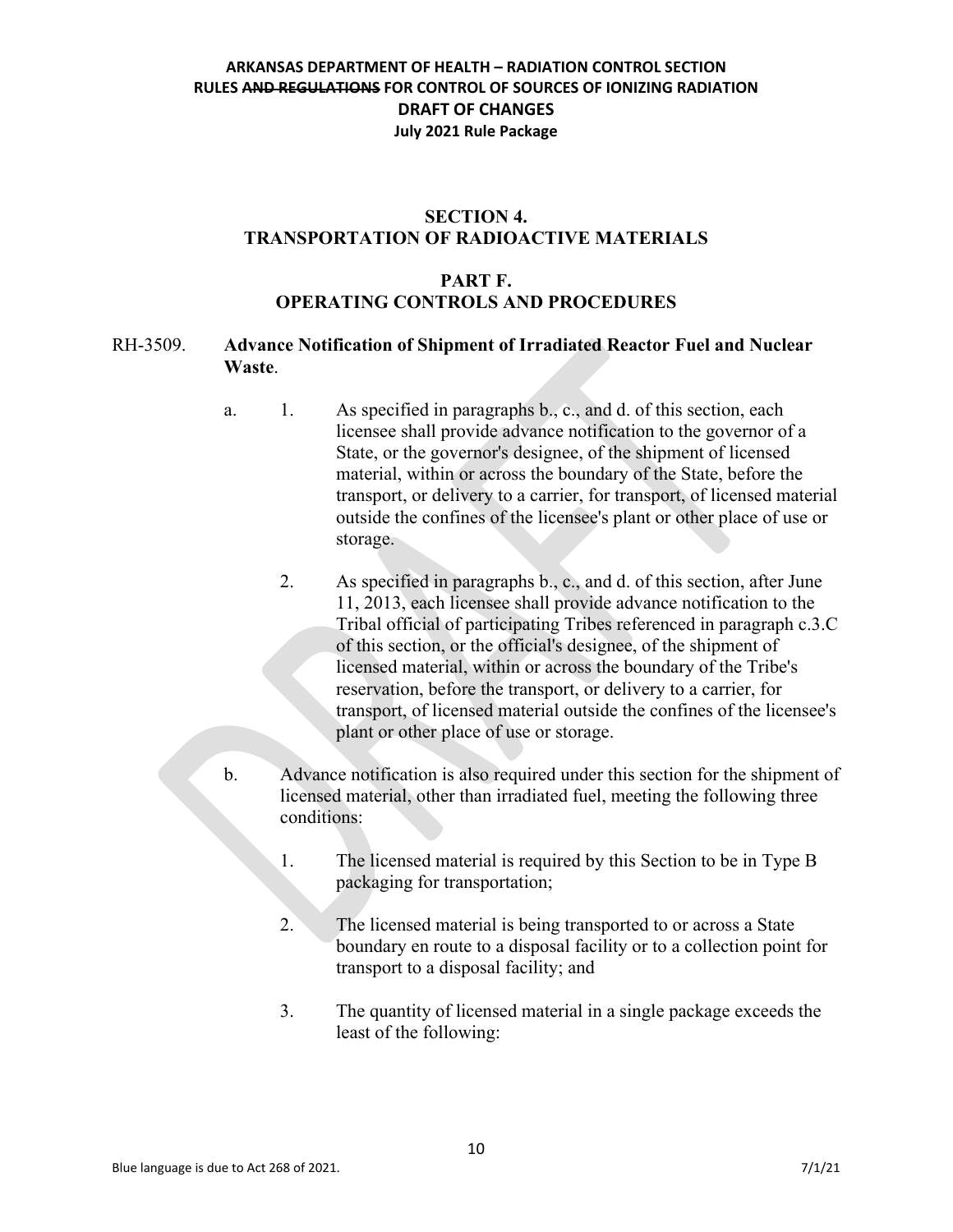- A. 3000 times the A1 value of the radionuclides as specified in Table A-1 of Appendix A to Section 4 for special form radioactive material;
- B.  $3000$  times the  $A_2$  value of the radionuclides as specified in Table A-1 of Appendix A to Section 4 for normal form radioactive material; or
- C. 1000 TBq (27,000 Ci).

## c. **Procedures for submitting advance notification**.

- 1. The notification must be made in writing to:
	- A. The office of each appropriate governor or governor's designee;
	- B. The office of each appropriate Tribal official or Tribal official's designee; and
	- C. The Director, Division of Security Policy, Office of Nuclear Security and Incident Response, U.S. Nuclear Regulatory Commission.
- 2. A notification delivered by mail must be postmarked at least seven (7) days before the beginning of the seven (7) day period during which departure of the shipment is estimated to occur.

RH-3509.c. (Cont'd)

- 3. A notification delivered by any other means than mail must reach the office of the governor or of the governor's designee or the Tribal official or Tribal official's designee at least four (4) days before the beginning of the seven (7) day period during which departure of the shipment is estimated to occur.
	- A. A list of the names and mailing addresses of the governors' designees receiving advance notification of transportation of nuclear waste was published in the Federal Register on June 30, 1995 (60 FR 34306). Reserved.
	- B. Contact information for each State, including telephone and mailing addresses of governors and governors' designees, and participating Tribes, including telephone and mailing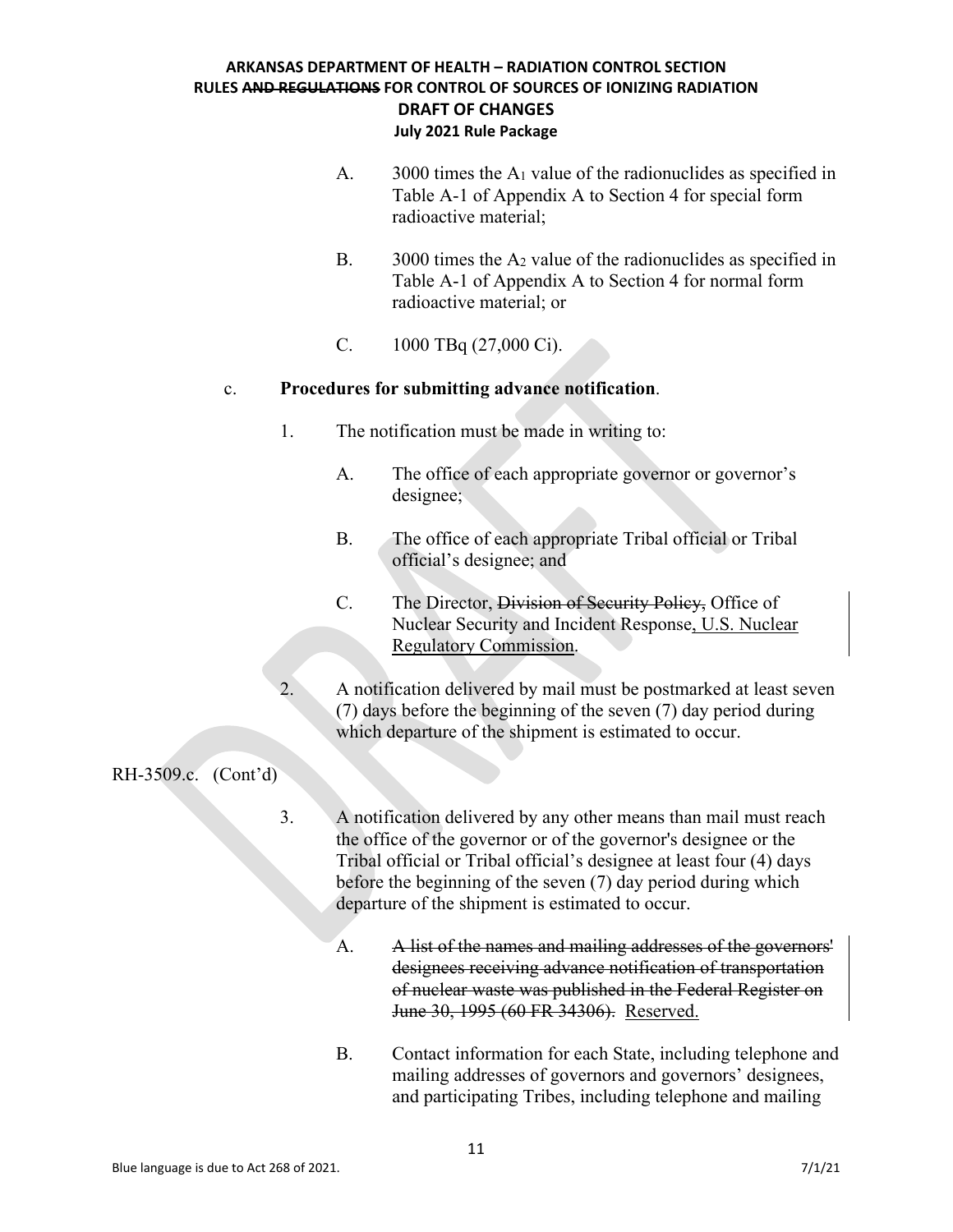addresses of Tribal officials and Tribal officials' designees, is available on the U.S. Nuclear Regulatory Commission website at [https://scp.nrc.gov/special/designee.pdf.](https://scp.nrc.gov/special/designee.pdf)

- C. A list of the names and mailing addresses of the governors' designees and Tribal officials' designees of participating Tribes is available on request from the Director, Division of Material Safety, State, Tribal, and Rulemaking Programs Materials Safety, Security, State, and Tribal Programs, Office of Nuclear Material Safety and Safeguards, U.S. Nuclear Regulatory Commission, Washington, DC 20555- 0001.
- 4. The licensee shall retain a copy of the notification as a record for three (3) years.

## d. **Information to be furnished in advance notification of shipment**.

Each advance notification of shipment of irradiated reactor fuel or nuclear waste must contain the following information:

- 1. The name, address, and telephone number of the shipper, carrier, and receiver of the irradiated reactor fuel or nuclear waste shipment;
- 2. A description of the irradiated reactor fuel or nuclear waste shipment, as specified in the regulations of <del>DOT</del> the U.S. Department of Transportation in 49 CFR 172.202 and 172.203(d);
- 3. The point of origin of the shipment and the seven (7) day period during which departure of the shipment is estimated to occur;

## RH-3509.d. (Cont'd)

- 4. The seven (7) day period during which arrival of the shipment at State boundaries or Tribal reservation boundaries is estimated to occur;
- 5. The destination of the shipment, and the seven (7) day period during which arrival of the shipment is estimated to occur; and
- 6. A point of contact, with a telephone number, for current shipment information.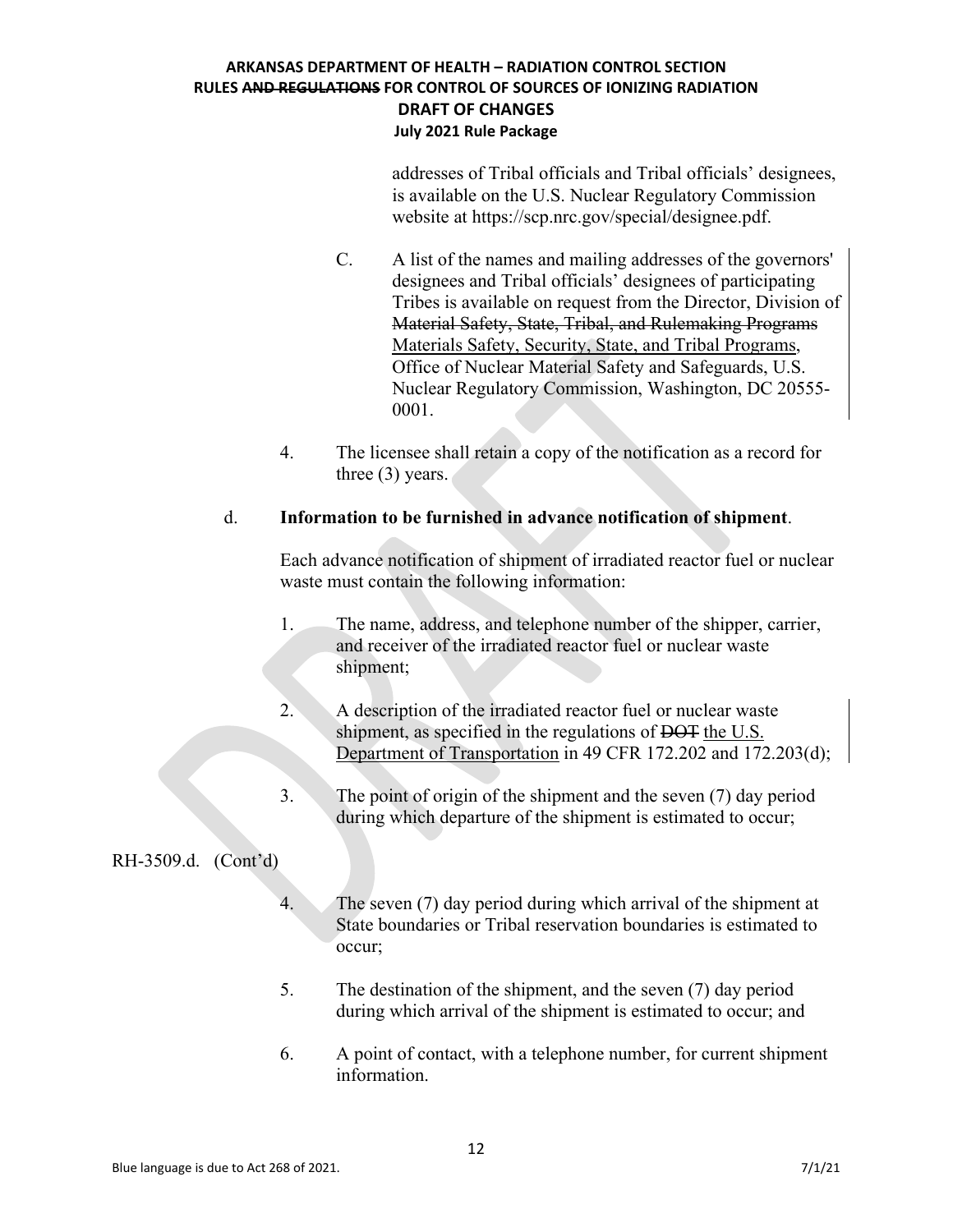#### e. **Revision notice**.

A licensee who finds that schedule information previously furnished to a governor or governor's designee or a Tribal official or Tribal official's designee, in accordance with this section, will not be met, shall telephone a responsible individual in the office of the governor of the State or of the governor's designee or the Tribal official or the Tribal official's designee and inform that individual of the extent of the delay beyond the schedule originally reported. The licensee shall maintain a record of the name of the individual contacted for three (3) years.

## f. **Cancellation notice**.

- 1. Each licensee who cancels an irradiated reactor fuel or nuclear waste shipment for which advance notification has been sent shall send a cancellation notice to the governor of each State or to the governor's designee previously notified, each Tribal official or to the Tribal official's designee previously notified, and the Director, Division of Security Policy, Office of Nuclear Security and Incident Response, U.S. Nuclear Regulatory Commission.
- 2. The licensee shall state in the notice that it is a cancellation and identify the advance notification that is being canceled. The licensee shall retain a copy of the notice as a record for three (3) years.

## **SECTION 5. RULES OF PRACTICE**

## **PART B. ADMINISTRATION**

## RH-4005. **Administrative Examination of Applications**.

Applications for the issuance of a license or registration, amendment of a license or registration at the request of the holder, and renewal of a license or registration will be given a docket number or other identifying number identifier for administrative examination. The applicant may be required to submit additional information and may be requested to confer informally regarding the application. The Department will give to others such notice of the filing of applications as is required under the applicable provisions of these Regulations Rules and such additional notices as it deems appropriate.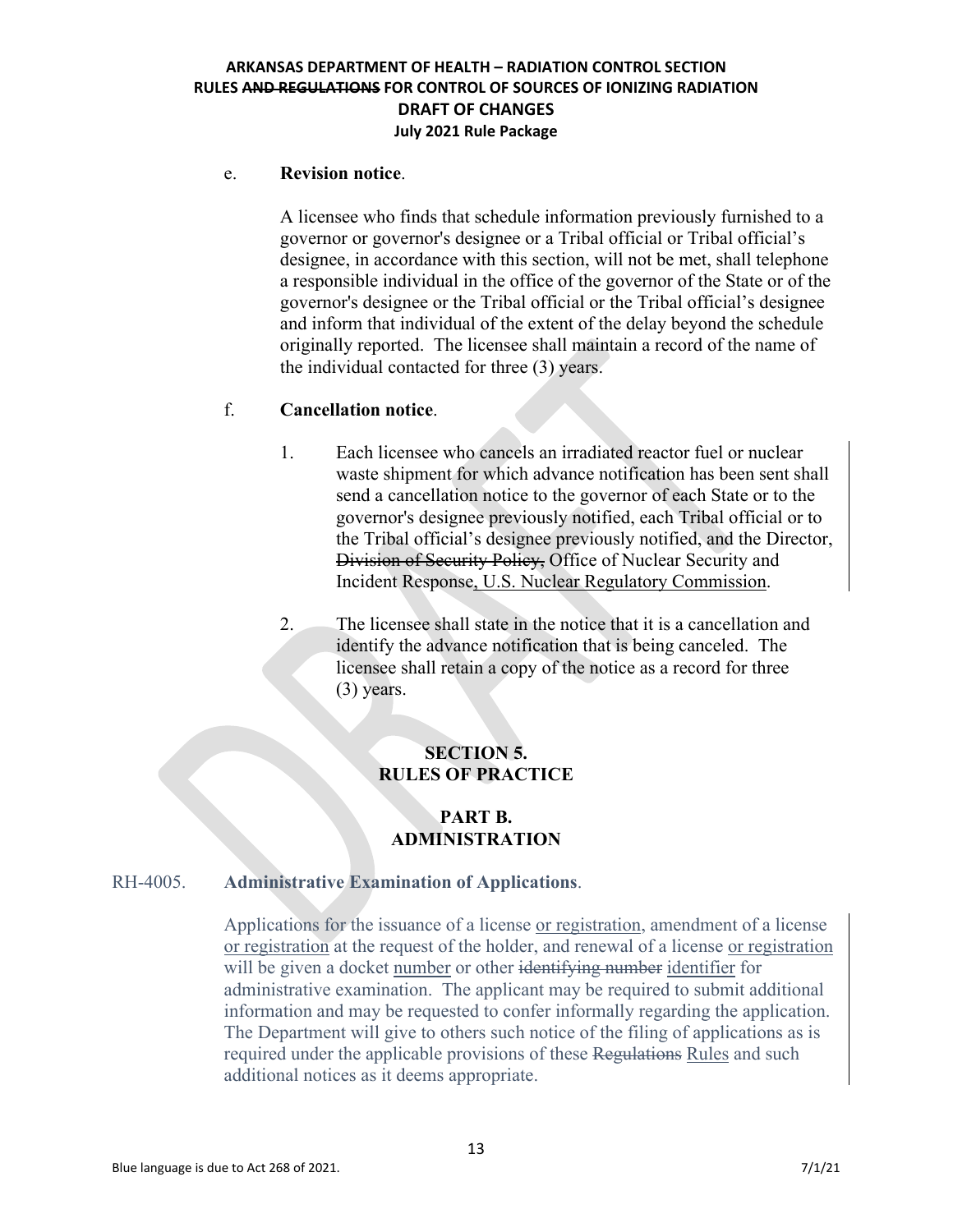#### RH-4006. **Action on Application, Hearings**.

a. The Department will, upon request of the applicant or intervener and may upon its own initiative, direct the holding of a formal hearing prior to taking action on the application. If no prior formal hearing has been held and no notice of proposed action has been served as provided in paragraph b. of this section, the Department will direct the holding of a formal hearing upon receipt of a request therefore from the applicant or intervener within thirty (30) days after the issuance of a license or registration or other approval or a notice of denial.

#### RH-4008. **Notice of Violation**.

a. Prior to the institution of any proceeding for the modification, suspension, or revocation of a license or registration for alleged violation of any provision of the Act, these Regulations Rules, or conditions of a license, or a registration, the licensee or registrant shall be served with a written notice calling the facts to his/her attention and requesting a written explanation or statement in reply. Within fifteen (15) thirty (30) days of the receipt date of such the notice or other specified time, the licensee or registrant shall send his/her reply to the Department. If the notice relates to conditions or conduct which that may be susceptible to correction or to being brought into full compliance by action of the licensee or registrant, he/she shall state in his/her reply the corrective steps that have been taken and the results achieved, or to be instituted in achieving correction and preventing further violations the corrective steps that will be taken, and the date when such correction and full compliance will be achieved. Corrective actions must address methods to prevent future noncompliance.

## RH-4009. **Orders**.

In any case described in RH-4008. of this Regulation, the Department may issue to the licensee or registrant a notice to comply with the applicable provisions of the Act or the rules and regulations of the Arkansas State Board of Health or any order issued by the Department. The order shall apprise the licensee or registrant that he/she has the right to request a hearing within thirty (30) days by making a written request therefore to the Director. In the event a request for a hearing is received by the Director within the time specified, a notice of hearing shall be issued by the Department in accordance with RH-4028. of these Regulations.

#### RH-4029. **Answer**.

a. Within the time allowed by the notice of hearing for filing and serving an answer, and as required, the answer of a licensee, registrant, or applicant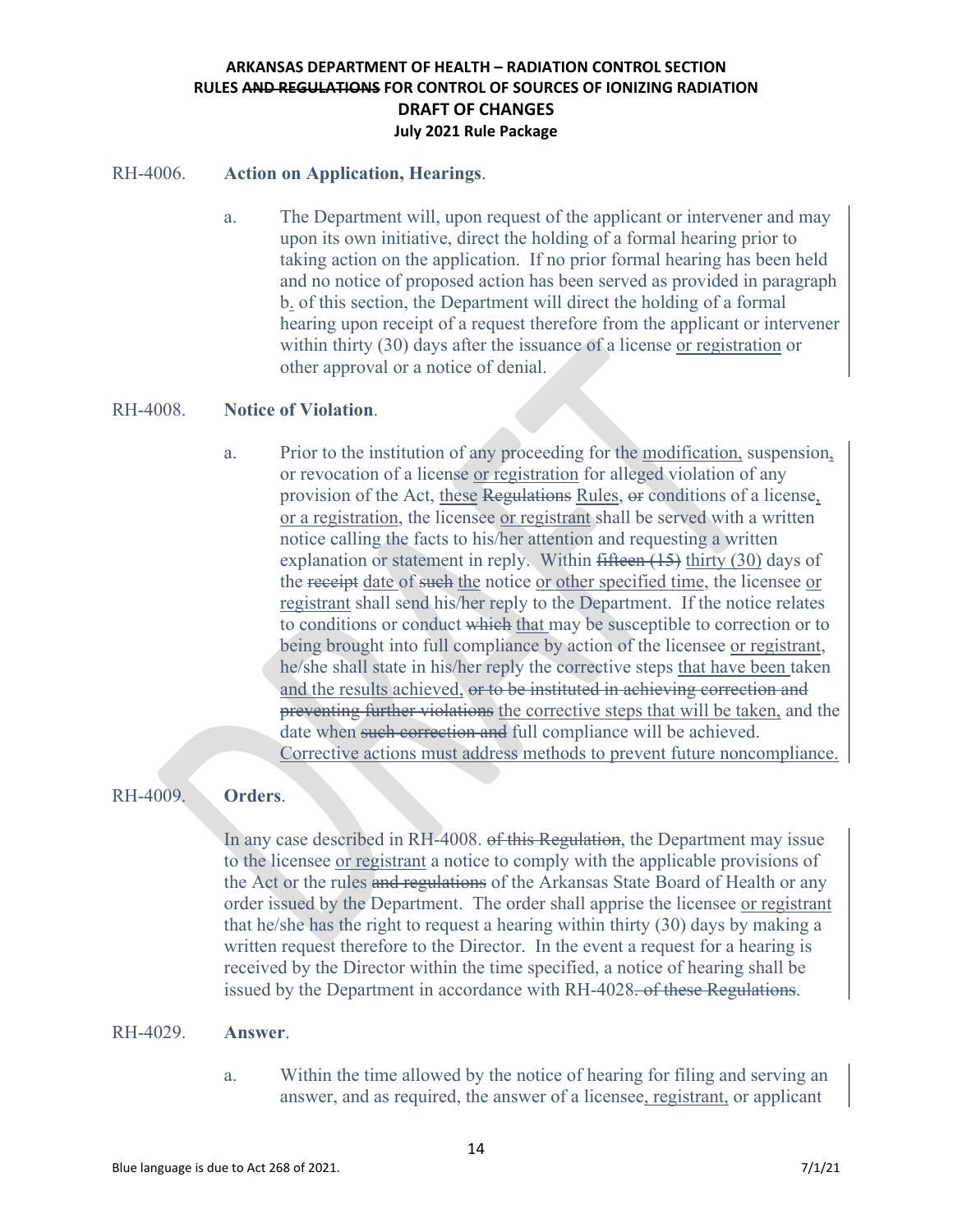shall fully advise the Department and any other parties as to the nature of the defense or other position of the answering party, the issues he/she proposes to controvert and those he/she does not controvert, and whether or not he/she proposes to appear and present evidence. If facts are alleged, the answer shall admit or deny specifically each allegation of fact; or where knowledge is lacking, the answer may so state and the statement shall operate as a denial. Allegations of fact not denied shall be deemed to be admitted. Matters alleged as affirmative defenses or positions shall be separately stated and identified and, in the absence of a reply, shall be deemed to be controverted. The answer of an intervener shall fully advise the Department and other parties of his/her position and whether or not he/she proposes to appear and present evidence.

## **SECTION 6. LICENSES AND RADIATION SAFETY REQUIREMENTS FOR PARTICLE ACCELERATORS**

# **PART B. DEFINITIONS**

### RH-5100. **Definitions**.

## **Person** –

- 1. Any individual, corporation, partnership, firm, association, trust, estate, public or private institution, group, agency of this state, political subdivision of this State state, any other State state or political subdivision or agency thereof; and
	- any Any legal successor, representative, agent, or agency of the foregoing, other than the but not including U.S. Nuclear Regulatory Commission and other federal United States government Government agencies.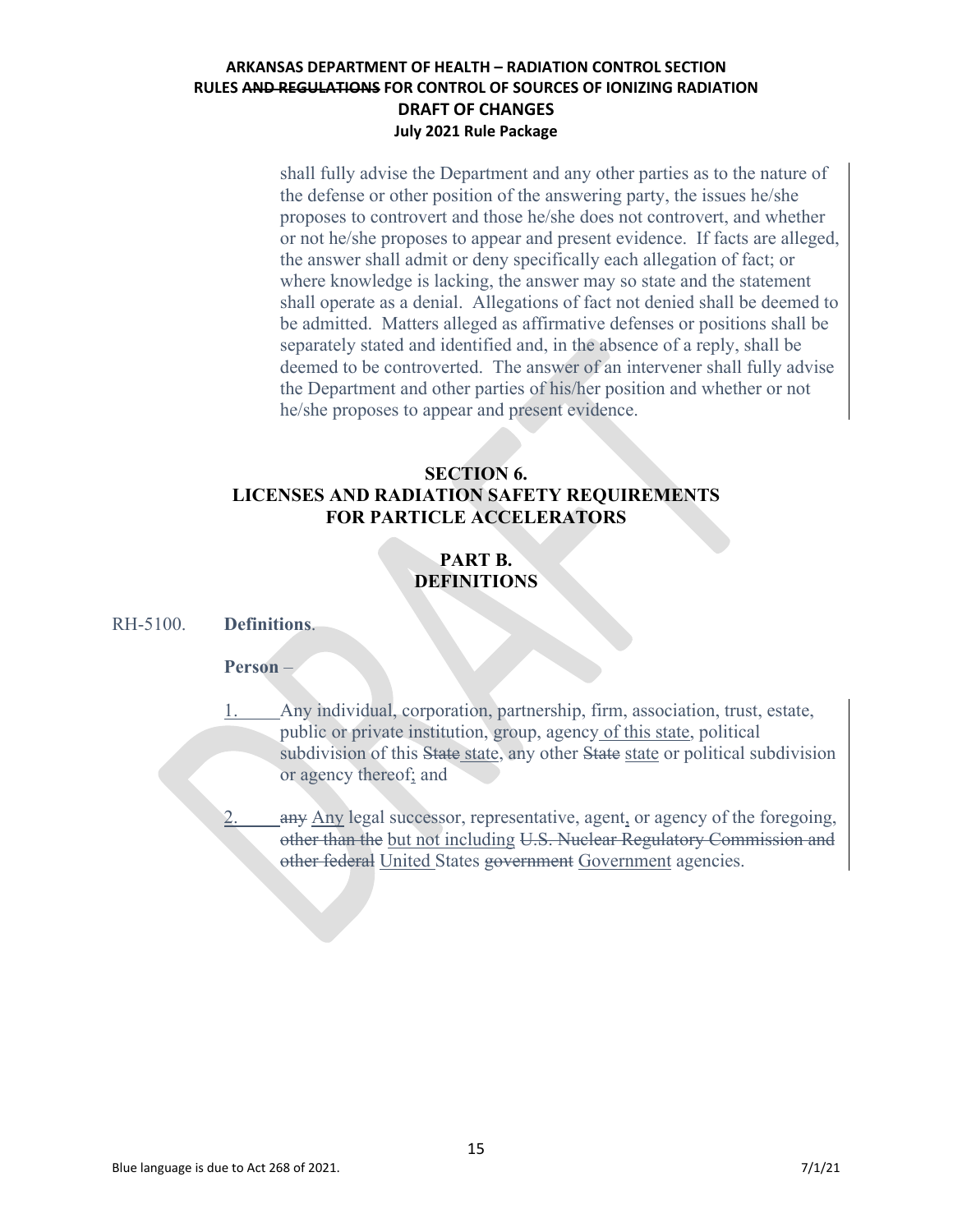## **SECTION 8. LICENSES AND RADIATION SAFETY REQUIREMENTS FOR IRRADIATORS**

## **PART E. RECORDS AND REPORTS**

#### RH-7083. **Reports**.

- a. In addition to the reporting requirements in other Sections of these Regulations Rules, the licensee shall report the following events if not reported under other Sections of the Department Regulations rules: …
- b. The report must include a telephone report within 24 (twenty-four) hours as described in RH- $1502.9, 1.601.c.1$ . and a written report within thirty  $(30)$  days as described in RH- $1502.g.2601.c.2$ .

# **SECTION 9. USE OF RADIONUCLIDES IN THE HEALING ARTS**

# **PART B. DEFINITIONS**

## RH- 8100. **Definitions**.

**Authorized nuclear pharmacist** means a pharmacist who:

- 1. Meets the requirements in RH-8317.a. and RH-8319.; or
- 2. Is identified as an authorized nuclear pharmacist on:
	- A. A specific license issued by the Nuclear Regulatory Commission or Agreement State that authorizes medical use or the practice of nuclear pharmacy;
	- B. A permit issued by a Nuclear Regulatory Commission master material licensee that authorizes medical use or the practice of nuclear pharmacy;
	- C. A permit issued by a Nuclear Regulatory Commission or Agreement State broad scope medical use licensee that authorizes medical use or the practice of nuclear pharmacy; or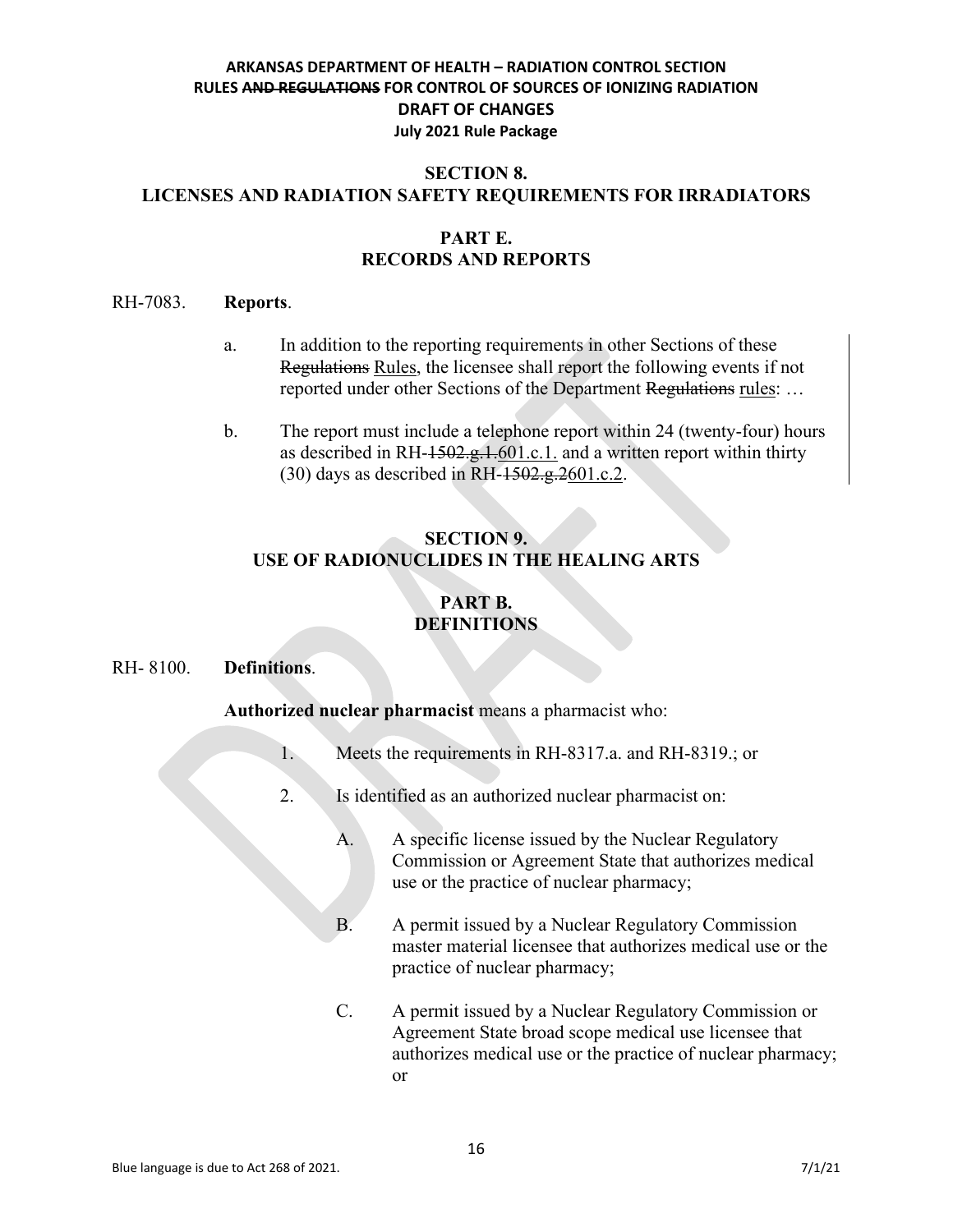- D. A permit issued by a Nuclear Regulatory Commission master material license broad scope medical use committee permittee that authorizes medical use or the practice of nuclear pharmacy; or
- 3. Is identified as an authorized nuclear pharmacist by a commercial nuclear pharmacy that has been authorized to identify authorized nuclear pharmacists; or
- 4. Is designated as an authorized nuclear pharmacist in accordance with RH-405.l.2.D.

**Authorized user** means a physician, dentist, or podiatrist who:

- 1. Meets the requirements in RH-8319. and RH-8510.a., RH-8540.a., RH-8560.a., RH-8570.a., RH-8580.a., RH-8610.a., RH-8615.a., RH-8621.a., or RH-8660.a.; or
- 2. Is identified as an authorized user on:
	- A. A Nuclear Regulatory Commission or Agreement State license that authorizes the medical use of radioactive material;
	- B. A permit issued by a Nuclear Regulatory Commission master material licensee that is authorized to permit the medical use of radioactive material;
	- C. A permit issued by a Nuclear Regulatory Commission or Agreement State specific licensee of broad scope that is authorized to permit the medical use of radioactive material; or
	- D. A permit issued by a Nuclear Regulatory Commission master material license broad scope committee permittee that is authorized to permit the medical use of radioactive material.

**Physician** (as used in this Section) – A doctor of medicine or doctor of osteopathy licensed by the appropriate authority Arkansas State Medical Board to prescribe drugs in the practice of medicine in the state in which the Department is located.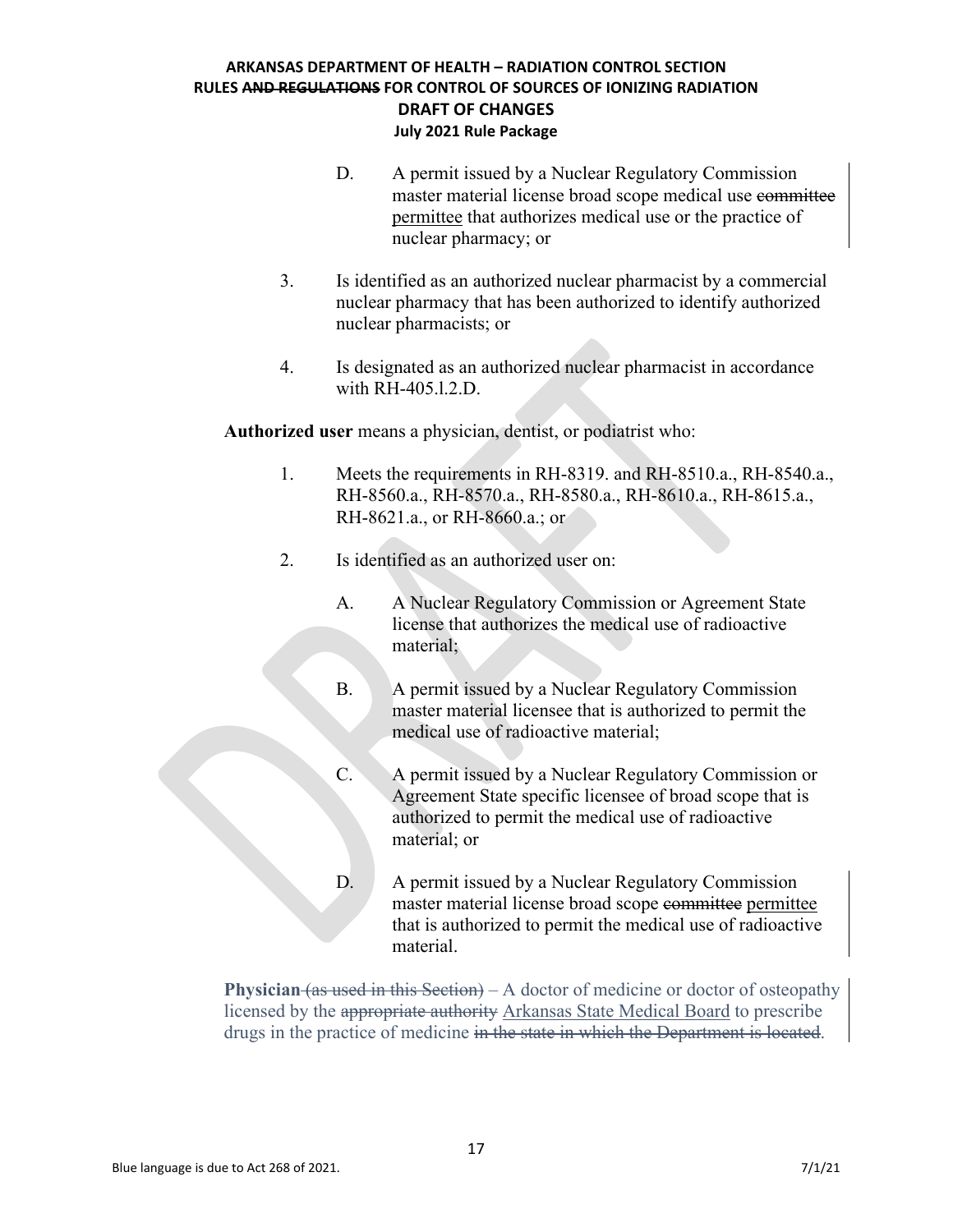## **SECTION 11. THERAPEUTIC RADIATION MACHINES**

# **PART B. DEFINITIONS**

RH-10100. **Definitions**.

**Physician** - A doctor of medicine or doctor of osteopathy licensed by the Arkansas State Medical Board to prescribe drugs in the practice of medicine.

## **SECTION 12. PHYSICAL PROTECTION OF CATEGORY 1 AND CATEGORY 2 QUANTITIES OF RADIOACTIVE MATERIAL**

# **PART A. GENERAL**

RH-11005. **Definitions**.

#### **Person** -

- 1. Any individual, corporation, partnership, firm, association, trust, estate, public or private institution, group, Government agency other than the U.S. Nuclear Regulatory Commission or the U.S. Department of Energy (except that the DOE shall be considered a person within the meaning of the regulations in 10 CFR chapter I to the extent that its facilities and activities are subject to the licensing and related regulatory authority of the NRC under section 202 of the Energy Reorganization Act of 1974 (88 Stat. 1244), the Uranium Mill Tailings Radiation Control Act of 1978 (92 Stat. 3021), the Nuclear Waste Policy Act of 1982 (96 Stat. 2201), and section 3(b)(2) of the Low-Level Radioactive Waste Policy Amendments Act of 1985 (99 Stat. 1842)), any State or any political subdivision of or any political entity within a State, any foreign government or nation or any political subdivision of any such government or nation, or other entity agency of this state, political subdivision of this state, any other state or political subdivision or agency thereof; and
- 2. Any legal successor, representative, agent, or agency of the foregoing, but not including United States Government agencies.

## **PART B. BACKGROUND INVESTIGATIONS AND ACCESS AUTHORIZATION PROGRAM**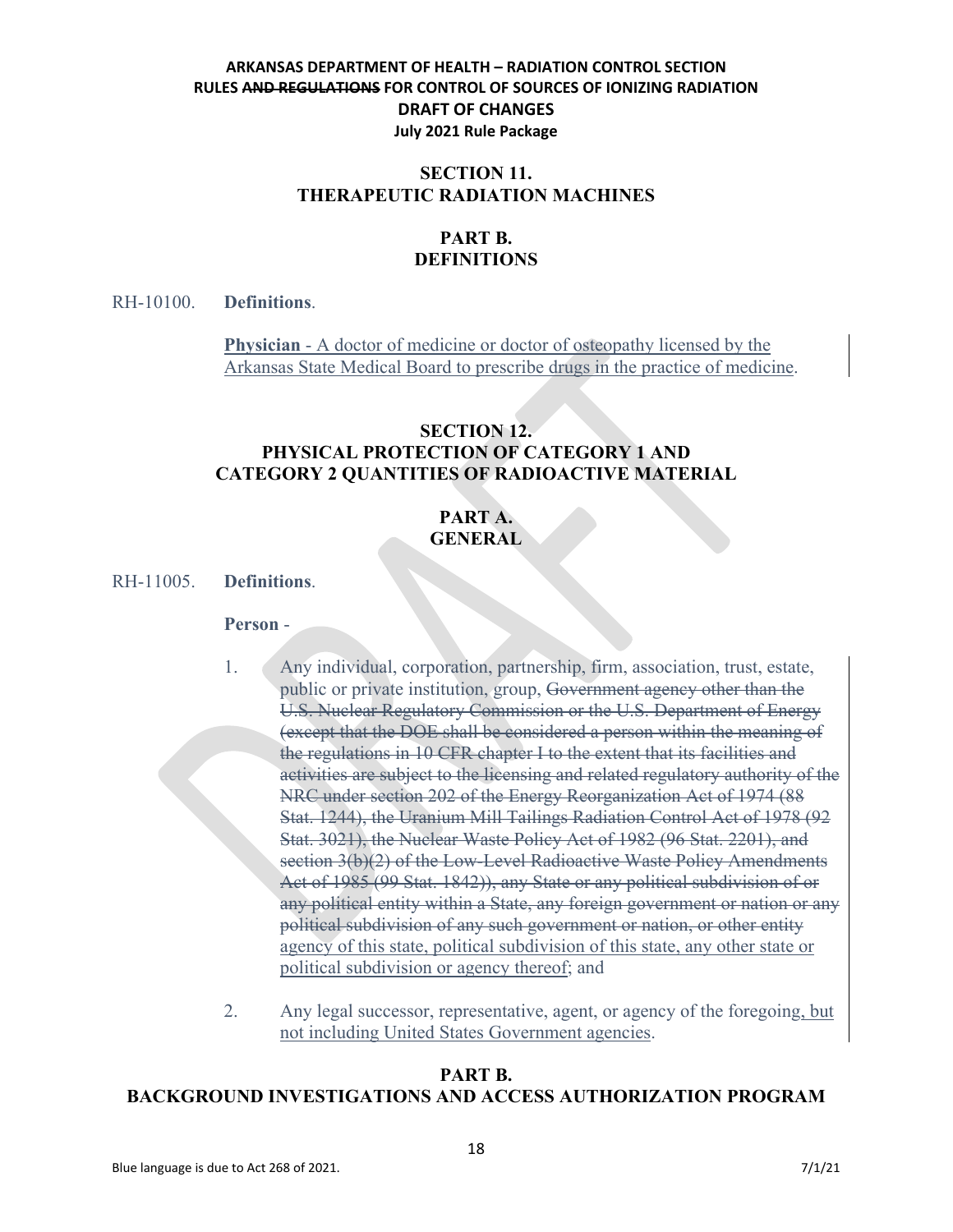### RH-11023. **Access Authorization Program Requirements**.

#### b. **Reviewing officials**.

- 1. Reviewing officials are the only individuals who may make trustworthiness and reliability determinations that allow individuals to have unescorted access to category 1 or category 2 quantities of radioactive materials possessed by the licensee.
- 2. Each licensee shall name one or more individuals to be reviewing officials. After completing the background investigation on the reviewing official, the licensee shall provide under oath or affirmation, a certification that the reviewing official is deemed trustworthy and reliable by the licensee. Provide oath or affirmation certifications to the Department by an appropriate method listed in RH-11007. The fingerprints of the named reviewing official must be taken by a law enforcement agency, Federal or State agencies that provide fingerprinting services to the public, or commercial fingerprinting services authorized by a State to take fingerprints. The licensee shall recertify that the reviewing official is deemed trustworthy and reliable every ten (10) years in accordance with RH-11025.c.

## RH-11027. **Requirements for Criminal History Records Checks of Individuals Granted Unescorted Access to Category 1 or Category 2 Quantities of Radioactive Material**.

## c. **Procedures for processing of fingerprint checks**.

1. For the purpose of complying with this Part, licensees shall submit to the U.S. Nuclear Regulatory Commission, Director, Division of Facilities and Security Physical and Cyber Security Policy, 11545 Rockville Pike, Rockville, Maryland 20852, ATTN: Criminal History Program,/ Mail Stop TWB-05 B32M T-07D04M, Rockville, Maryland 20852, one completed, legible standard fingerprint card (Form FD–258, ORIMDNRCOOOZ), electronic fingerprint scan or, where practicable, other fingerprint record for each individual requiring unescorted access to category 1 or category 2 quantities of radioactive material. Copies of these forms may be obtained by writing the Office of the Chief Information Officer, U.S. Nuclear Regulatory Commission, Washington, DC 20555–0001, by calling 1-630-829-9565, or by email to FORMS.Resource@nrc.gov emailing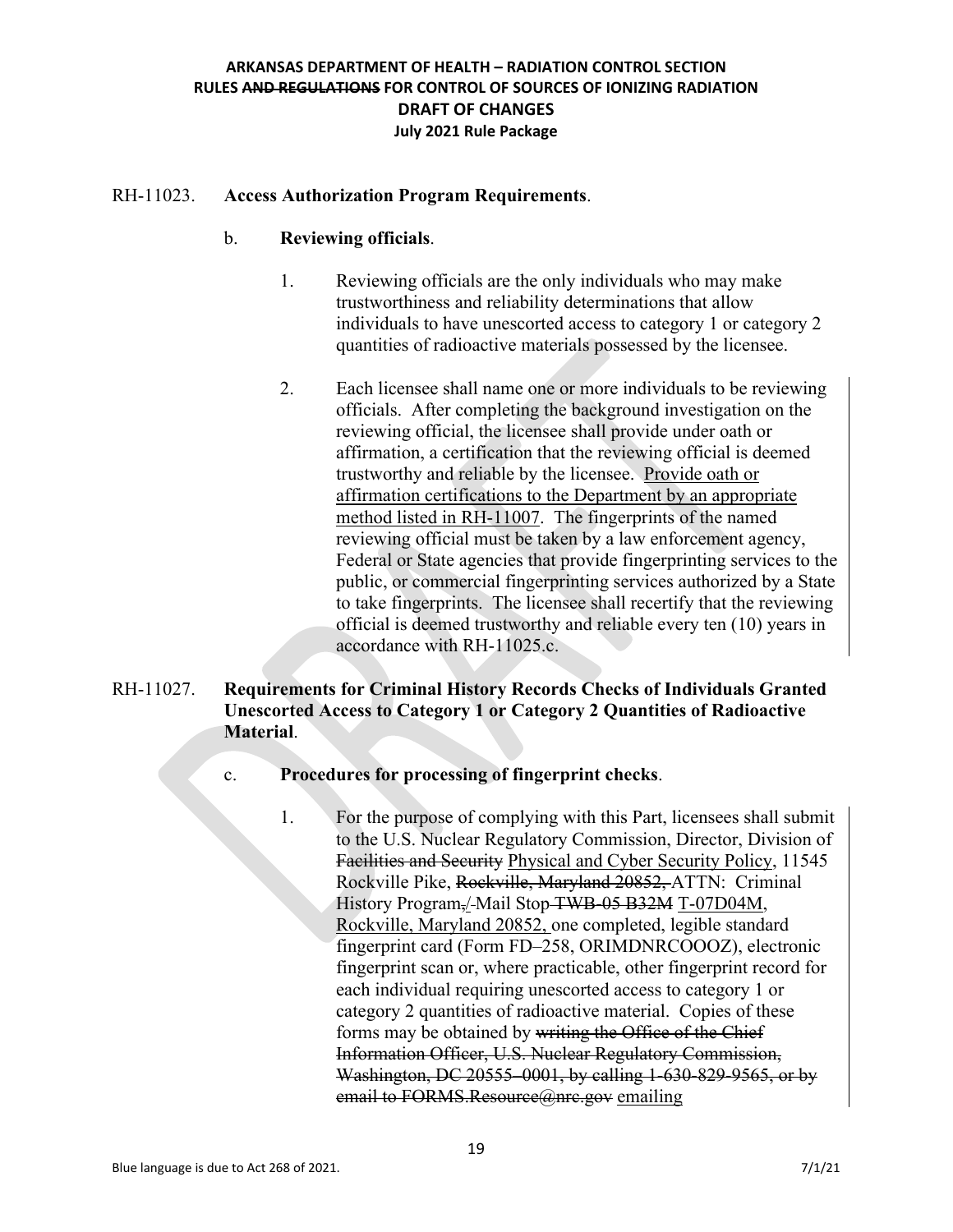MAILSVS.Resource@nrc.gov. Guidance on submitting electronic fingerprints can be found at [https://www.nrc.gov/site-help/e](https://www.nrc.gov/site-help/e-submittals.html)[submittals.html](https://www.nrc.gov/site-help/e-submittals.html) https://www.nrc.gov/security/chp.html.

## RH-11027.c. (Cont'd)

2. Fees for the processing of fingerprint checks are due upon application. Licensees shall submit payment with the application for the processing of fingerprints through corporate check, certified check, cashier's check, money order, or electronic payment, made payable to ''U.S. NRC.'' (For guidance on making electronic payments, contact the Security Branch, Division of Facilities and Security Division of Physical and Cyber Security Policy at 1-301-492-3531 by emailing Crimhist.Resource@nrc.gov.) Combined payment for multiple applications is acceptable. The U.S. Nuclear Regulatory Commission publishes the amount of the fingerprint check application fee on the NRC's public Web site. (To find the current fee amount, go to the Electronic Submittals Licensee Criminal History Records Checks & Firearms Background Check Information page at [https://www.nrc.gov/site-help/e](https://www.nrc.gov/site-help/e-submittals.html)[submittals.html](https://www.nrc.gov/site-help/e-submittals.html) https://www.nrc.gov/security/chp.html and see the link for the Criminal History Program under Electronic Submission Systems. "How do I determine how much to pay for the request?")

3. The U.S. Nuclear Regulatory Commission will forward to the submitting licensee all data received from the FBI as a result of the licensee's application(s) for criminal history records checks.

## **PART C. PHYSICAL PROTECTION REQUIREMENTS DURING USE**

#### RH-11043. **General Security Program Requirements**.

## d. **Protection of information**.

- 1. Licensees authorized to possess category 1 or category 2 quantities of radioactive material shall limit access to and unauthorized disclosure of their security plan, implementing procedures, and the list of individuals that have been approved for unescorted access.
- 2. Efforts to limit access shall include the development, implementation, and maintenance of written policies and procedures for controlling access to, and for proper handling and protection against unauthorized disclosure of, the security plan,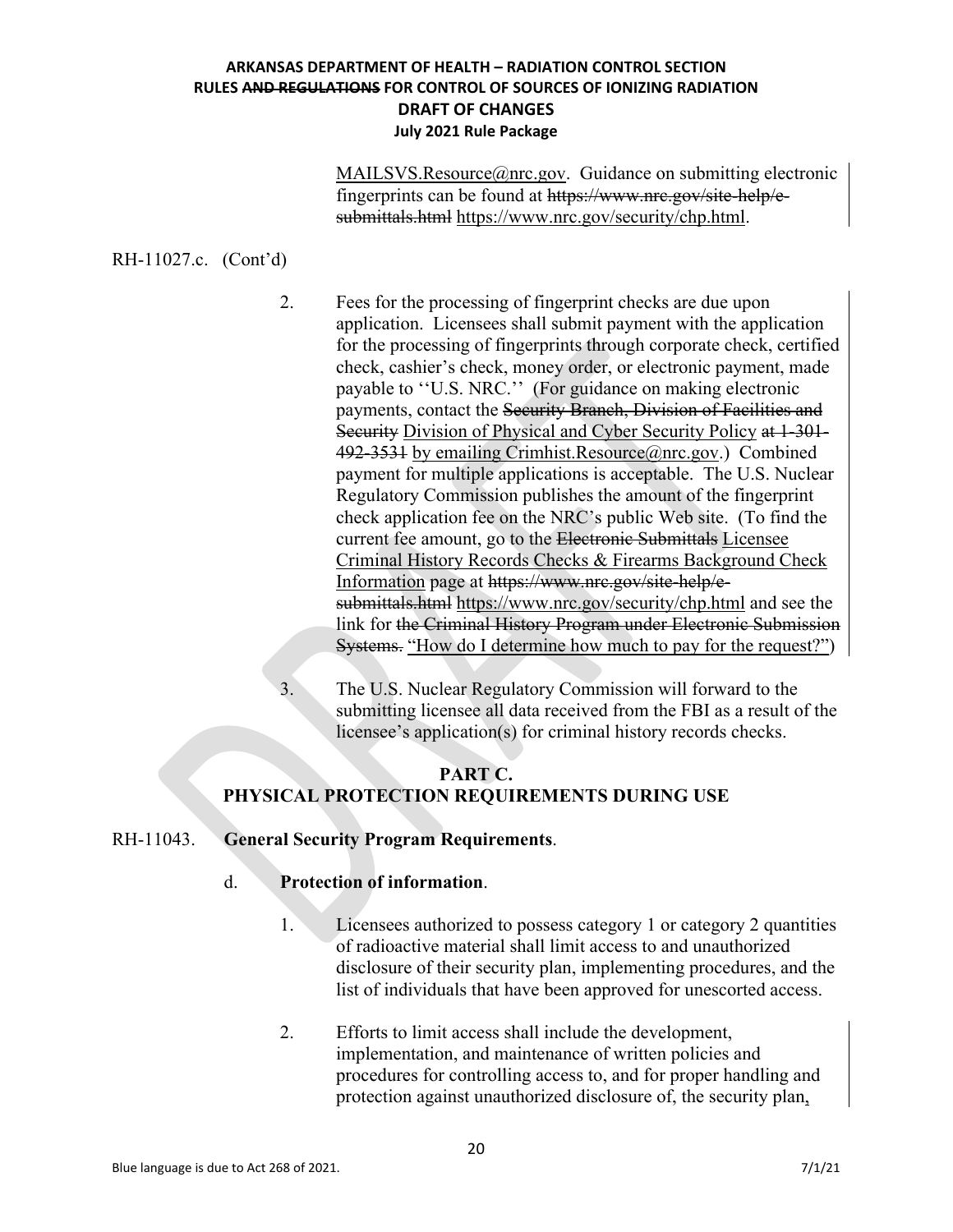and implementing procedures, and the list of individuals that have been approved for unescorted access.

- 3. Before granting an individual access to the security plan, or implementing procedures, or the list of individuals that have been approved for unescorted access, licensees shall:
	- A. Evaluate an individual's need to know the security plan, or implementing procedures, or the list of individuals that have been approved for unescorted access; and

## RH-11043.d.3. (Cont'd)

- B. If the individual has not been authorized for unescorted access to category 1 or category 2 quantities of radioactive material, safeguards information, or safeguards information-modified handling, the licensee must complete a background investigation to determine the individual's trustworthiness and reliability. A trustworthiness and reliability determination shall be conducted by the reviewing official and shall include the background investigation elements contained in RH-11025.a.2. through a.7.
- Licensees need not subject the following individuals to the background investigation elements for protection of information:
	- A. The categories of individuals listed in RH-11029.a.; or
	- B. Security service provider employees, provided written verification that the employee has been determined to be trustworthy and reliable, by the required background investigation in RH-11025.a.2. through a.7., has been provided by the security service provider.
- 5. The licensee shall document the basis for concluding that an individual is trustworthy and reliable and should be granted access to the security plan,  $\Theta$  implementing procedures, or the list of individuals that have been approved for unescorted access.
- 6. Licensees shall maintain a list of persons currently approved for access to the security plan,  $\Theta$  implementing procedures, or the list of individuals that have been approved for unescorted access. When a licensee determines that a person no longer needs access to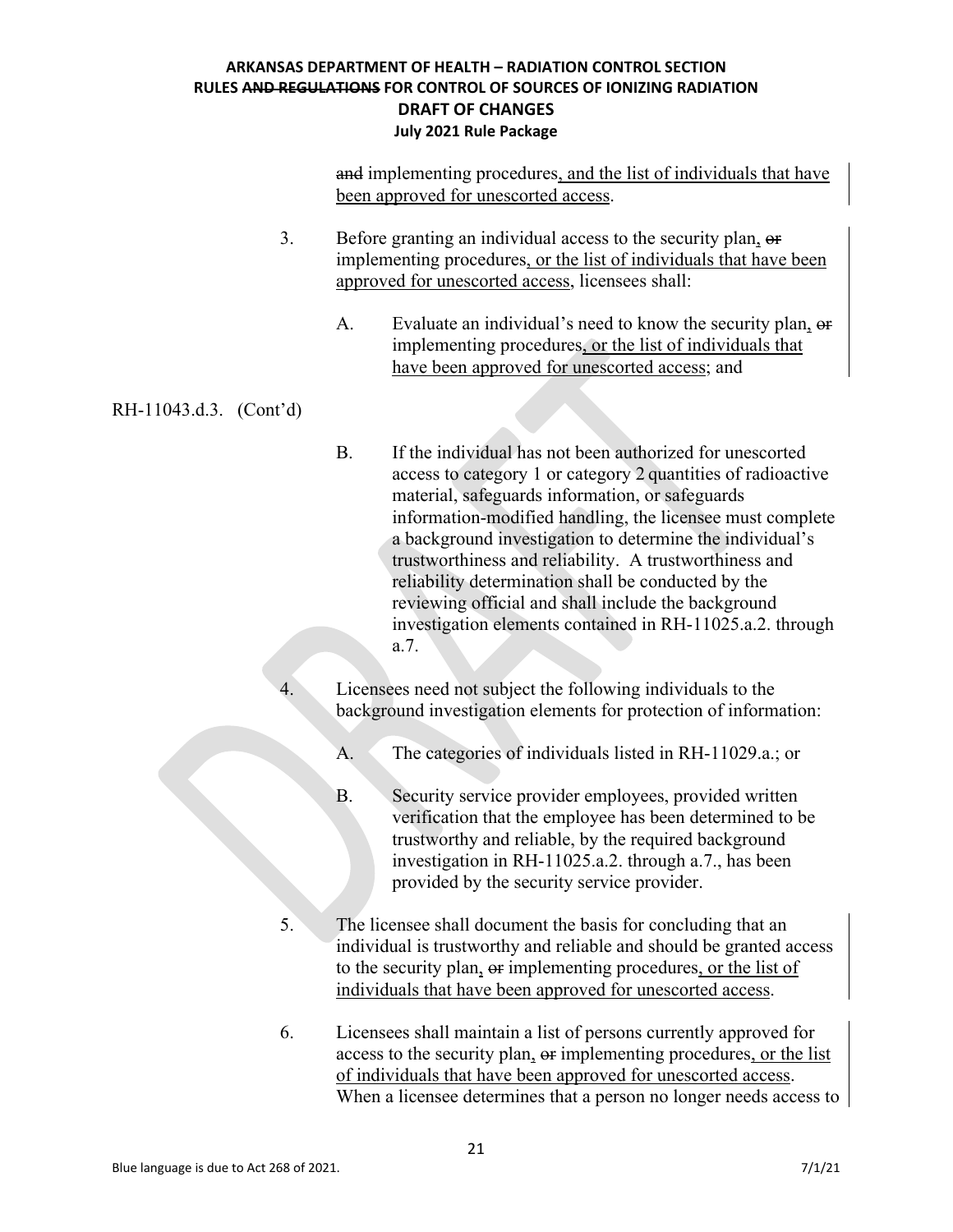the security plan,  $\Theta$  implementing procedures, or the list of individuals that have been approved for unescorted access, or no longer meets the access authorization requirements for access to the information, the licensee shall remove the person from the approved list as soon as possible, but no later than seven (7) working days, and take prompt measures to ensure that the individual is unable to obtain the security plan, or implementing procedures, or the list of individuals that have been approved for unescorted access.

7. When not in use, the licensee shall store its security plan, implementing procedures, and the list of individuals that have been approved for unescorted access in a manner to prevent unauthorized access. Information stored in nonremovable electronic form must be password protected.

RH-11043.d. (Cont'd)

- 8. The licensee shall retain as a record for three (3) years after the document is no longer needed:
	- A. A copy of the information protection procedures; and
	- B. The list of individuals approved for access to the security plan, or implementing procedures, or the list of individuals that have been approved for unescorted access.

## RH-11045. **LLEA Coordination**.

- b. The licensee shall notify the Department as specified in RH-11007. within three (3) business days if:
	- 1. The LLEA has not responded to the request for coordination within sixty (60) days of the coordination request; or
	- 2. The LLEA notifies the licensee that the LLEA does not plan to participate in coordination activities.

## **PART D. PHYSICAL PROTECTION IN TRANSIT**

## RH-11077. **Advance Notification of Shipment of Category 1 Quantities of Radioactive Material**.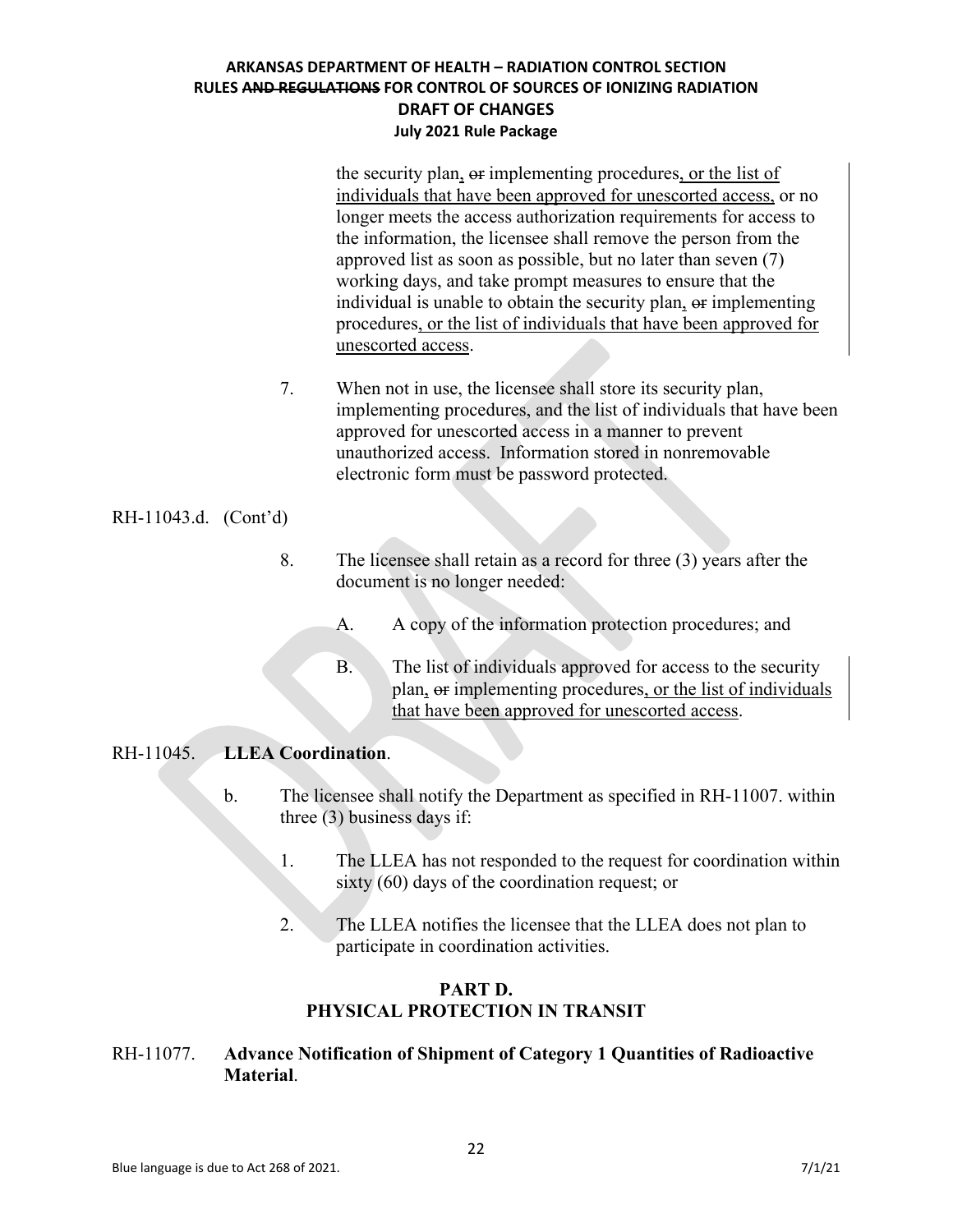As specified in paragraphs a. and b. of this section, each licensee shall provide advance notification to the Department and to the governor of a State, or the governor's designee, of the shipment of licensed material in a category 1 quantity, through or across the boundary of the State, before the transport, or delivery to a carrier for transport, of the licensed material outside the confines of the licensee's facility or other place of use or storage.

## a. **Procedures for submitting advance notification**.

- 1. The notification must be made to the Department and to the office of each appropriate governor or governor's designee. The contact information, including telephone and mailing addresses, of the Department and of governors and governors' designees, is available on the U.S. Nuclear Regulatory Commission website at [https://scp.nrc.gov/special/designee.pdf.](https://scp.nrc.gov/special/designee.pdf) A list of the contact information is also available upon request from the Director, Division of Material Safety, State, Tribal, and Rulemaking Programs, Office of Nuclear Material Safety and Safeguards, U.S. Nuclear Regulatory Commission, Washington, DC 20555–0001 Department. The notification to the Department may be made by fax to 1-501-280-4407 email to Communication.Center@arkansas.gov.
- 2. A notification delivered by mail must be postmarked at least seven (7) days before transport of the shipment commences at the shipping facility.

RH-11077.a. (Cont'd)

3. A notification delivered by any means other than mail must reach the Department at least four (4) days before the transport of the shipment commences and must reach the office of the governor or the governor's designee at least four (4) days before transport of a shipment within or through the State.

## b. **Information to be furnished in advance notification of shipment**.

Each advance notification of shipment of category 1 quantities of radioactive material must contain the following information, if available at the time of notification:

1. The name, address, and telephone number of the shipper, carrier, and receiver of the category 1 radioactive material;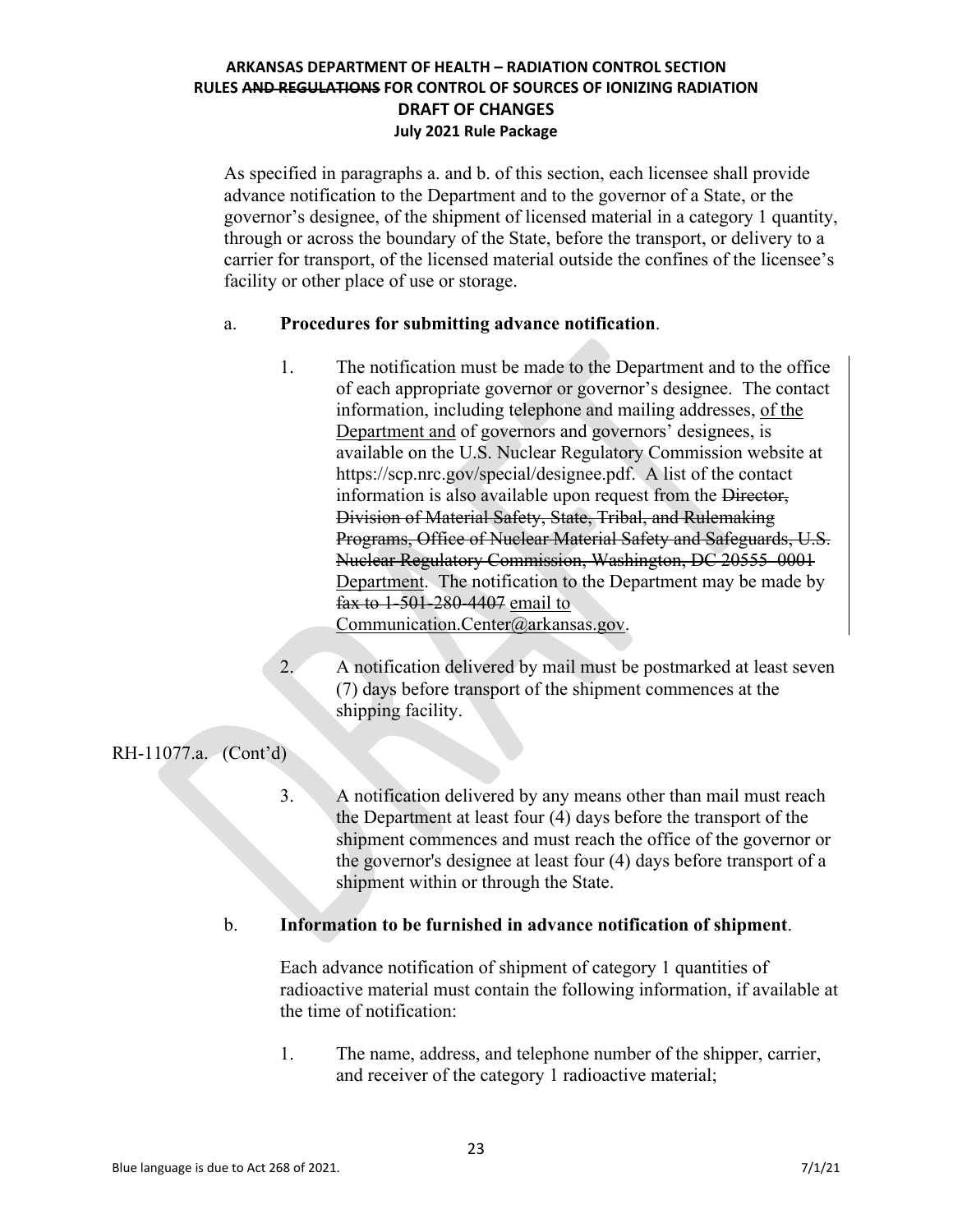- 2. The license numbers of the shipper and receiver;
- 3. A description of the radioactive material contained in the shipment, including the radionuclides and quantity;
- 4. The point of origin of the shipment and the estimated time and date that shipment will commence;
- 5. The estimated time and date that the shipment is expected to enter each State along the route;
- 6. The estimated time and date of arrival of the shipment at the destination; and
- 7. A point of contact, with a telephone number, for current shipment information.

## c. **Revision notice**.

1. The licensee shall provide any information not previously available at the time of the initial notification, as soon as the information becomes available but not later than commencement of the shipment, to the governor of the State or the governor's designee and to the Department.

## RH-11077.c. (Cont'd)

2. A licensee shall promptly notify the governor of the State or the governor's designee of any changes to the information provided in accordance with paragraphs b. and c.1. of this section. The licensee shall also immediately notify the Department of any such changes.

## d. **Cancellation notice**.

Each licensee who cancels a shipment for which advance notification has been sent shall send a cancellation notice to the governor of each State or to the governor's designee previously notified and to the Department. The licensee shall send the cancellation notice before the shipment would have commenced or as soon thereafter as possible. The licensee shall state in the notice that it is a cancellation and identify the advance notification that is being cancelled.

e. **Records**.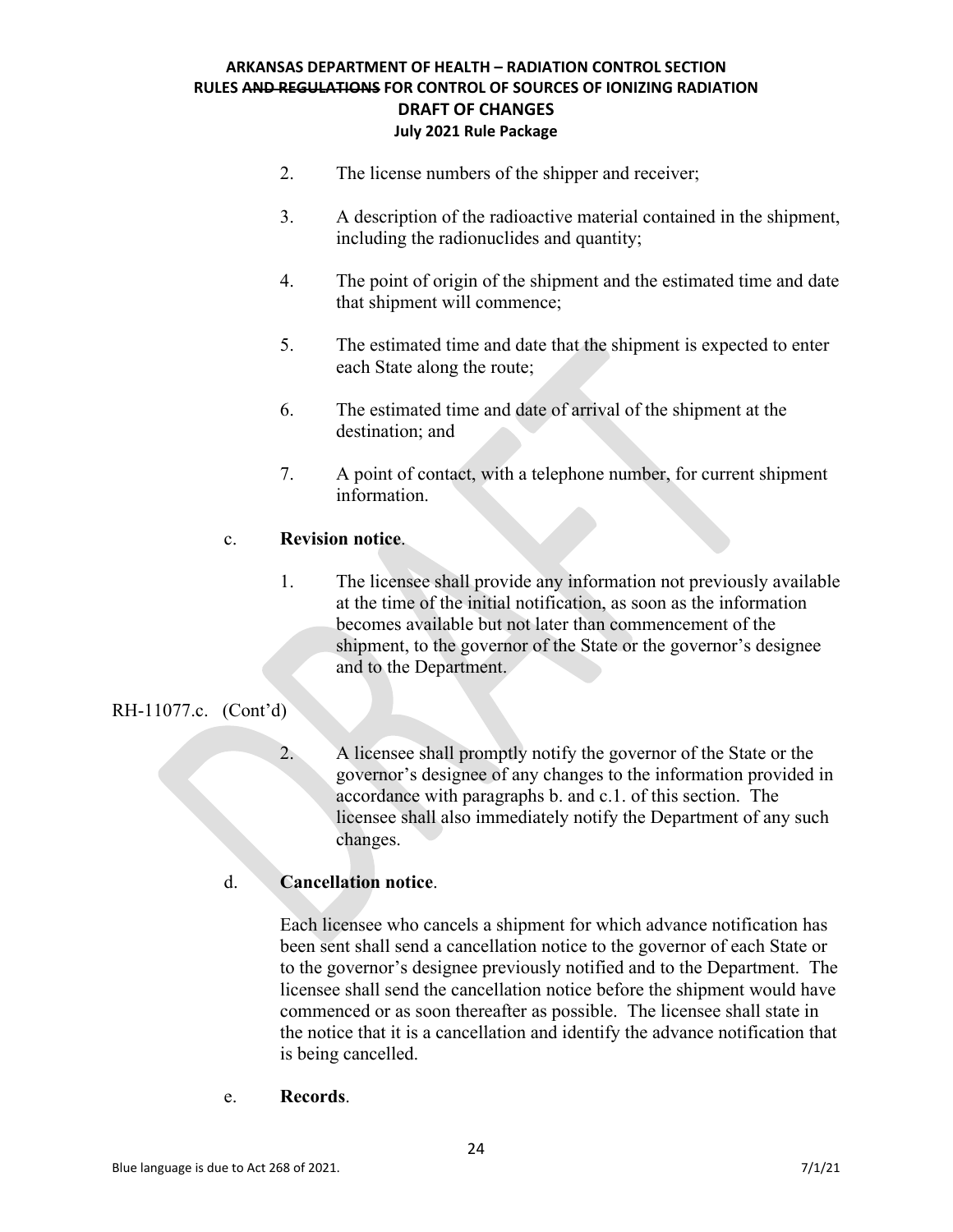The licensee shall retain a copy of the advance notification and any revision and cancellation notices as a record for three (3) years.

## f. **Protection of information.**

State officials, State employees, and other individuals, whether or not licensees of the Department, the NRC, or of an Agreement State, who receive schedule information of the kind specified in RH-11077.b. shall protect that information against unauthorized disclosure as specified in RH-11043.d.

## RH-11081. **Reporting of Events**.

- g. The initial telephone notification required by paragraphs a. through d. of this section must be followed within a period of thirty (30) days by a written report submitted to the Department by an appropriate method listed in RH-11007. A written report is not required for notifications on suspicious activities required by paragraphs c. and d. of this section. The report must set forth the following information, as appropriate:
	- 1. A description of the licensed material involved, including kind, quantity, and chemical and physical form;
	- 2. A description of the circumstances under which the loss, theft, etc. occurred;
	- 3. A statement of disposition, or probable disposition, of the licensed material involved;
	- 4. Actions that have been taken, or will be taken, to recover the material; and
	- 5. Procedures or measures that have been, or will be, adopted to ensure against a recurrence of this type of event.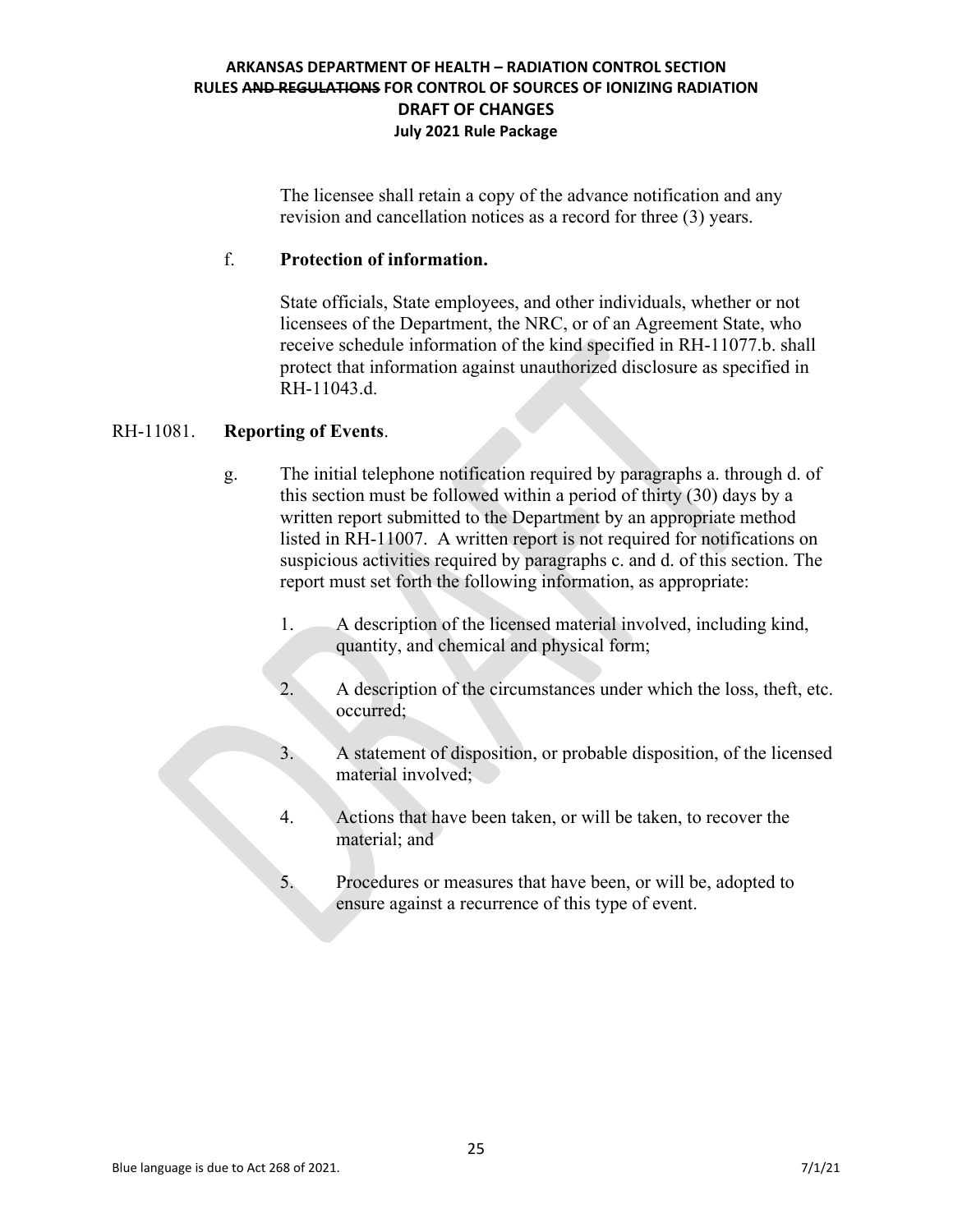**Stricken language would be deleted from and underlined language would be added to present law. Act 268 of the Regular Session**

| 1  | State of Arkansas                   | As Engrossed: H2/10/21                                                      |                 |
|----|-------------------------------------|-----------------------------------------------------------------------------|-----------------|
| 2  | 93rd General Assembly               | A Bill                                                                      |                 |
| 3  | Regular Session, 2021               |                                                                             | HOUSE BILL 1154 |
| 4  |                                     |                                                                             |                 |
| 5  | By: Representative Ladyman          |                                                                             |                 |
| 6  | By: Senator D. Wallace              |                                                                             |                 |
| 7  |                                     |                                                                             |                 |
| 8  |                                     | For An Act To Be Entitled                                                   |                 |
| 9  |                                     | AN ACT TO AMEND AND UPDATE THE ARKANSAS CODE                                |                 |
| 10 |                                     | REGARDING REGULATION OF IONIZING RADIATION TO COMPLY                        |                 |
| 11 |                                     | WITH FEDERAL LAWS AND REGULATIONS; AND FOR OTHER                            |                 |
| 12 | PURPOSES.                           |                                                                             |                 |
| 13 |                                     |                                                                             |                 |
| 14 |                                     |                                                                             |                 |
| 15 |                                     | <b>Subtitle</b>                                                             |                 |
| 16 |                                     | TO AMEND AND UPDATE THE ARKANSAS CODE                                       |                 |
| 17 |                                     | REGARDING REGULATION OF IONIZING                                            |                 |
| 18 |                                     | RADIATION TO COMPLY WITH FEDERAL LAWS AND                                   |                 |
| 19 |                                     | REGULATIONS.                                                                |                 |
| 20 |                                     |                                                                             |                 |
| 21 |                                     |                                                                             |                 |
| 22 |                                     | BE IT ENACTED BY THE GENERAL ASSEMBLY OF THE STATE OF ARKANSAS:             |                 |
| 23 |                                     |                                                                             |                 |
| 24 |                                     | SECTION 1. Arkansas Code § 20-21-202(3), concerning the purpose of the      |                 |
| 25 |                                     | subchapter regarding ionizing radiation, amended to read as follows:        |                 |
| 26 | (3)                                 | To establish procedures for assumption and performance of                   |                 |
| 27 |                                     | certain regulatory responsibilities with respect to by product, source, and |                 |
| 28 |                                     | special nuclear materials radioactive materials and radiation equipment and |                 |
| 29 |                                     | to provide for registration of persons providing radiation machine          |                 |
| 30 | installation service personnel; and |                                                                             |                 |
| 31 |                                     |                                                                             |                 |
| 32 |                                     | SECTION 2. Arkansas Code § 20-21-203 is amended to read as follows:         |                 |
| 33 | 20-21-203. Definitions.             |                                                                             |                 |
| 34 | As used in this subchapter:         |                                                                             |                 |
| 35 | (1)                                 | "Accelerator or particle accelerator, medical" means a                      |                 |
| 36 |                                     | device used to impart kinetic energy of not greater than one hundred        |                 |

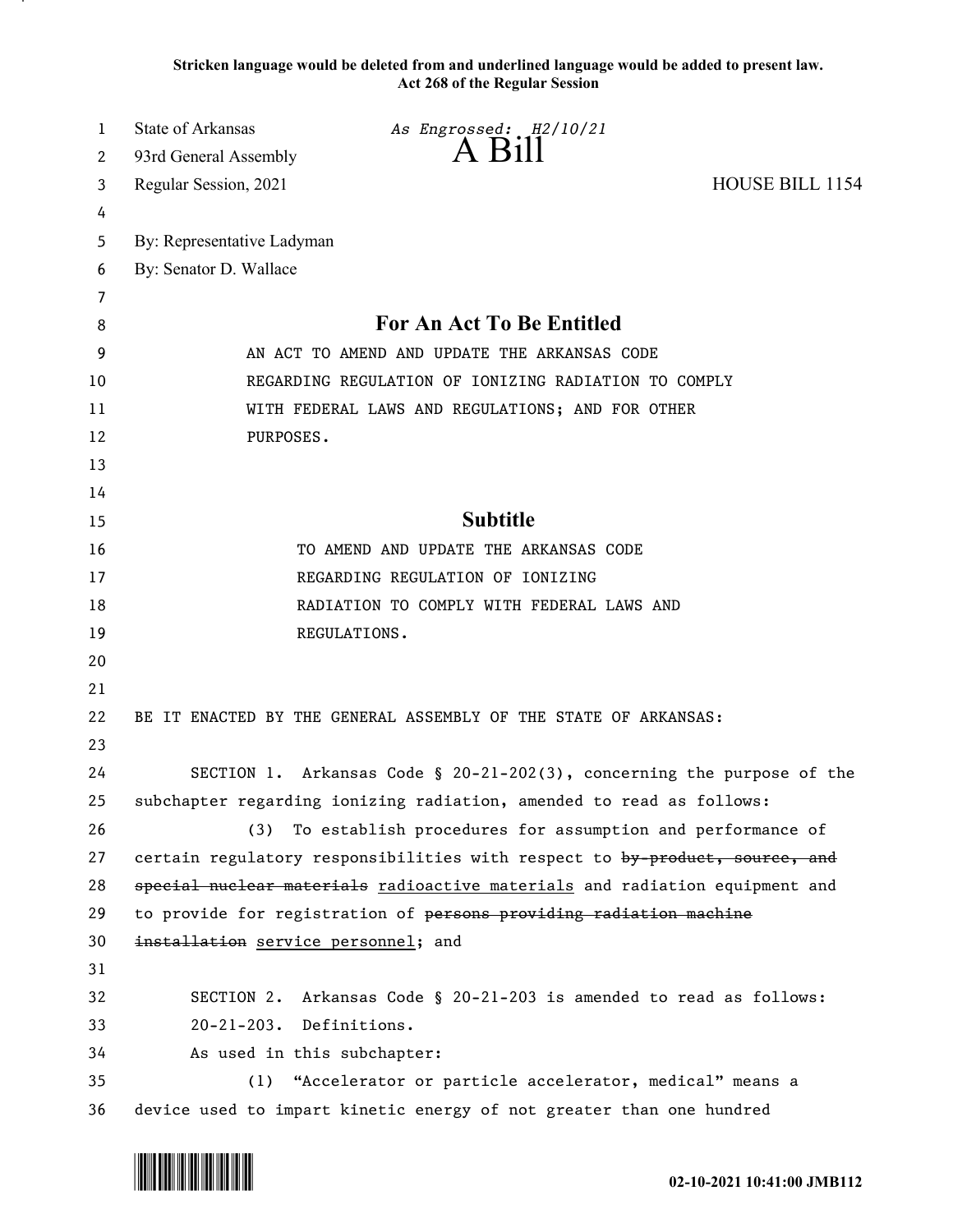megaelectronvolts (100 MeV) to electrically charged particles such as electrons, protons, deuterons, and helium ions, and which is used for medical purposes; (2) "Accelerator or particle accelerator, nonmedical" means a device used to impart kinetic energy of not greater than one hundred megaelectronvolts (100 MeV) to electrically charged particles such as electrons, protons, deuterons, and helium ions, and which is not used for medical purposes; (3) "Accelerator-produced radioactive material" means any material made radioactive, so as to emit radiation spontaneously, by a particle accelerator; 12 (4) [Repealed.] (5)(4) "Assembler" means any person who is engaged in the business of installing or offering to install radiation machines or components associated with radiation machines;  $(6)$  [Repealed.] *(7)(5) "By-product material" means: (A) Any any radioactive material, except special nuclear material, yielded in or made radioactive by exposure to the radiation incident to the process of producing or utilizing special nuclear material; (B) The tailings or wastes produced by the extraction or concentration of uranium or thorium from ore processed primarily for its source material content, including discrete surface wastes resulting from uranium solution extraction processes. Underground ore bodies depleted by these solution extraction operations do not constitute by-product material within this definition; (C)(i) Any discrete source of radium-226 that is produced, extracted, or converted after extraction, before, on or after August 8, 2005, for use for a commercial, medical, or research activity; or (ii) Any material that: (a) Has been made radioactive by use of a particle accelerator; and (b) Is produced, extracted, or converted after extraction, before, on, or after August 8, 2005, for use for a commercial, medical, or research activity; and (D) Any discrete source of naturally occurring radioactive*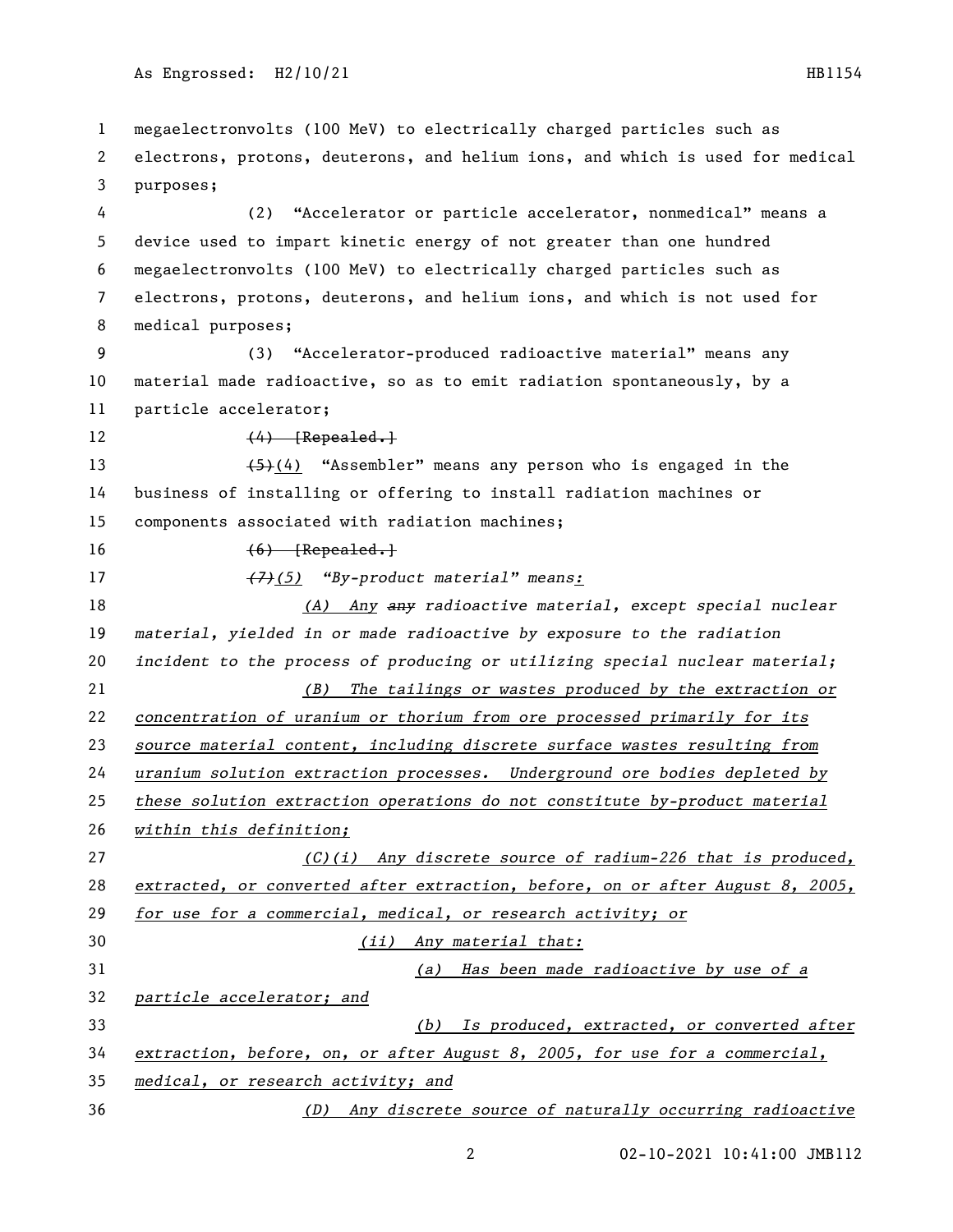As Engrossed: H2/10/21 HB1154

| 1  | material, other than source material, that:                                   |
|----|-------------------------------------------------------------------------------|
| 2  | (i) The United States Nuclear Regulatory Commission,                          |
| 3  | in consultation with the Administrator of the United States Environmental     |
| 4  | Protection Agency, the United States Secretary of Energy, the United States   |
| 5  | Secretary of Homeland Security, and the head of any other appropriate federal |
| 6  | agency, determines would pose a threat similar to the threat posed by a       |
| 7  | discrete source of radium-226 to the public health and safety or the common   |
| 8  | defense and security; and                                                     |
| 9  | (ii) Before, on, or after August 8, 2005, is                                  |
| 10 | extracted or converted after extraction for use in a commercial, medical, or  |
| 11 | research activity;                                                            |
| 12 | $(8)(6)$ "Calibration sources - consulting services" means any                |
| 13 | individual, group of individuals, or company possessing a sealed radioactive  |
| 14 | source used for the calibration of radiation-measuring instruments or         |
| 15 | radiation machines devices as authorized by a radioactive material license;   |
| 16 | (9) "Gategory I-A hospital" means a hospital or medical center                |
| 17 | that meets one (1) of the following criteria:                                 |
| 18 | (A) Has a nuclear medicine department, one (1) or more X-                     |
| 19 | ray machines, and one (1) or more particle accelerator units; or              |
| 20 | (B) Has a nuclear medicine department, eleven (11) or more                    |
| 21 | X-ray machines, and one (1) or more teletherapy units;                        |
| 22 | (10) "Category I-B hospital" means a hospital or medical center               |
| 23 | that has a nuclear medicine department, has ten (10) or fewer X-ray machines, |
| 24 | and has one (1) or more teletherapy units;                                    |
| 25 | (11) "Category II-A hospital" means a hospital or medical center              |
| 26 | that meets one (1) of the following criteria:                                 |
| 27 | $(A)$ Has a nuclear medicine department and eleven $(11)$ or                  |
| 28 | more X-ray machines;                                                          |
| 29 | (B) Has a nuclear medicine department and one (1) or more                     |
| 30 | particle accelerator units;                                                   |
| 31 | (C) Has one (1) or more X-ray machines and one (1) or more                    |
| 32 | particle accelerator units; or                                                |
| 33 | (D) Has eleven (11) or more X-ray machines and one (1) or                     |
| 34 | more teletherapy units;                                                       |
| 35 |                                                                               |
|    | (12) "Category II-B hospital" means a hospital or medical center              |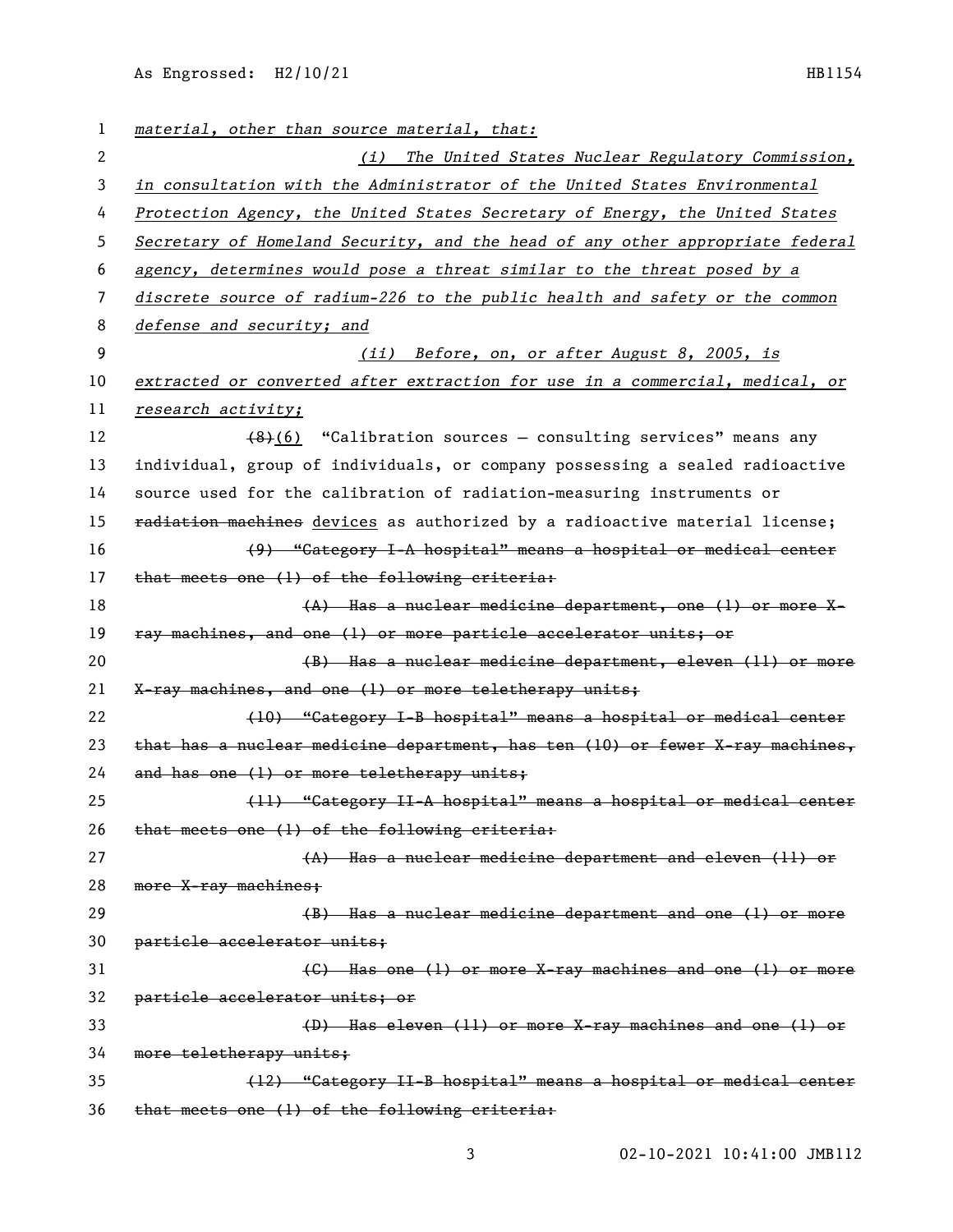(A) Has a nuclear medicine department and ten (10) or 2 fewer X-ray machines: (B) Has a nuclear medicine department and one (1) or more teletherapy units; or (C) Has ten (10) or fewer X-ray machines and one (1) or more teletherapy units; (13) "Category III hospital" means a hospital or medical center that meets one (1) of the following criteria: (A) Has a nuclear medicine department; (B) Has one (1) or more X-ray machines; or 11 (G) Has one (1) or more teletherapy units; 12 (14) "Chiropractor" means a person licensed by the Arkansas 13 State Board of Chiropractic Examiners; 14 (15)(7) "Civil penalty" means any monetary penalty levied on a 15 licensee or registrant because of violation of statutes, regulations rules, licenses, or registration certificates but does not include criminal penalties; (8) "Closure" means all activities performed at a waste disposal site, such as stabilization and contouring, to assure that the site is in a stable condition so that only minor custodial care, surveillance, and monitoring are necessary at the site following termination of licensed operation; (16)(9) "Decommissioning" means final operational activities at a facility to dismantle site structures, to decontaminate site surfaces and remaining structures, to stabilize and contain residual radioactive material, and to carry out any other activities to prepare the site for post- operational care;  $(17)(10)$  "Dental radiographic unit" means any X-ray device that is subject to the requirements for intraoral dental radiographic systems set forth in the rules for control of sources of ionizing radiation promulgated by the State Board of Health; 32 (18) [Repealed.] (19)(11) "Gas chromatograph and X-ray fluorescence devices" means analytical laboratory instruments designed for qualitative and quantitative analysis using radioactive material as a component of the instrument detector or as a fluorescence excitation source;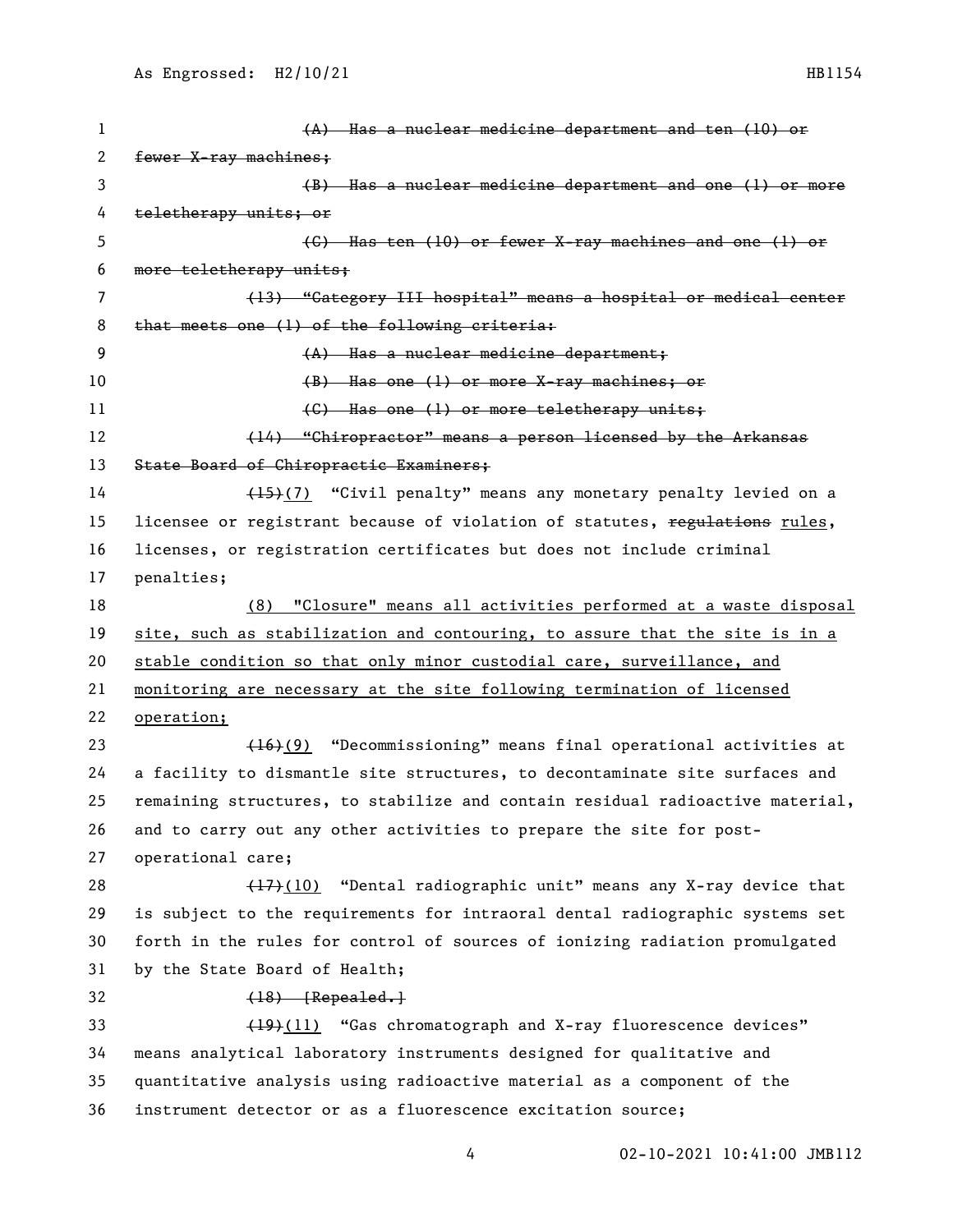(20)(A)(12)(A) "General license" means a license effective pursuant to rules promulgated by the State Radiation Control Agency without the filing of an application with the Department of Health or the issuance of licensing documents to particular persons to transfer, acquire, own, possess, or use quantities of radioactive material or devices or equipment utilizing radioactive material. (B) "Specific license" means a license issued to a named person upon application filed pursuant to rules promulgated under this subchapter to use, manufacture, produce, transfer, receive, acquire, own, or possess quantities of radioactive material or equipment utilizing radioactive material. (C) "Academic broad license" means any radioactive material license issued to a college or university and subject to the special requirements for "specific licenses of broad scope" as set forth in the rules for control of sources of ionizing radiation promulgated by the State Board of Health. (D) "Academic radioactive material license" means any radioactive material license issued to a college or university, excluding academic broad licenses; 20 (21)(13) "High-level radioactive waste" means: 21 (A) Irradiated reactor fuel; (B) Liquid wastes resulting from the operation of the first cycle solvent extraction system, or equivalent, and the concentrated wastes from subsequent extraction cycles, or equivalent, in a facility for reprocessing irradiated reactor fuel; and (C) Solids into which such liquid wastes have been converted;  $(22)(14)$  "Industrial units" means X-ray machines used within the manufacturing industry and other industries and in industrial radiography; (23)(15) "In vitro laboratory testing" means nonhuman use of radioactive material for laboratory testing in accordance with a general license authorized by the rules for control of sources of ionizing radiation promulgated by the State Board of Health; (24)(16) "Ionizing radiation" means gamma rays and X-rays, alpha and beta particles, high-speed electrons, neutrons, protons, and other 36 nuclear particles, but  $\pm \epsilon$  does not include sound or radio waves or visible,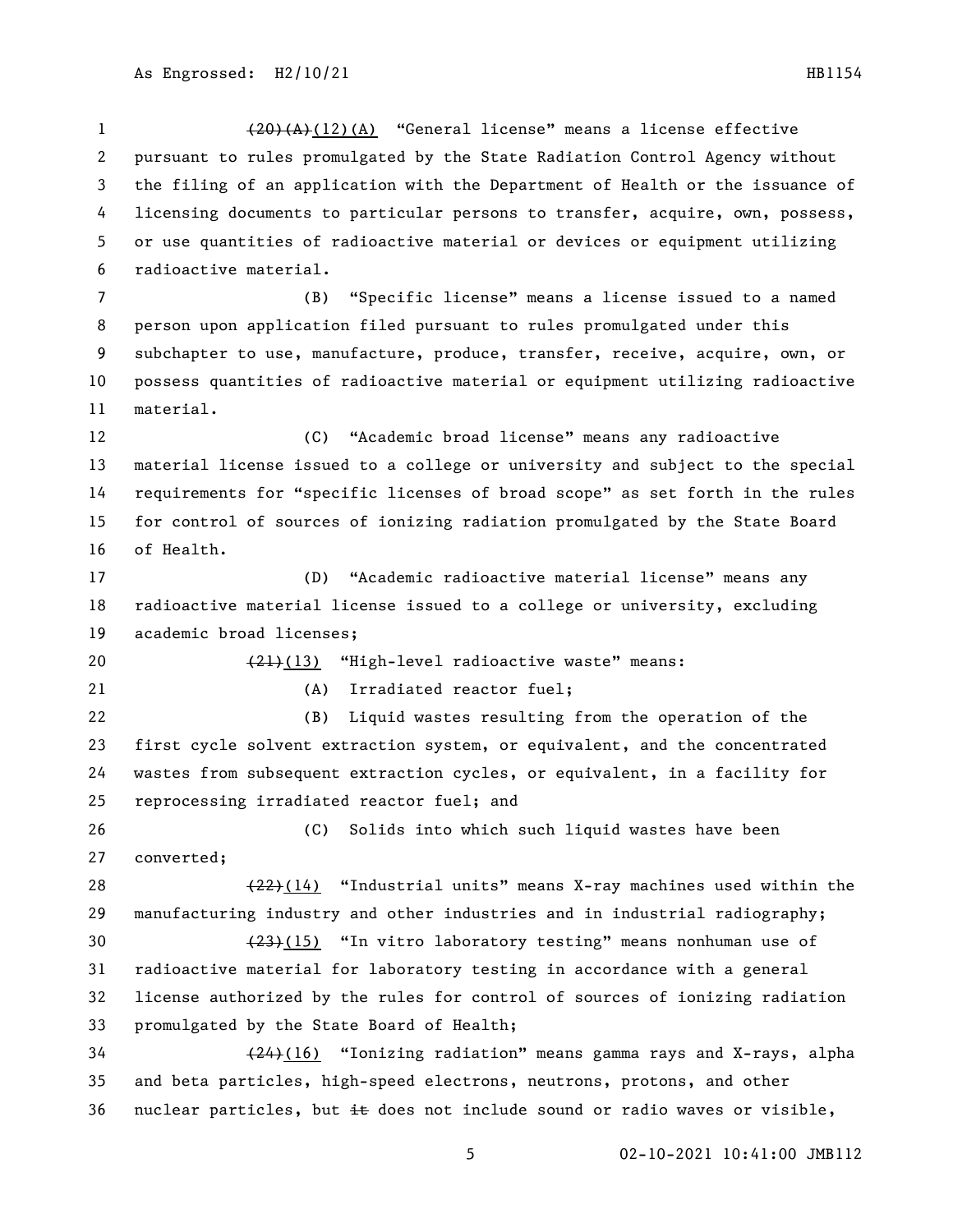infrared, or ultraviolet light; 2 (25)(17) "Irradiator" means a device or facility which contains and uses sealed sources for the irradiation of objects or materials; (26)(18) "Low-level radioactive waste" means radioactive waste not classified as high-level radioactive waste, transuranic waste, spent nuclear fuel, or by-product material as defined in Section 11e. (2) of the Atomic Energy Act of 1954; 8 (27)(19) "Mobile nuclear medicine service" means the transportation and medical use of by-product material and diagnostic instrumentation; 11 (28)(20) "Naturally occurring radioactive material" means any material of natural origin that emits radiation spontaneously, excluding uranium, thorium, and the tailings produced in their extraction or concentration; (29)(21) "Nuclear gauge" means a device that uses radioactive material as a means of measurement or testing; 17 (30)(22) "Nuclear medicine" means human use of radioactive material for diagnostic or therapeutic purposes, not including radioisotope teletherapy; 20 (31)(23) "Nuclear pharmacy" means a facility licensed by the Arkansas State Board of Pharmacy for the purpose of compounding and dispensing prescription drugs which contain or are intended to be used with radioactive material. In addition, the facility is intended to provide service for more than one (1) medical licensee; (32) "Others", as used in the contexts of registration, means any X-ray machine which is not otherwise included in the definitions in this section; (33)(24) "Panoramic wet source storage irradiator" means a controlled human access irradiator in which the sealed source is contained in a storage pool, usually containing water, and in which the sealed source is fully shielded when not in use. The sealed source is exposed within a radiation room that is maintained as inaccessible during use by interlocked controls; (34)(25) "Person" means: (A) Any any individual, corporation, partnership, firm, *association, trust, estate, public or private institution, group, agency of*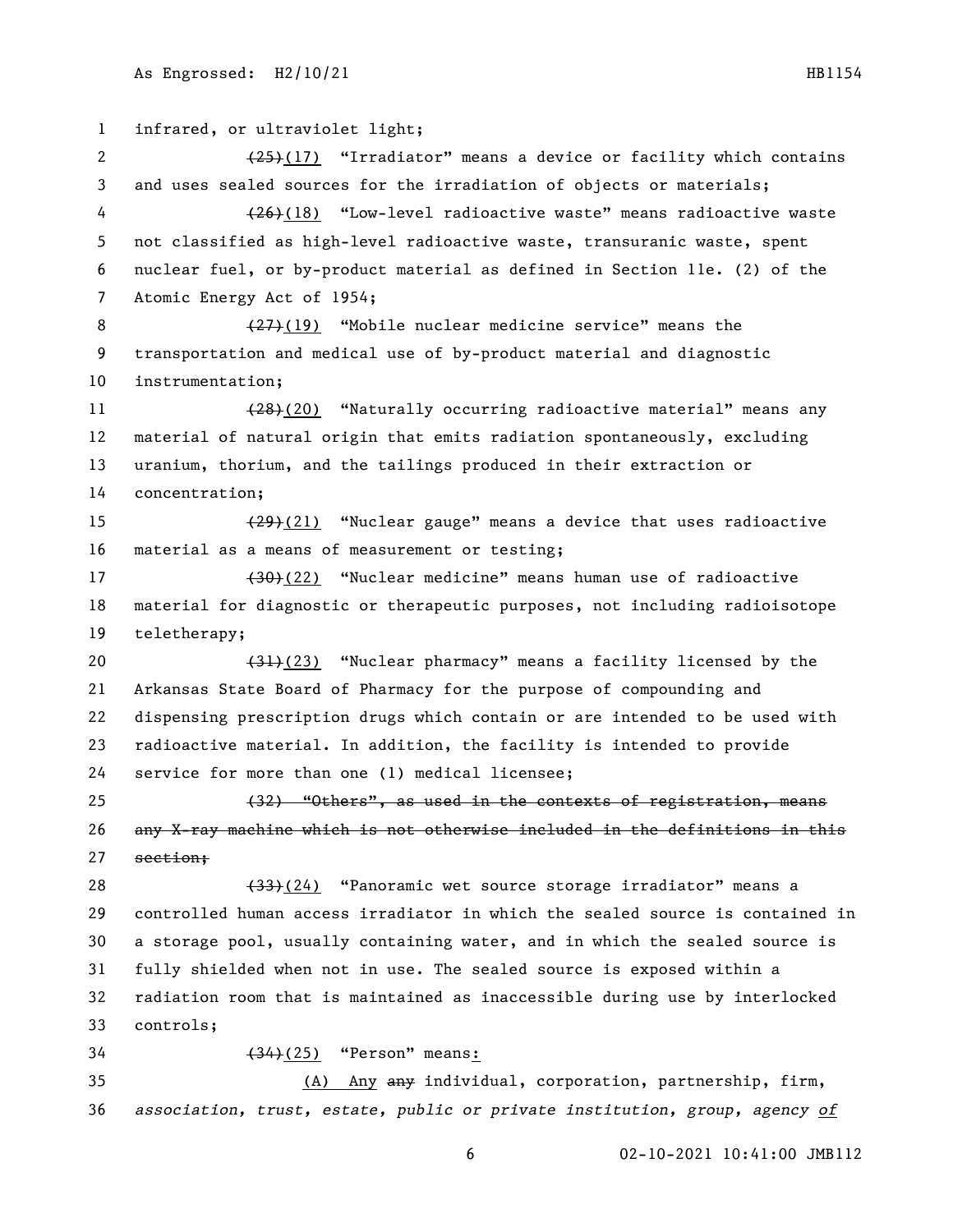As Engrossed: H2/10/21 HB1154

 *this state, political subdivision of this state, of any other state, or political subdivision or agency thereof,; and (B) Any any legal successor, representative, agent, or agency of the foregoing, other than the United States Atomic Energy Commission, or any successor thereto, and other than United States Government agencies licensed by the United States Atomic Energy Commission, or any successor thereto but not including United States Government agencies;* 8 (35)(26) "Physician" means any individual possessing a valid 9 physician's and surgeon's certificate issued by this state a doctor of medicine or doctor of osteopathy licensed by the Arkansas State Medical Board to prescribe drugs in the practice of medicine; (36) "Podiatrist" means a person licensed by the Arkansas Board of Podiatric Medicine; 14 (37)(27) "Private practice" means any use of radioactive material subject to the requirements for licensing of individual physicians for human use of radioactive materials as set forth in the rules for control 17 of sources of ionizing radiation promulgated by the State Board of Health $_{\overline{7}}$ 18 excluding those installations subject to the requirements for X-ray and 19 electron therapy systems with energies of one megaelectronvolt (1 MeV) and above and for teletherapy as set forth in the same rules; 21 (38)(28) "Radiation equipment" means any manufactured product or device, or component part of a product or device, or any machine or system which during operation can generate or emit ionizing radiation, except those which emit radiation only from radioactive material; (39)(29)(A) "Radioactive material" means any material, whether solid, liquid, or gas, which emits ionizing radiation spontaneously. 27 (B) "Radioactive material" includes accelerator-produced, by-product, naturally occurring, source, and special nuclear materials; 29 (40)(30) "Radioactive waste management" means storage, treatment, or disposal of radioactive wastes; (41)(31) "Radiography" means the examination of the macroscopic structure of materials by nondestructive methods utilizing sources of ionizing radiation; 34 (42)(32)(A) "Radioisotope teletherapy" means the use of radiation from a sealed radioactive source for medical treatment. (B) "Radioisotope teletherapy" This does not include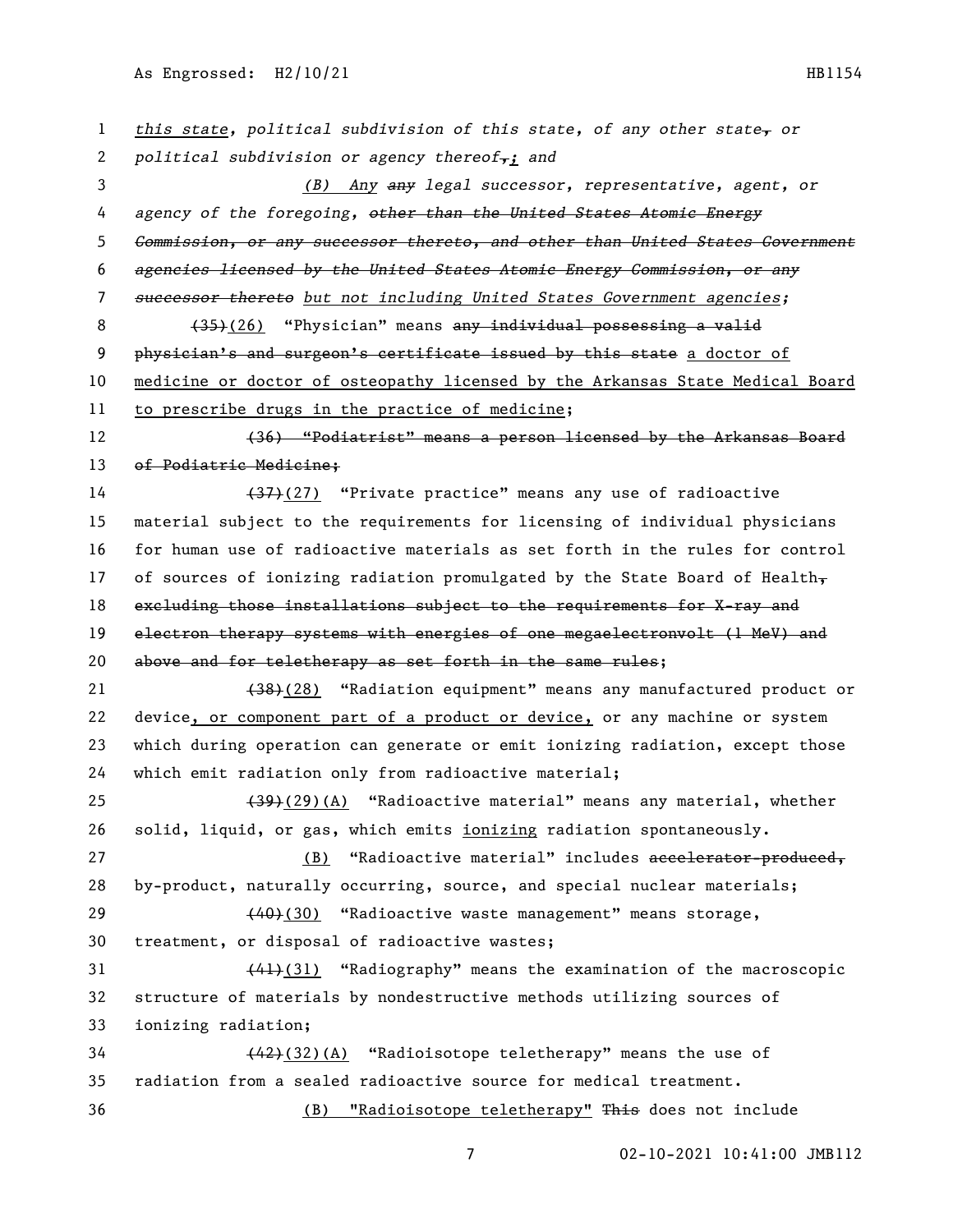radiation from sealed radioactive sources implanted within individuals or on- surface contact with individuals; 3 (43)(33) "Reciprocity" means the reciprocal recognition of 4 licenses, registrations, or the equivalent issued by the United States Nuclear Regulatory Commission or any agreement state other than Arkansas, subject to provisions for reciprocal recognition of licenses, registrations, or the equivalent as set forth in the rules for control of sources of ionizing radiation promulgated by the State Board of Health; 9 (44)(34) "Registration" means registration with the Department 10 of Health by any person possessing any source of ionizing radiation in 11 accordance with rules and standards adopted by the Department of Health promulgated by the State Board of Health; 13 (45)(35) "Service personnel" means any person who is engaged in the business of offering or performing: (A) Repair or service of radiation machines and associated radiation machine components; (B) Repair or service of devices containing radioactive material; 19 (B)(C) Calibration of radiation machines; 20 (C)(D) Calibration of radiation instrumentation or devices; or 22 (D)(E) Furnishing personnel dosimetry services to State Radiation Control Agency licensees or registrants; *(36)(A) "Source material" means: (i) Uranium, thorium, or any combination thereof, in any physical or chemical form; or (ii) Ores that contain by weight one-twentieth of one percent (0.05%) or more of uranium, thorium, or any combination thereof. (B) "Source material" does not include special nuclear material;* (37) "Sources of radiation" means, collectively, radioactive material and radiation equipment; (*46)(38) "Special nuclear material" means: (A) Plutonium, uranium 233 uranium-233, uranium enriched in the isotope 233 or in the isotope 235, and any other material which the Governor declares by order to be special nuclear material after that the*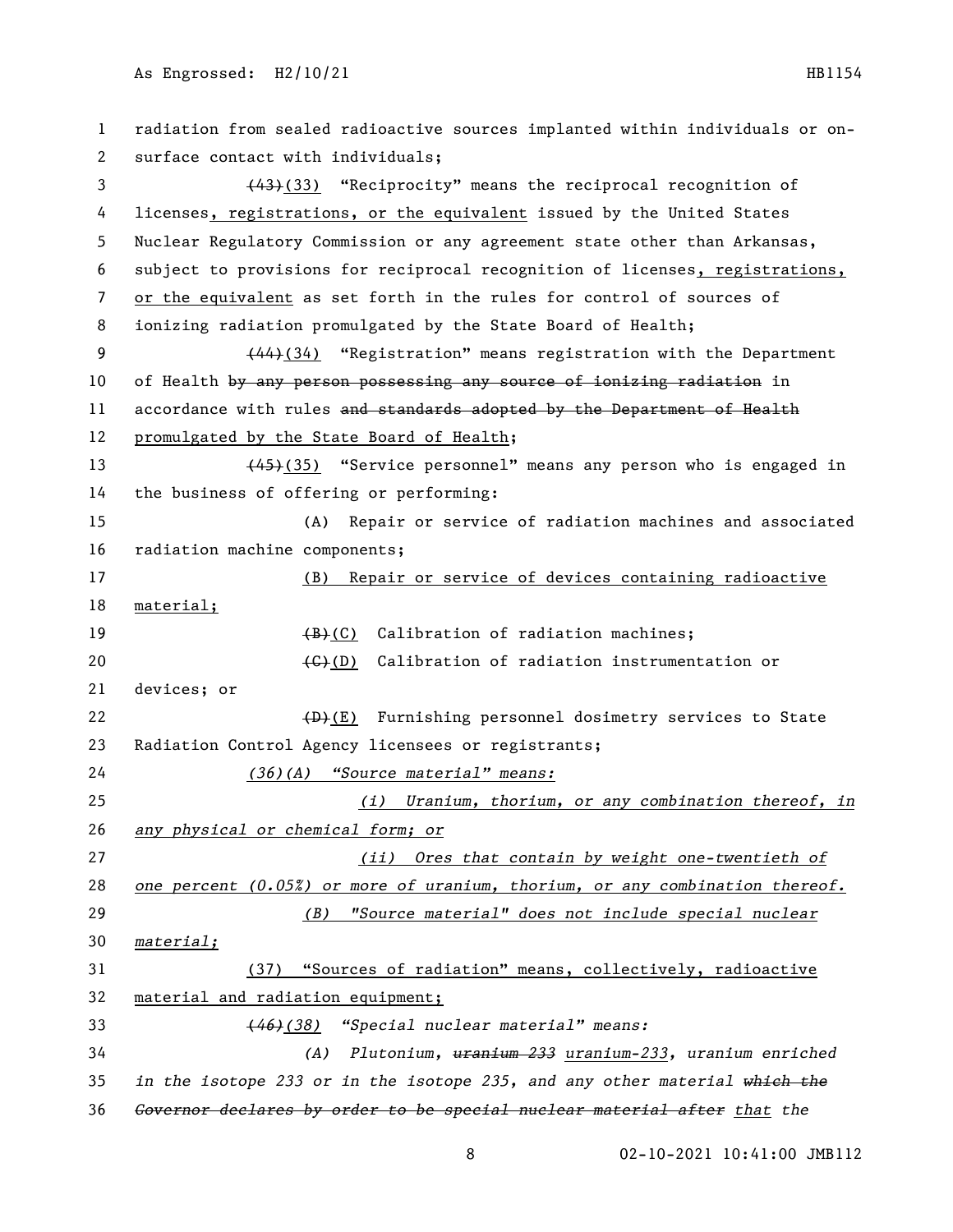As Engrossed: H2/10/21 HB1154

| 1  | United States Atomic Energy Commission, or any successor thereto, has         |
|----|-------------------------------------------------------------------------------|
| 2  | determined the material to be such Nuclear Regulatory Commission under the    |
| 3  | provisions of § 51 of the Atomic Energy Act of 1954, as amended, determines   |
| 4  | to be special nuclear material but does not include source material; or       |
| 5  | Any material artificially enriched by any of the<br>(B)                       |
| 6  | foregoing but does not include source material;                               |
| 7  | (39)(A) "Spent nuclear fuel" means fuel that has been                         |
| 8  | withdrawn from a nuclear reactor following irradiation, has undergone at      |
| 9  | least one (1) year's decay since being used as a source of energy in a power  |
| 10 | reactor, and has not been chemically separated into its constituent elements  |
| 11 | by reprocessing.                                                              |
| 12 | (B) "Spent nuclear fuel" includes special nuclear                             |
| 13 | material, by-product material, source material, and other radioactive         |
| 14 | material associated with fuel assemblies;                                     |
| 15 | (47) "Source material" means:                                                 |
| 16 | (A) Uranium, thorium, or any other material which the                         |
| 17 | Governor declares by order to be source material after the United States      |
| 18 | Atomic Energy Commission, or any successor thereto, has determined the        |
| 19 | material to be such; or                                                       |
| 20 | $(B)$ Ores containing one (1) or more of the foregoing                        |
| 21 | materials, in such concentration as the Governor declares by order to be      |
| 22 | source material after the United States Atomic Energy Commission, or any      |
| 23 | successor thereto, has determined the material in such concentration to be    |
| 24 | source material:                                                              |
| 25 | (48) "Sources of radiation" means, collectively, radioactive                  |
| 26 | material and radiation equipment;                                             |
| 27 | (40) "Transuranic waste" means radioactive waste containing                   |
| 28 | alpha-emitting transuranic elements, with radioactive half-lives greater than |
| 29 | five (5) years, in excess of ten (10) nanocuries per gram;                    |
| 30 | (49)(41) "Veterinary medicine radiographic systems" means any X-              |
| 31 | ray device that is subject to the requirements for veterinary medicine        |
| 32 | radiographic installations set forth in the rules for control of sources of   |
| 33 | ionizing radiation promulgated by the State Board of Health;                  |
| 34 | (50)(42) "Wireline service operation" means any evaluation or                 |
| 35 | mechanical service which is performed in the well-bore a wellbore, using      |
| 36 | devices on a wireline; and                                                    |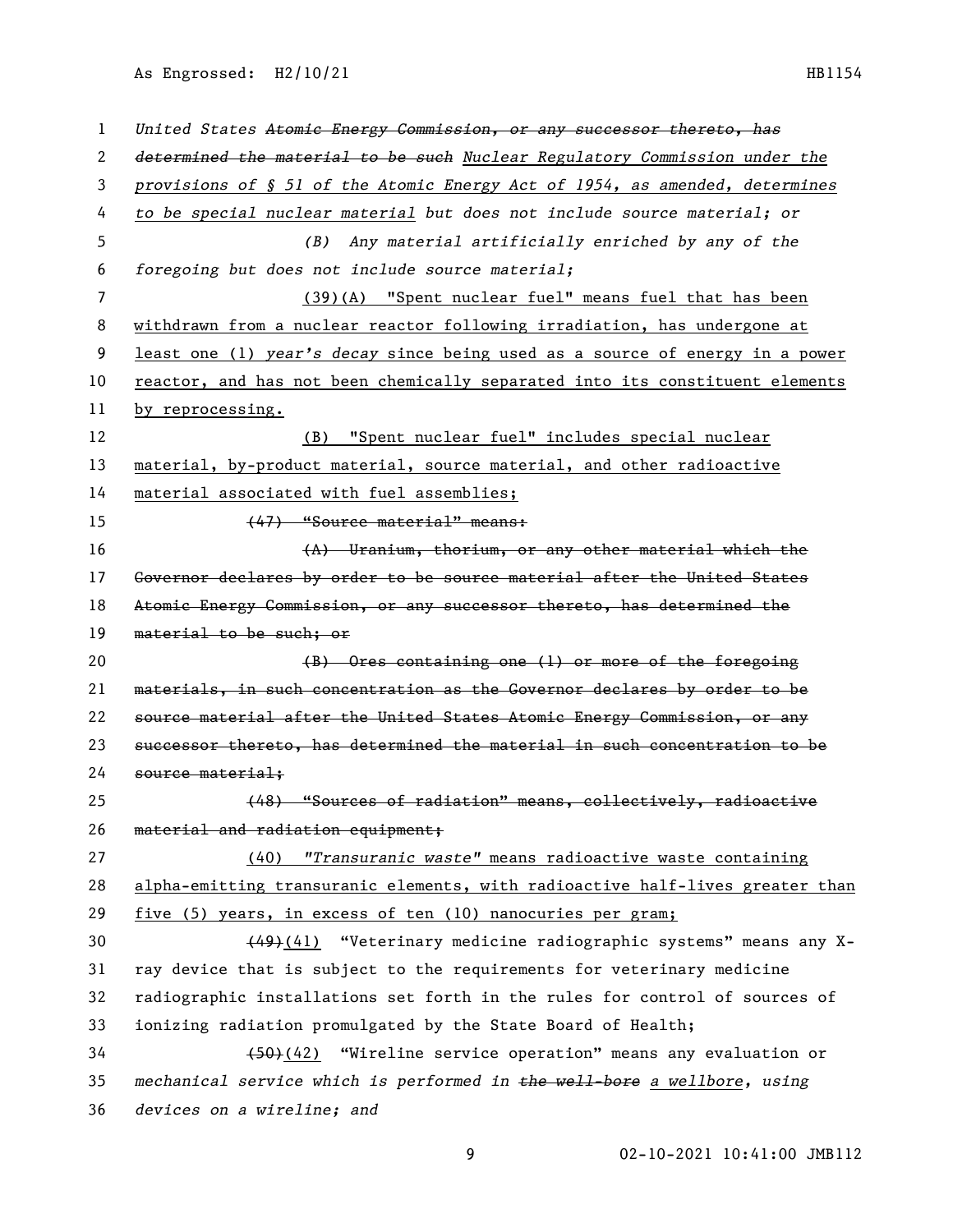1 (51)(43) "X-ray tube" means any electron tube which is designed to be used primarily for the production of X-rays. SECTION 3. Arkansas Code § 20-21-207 is amended to read as follows: 20-21-207. State Radiation Control Agency — Powers and duties generally. (a) For the protection of the occupational and public health and safety, the State Radiation Control Agency shall: (1) Develop programs for evaluation and control of hazards associated with the use of sources of ionizing radiation; (2) Develop programs, with due regard for compatibility with 12 federal programs, for regulation of by-product, source, and special nuclear 13 materials radioactive material and for regulation of radiation equipment; (3) Formulate, adopt, promulgate, and repeal codes and rules which may provide for licensing or registration relating to control, storage, or disposal of sources of ionizing radiation with due regard for compatibility with the regulatory programs of the United States Government; (4) Issue such orders or modifications as may be necessary in *connection with proceedings under this subchapter. This power is intended for use in conjunction with any licensing or registration authority;* (5) Advise, consult, and cooperate with other agencies of the state, the United States Government, other states and interstate agencies, political subdivisions, and groups concerned with control of sources of ionizing radiation; (6) Have the authority to accept and administer loans, grants, or other funds or gifts, conditional or otherwise, in furtherance of its functions, from the United States Government and from other sources, public or private; (7) Encourage, participate in, or conduct studies, investigations, training, research, and demonstrations relating to control of sources of ionizing radiation; and (8) Collect and disseminate information relating to control of sources of ionizing radiation, including: (A) Maintenance of a file of all license or registration applications, issuances, denials, amendments, transfers, renewals, modifications, suspensions, and revocations;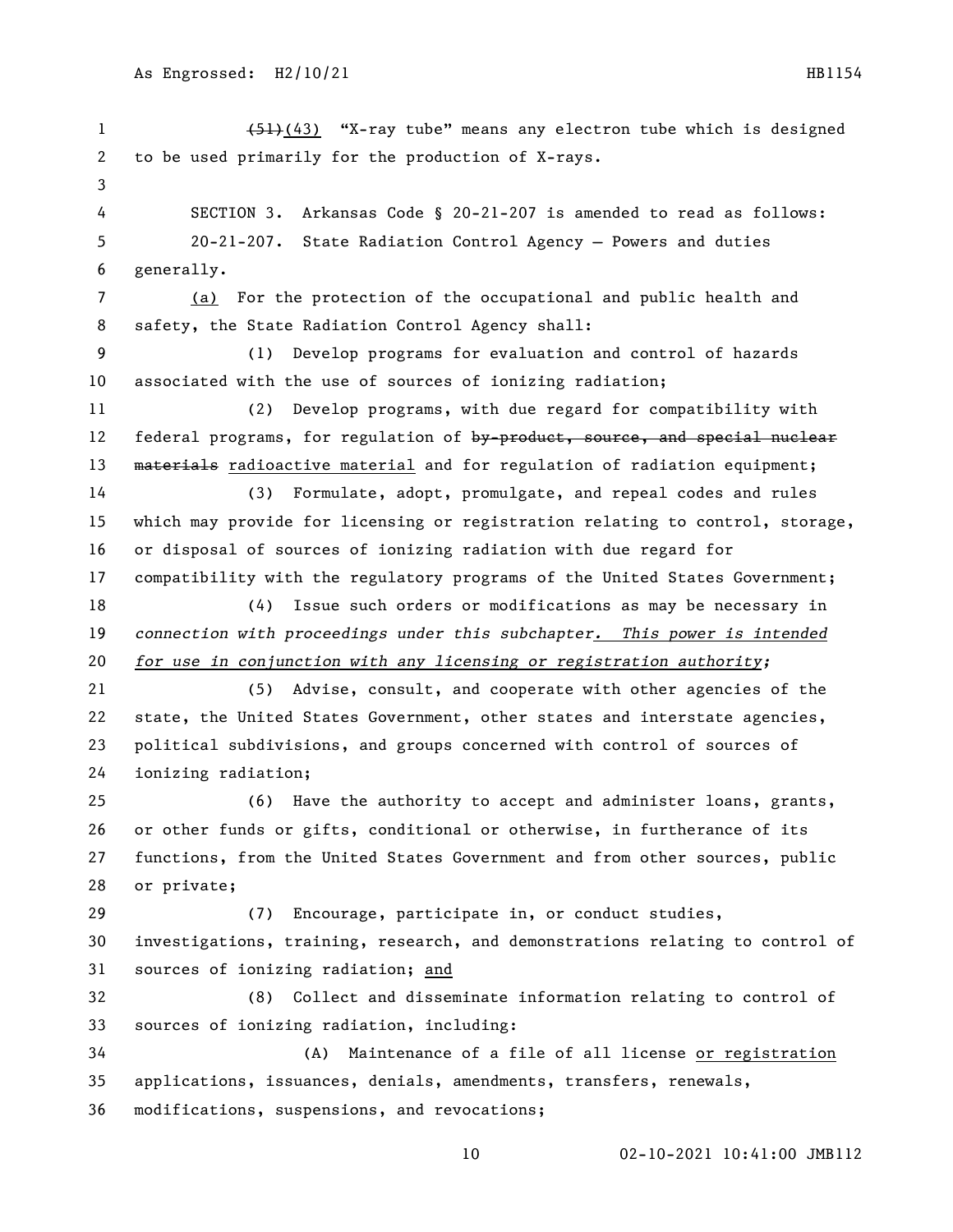(B) Maintenance of a file of general license registrants possessing sources of ionizing radiation requiring registration under this subchapter and any administrative or judicial action pertaining thereto; and (C) Maintenance of a file of all rules and regulations *relating to regulation of sources of ionizing radiations radiation, pending or promulgated, and proceedings thereon;.*  $(9)(A)(b)(1)$  Be The State Radiation Control Agency is authorized to acquire by purchase, acceptance, or condemnation, for and on behalf of the *State of Arkansas, any lands, buildings, and grounds where radioactive by- products and wastes produced by industrial, medical,* agricultural, scientific, or other organizations can be concentrated, stored, or otherwise 12 disposed of in a manner consistent with the public health and safety. 13 (B)(2) The State Radiation Control Agency may exercise its power to condemn as prescribed by law for condemnation by the Arkansas *Department of Transportation in § 27-67-301 et seq.; (3) The State Radiation Control Agency shall not approve any application for a license to receive radioactive waste from other persons for disposal on land not owned by the state or the United States Government*. (10)(A) Allow the Secretary of the Department of Health or his 20 or her authorized representative to require the posting of a bond by licensees to provide funds in the event of abandonment, default, or other inability of the licensee to meet the requirements of the State Radiation Control Agency. The State Radiation Control Agency may establish bonding requirements by classes of licensee and by range of monetary amounts. In establishing the requirements, the State Radiation Control Agency shall give consideration to the potential for contamination, injury, cost of disposal, 27 and reclamation of the property. *(c)(1)(A)* For licensed activities involving commercial burial of *radioactive waste, the State Radiation Control Agency shall, and for other classes of licensed activity the State Radiation Control Agency may, establish by rule standards and procedures to ensure that the licensee will provide an adequate surety or other financial arrangement to permit the completion of all requirements established by the State Radiation Control Agency for the decontamination, closure, decommissioning, and reclamation of sites, structures, and equipment used in conjunction with such licensed activity, in case the licensee should default for any reason in performing*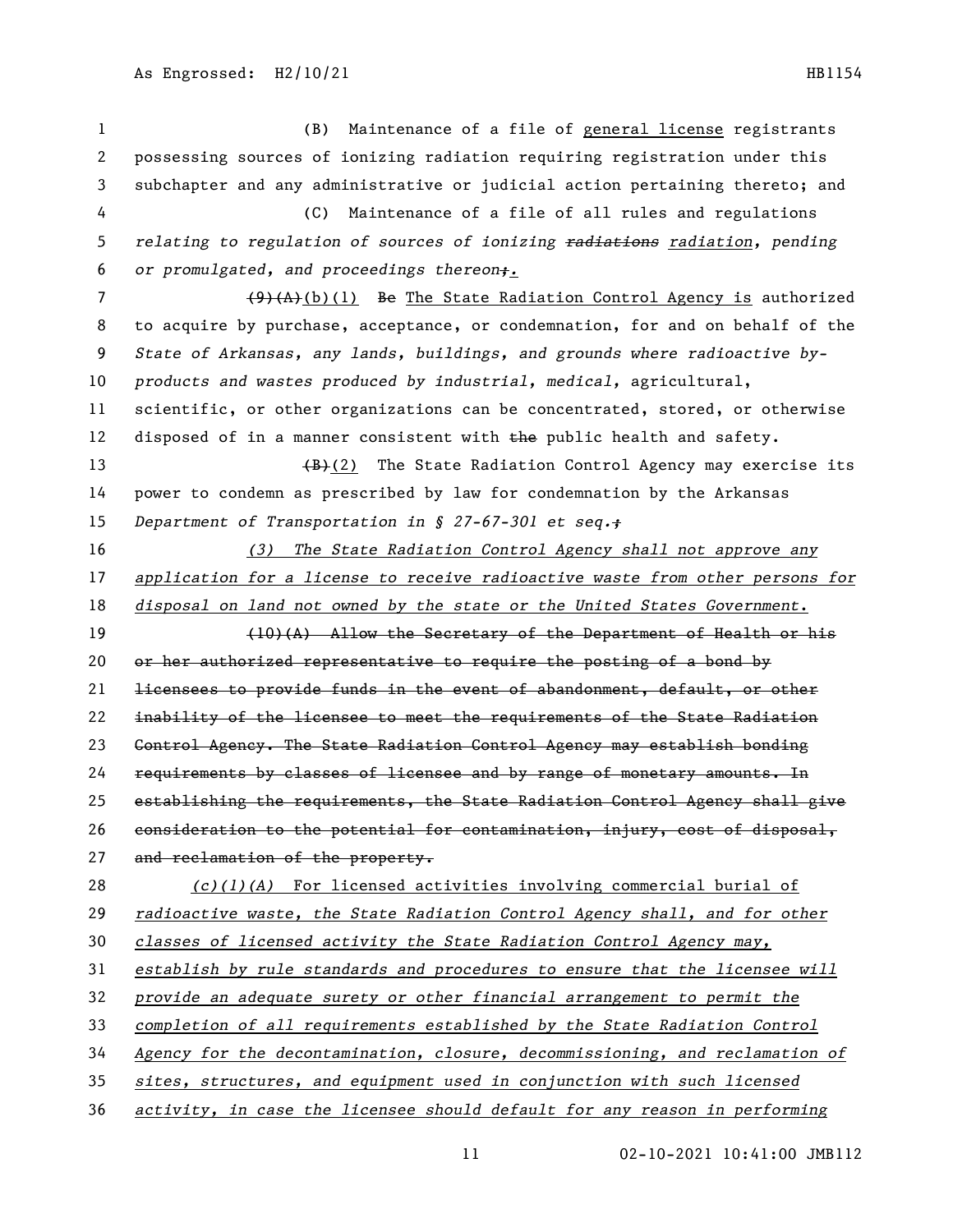*such requirements.* 2 (B)(i) The State Radiation Control Agency shall deposit the proceeds from all forfeited bonds into a special fund known as and called 4 the "Radiation Reclamation Fund". All sureties required under subdivision (c)(1)(A) of this section that are forfeited shall be paid to the State Radiation Control Agency for deposit by the Treasurer of State in a special fund called the "Radiation Site Closure and Reclamation Fund". 8 (ii) All moneys in the Radiation Reclamation Fund 9 the Radiation Site Closure and Reclamation Fund are appropriated to the State Radiation Control Agency for use in effectuating protection of public health 11 and safety and may be expended by the State Radiation Control Agency as *necessary to complete such requirements on which licensees have defaulted.* 13 (iii) Moneys in the Radiation Reclamation Fund the Radiation Site Closure and Reclamation Fund shall not be used for normal operating expenses of the State Radiation Control Agency. (C) A bond deemed acceptable in Arkansas shall be a bond issued by a fidelity or surety company authorized to do business in Arkansas, 18 a personal bond secured by such collateral as the secretary deems satisfactory, a cash bond, or a letter of credit. *(D)(i) All state, local, or other governmental agencies or subdivisions shall be exempt from the requirements of this subdivision (10).* **(ii)** The secretary may exempt classes of licensees from the requirements of this section when a finding is made that the exemption will not result in a significant risk to the public health and 25 safety; and 26 (11)(A)(2)(A) Allow The State Radiation Control Agency shall 27 allow the secretary Secretary of the Department of Health or his or her authorized representative to require a licensee to deposit funds on an annual, semiannual, or quarterly basis into a trust fund established for the 30 exclusive purpose set out in this subdivision  $(H+(c)(2))$ . (B) The Perpetual Maintenance Fund shall be defined so as to embrace each of the following: 33 (i) A source of revenue to provide for perpetual **care and** the continuing long-term surveillance, maintenance, and other care of a radioactive waste concentration, storage, and disposal site as described in subdivision (9) subsection (b) of this section or a source of revenue to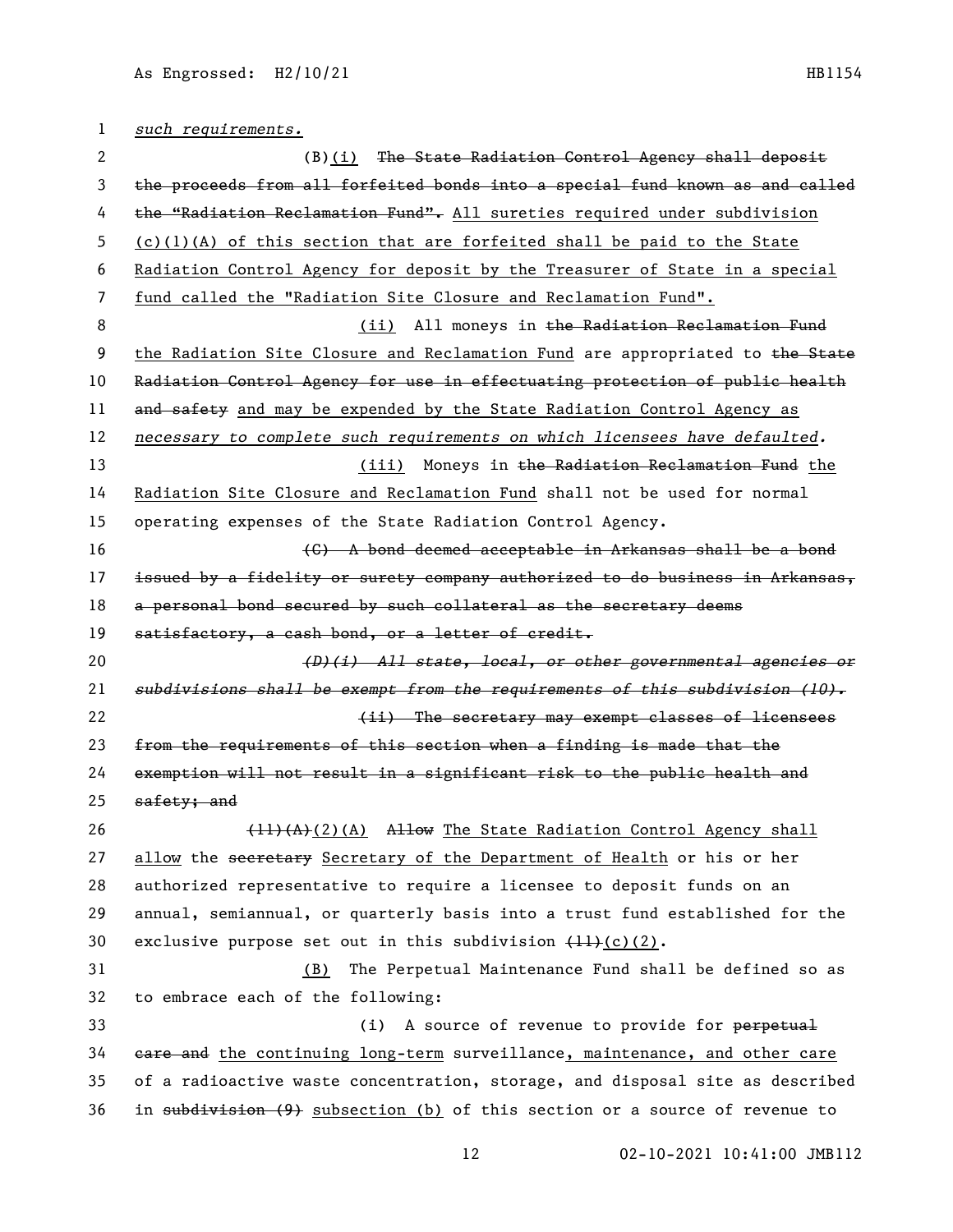As Engrossed: H2/10/21 HB1154

 provide for perpetual care and the continuing long-term surveillance, maintenance, and other care of a formerly licensed activity still containing or having associated with it radioactive material, the activity having ceased to operate by reason of default, abandonment, or decommissioning; (ii) The Perpetual Maintenance Fund shall have two (2) inputs: (a) Fees which are contributed by the lessee or licensee resulting from the operation of concentrating, storing, or 9 disposing of radioactive material as set forth in subdivision (9) subsection (b) of this section; and (b)(1) Moneys accrued as interest on a trust fund established by a licensee. *(2) These funds All trust fund moneys including moneys accrued as interest on the trust fund, shall be automatically* transferred to the Perpetual Maintenance Fund in the event of default, abandonment, or decommissioning; (iii) Moneys in the Perpetual Maintenance Fund shall be appropriated to the State Radiation Control Agency for use in a way 19 consonant with this subchapter, including such items as perpetual care, 20 maintenance, and surveillance long-term site surveillance, maintenance, and other care; and (iv) All licensee contributions to the Perpetual Maintenance Fund shall be payable to the secretary and deposited by the Treasurer of State.  $(B)+(C)(i)$  To provide for the proper care and surveillance 26 of licensed sites subject to subdivision  $\left(\frac{11}{A}\right)$   $\left(\frac{c}{2}\right)$  (B)(i) of this section, the state shall have the right to acquire by gift, transfer, purchase, or condemnation from another government agency or private person any lands, buildings, and grounds necessary to fulfill the purposes of this section. (ii) Any gift, transfer, purchase, or condemnation shall be subsequently subject to be approved and accepted by the state. (C) To effectuate the provisions of this subchapter, the State Radiation Control Agency, by lease or license with any person, may provide for the operation of a site. Any lessee or licensee operating under

the provisions of this subdivision (11) shall be subject to subdivision (10)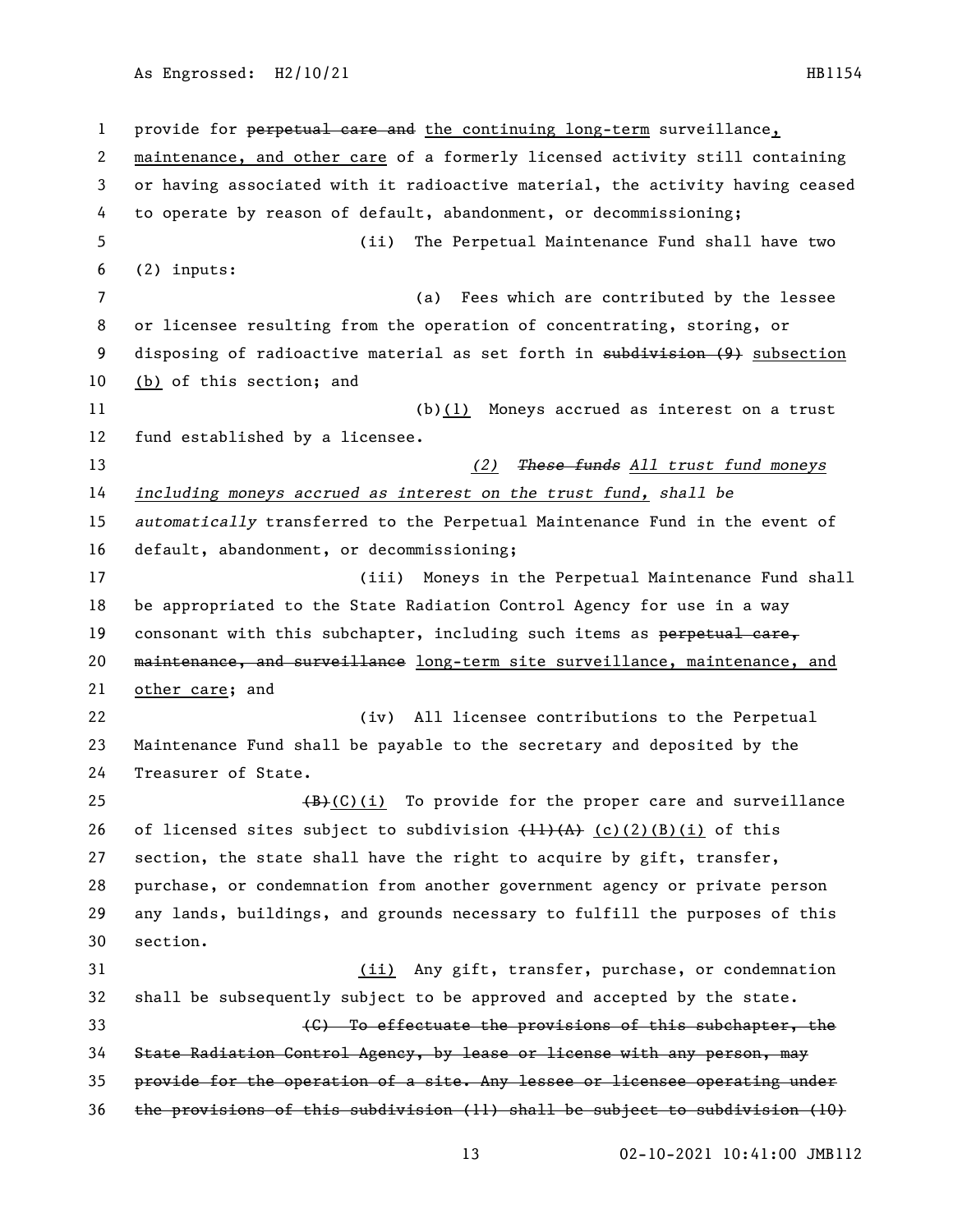of this section. 2 (D)(i) The funds required by this subdivision  $(11)$  (c)(2) shall be established at such rate that interest on the sum of all funds reasonably anticipated as payable shall provide an annual amount equal to the anticipated reasonable costs necessary to maintain, monitor, and otherwise supervise and care for the lands and facilities as required in the interest of public health and safety. 8 (ii) In arriving at the rate of funds to be deposited, the State Radiation Control Agency shall consider the nature of the licensed material, size and type of activity, estimated future receipts, and estimated future expenses of maintenance, monitoring, and supervision. (E)(i) Recognizing that ultimate responsibility to protect the public health and safety must be reposed in a solvent government, without 14 regard to the existence of any particular agency or department thereof, all 15 lands, buildings, and grounds acquired by the state under subdivision  $\{\pm 1\}(\overline{B})$ 16 (c)(2)(C) of this section shall be owned in fee simple absolute by the state 17 for purposes stated in subdivision  $\{11\}\{B\}$  (c)(2)(C) of this section. (ii) All radioactive material received at the site and located therein at time of acquisition of ownership by the state becomes the property of the state. (F)(i) If a person licensed by any governmental agency other than the State of Arkansas desires to transfer a site to the state for 23 the purpose of administering or providing perpetual long-term care, a lump- sum deposit shall be made to a trust fund. (ii) The amount of the deposit shall be determined by the secretary, taking into consideration the factors stated in subdivision  $(11)(D)$  (c)(2)(D) of this section. *(3) The sureties or other financial arrangements and funds required by subdivisions (c)(1) and (2) of this section shall be established in amounts sufficient to ensure compliance with those standards, if any, established by the United States Nuclear Regulatory Commission pertaining to closure, decommissioning, reclamation, and long-term site surveillance and care of such facilities and sites. (4) All state, local, or other governmental agencies or subdivisions shall be exempt from the requirements of subdivisions (c)(1) and* 

*(2) of this section.*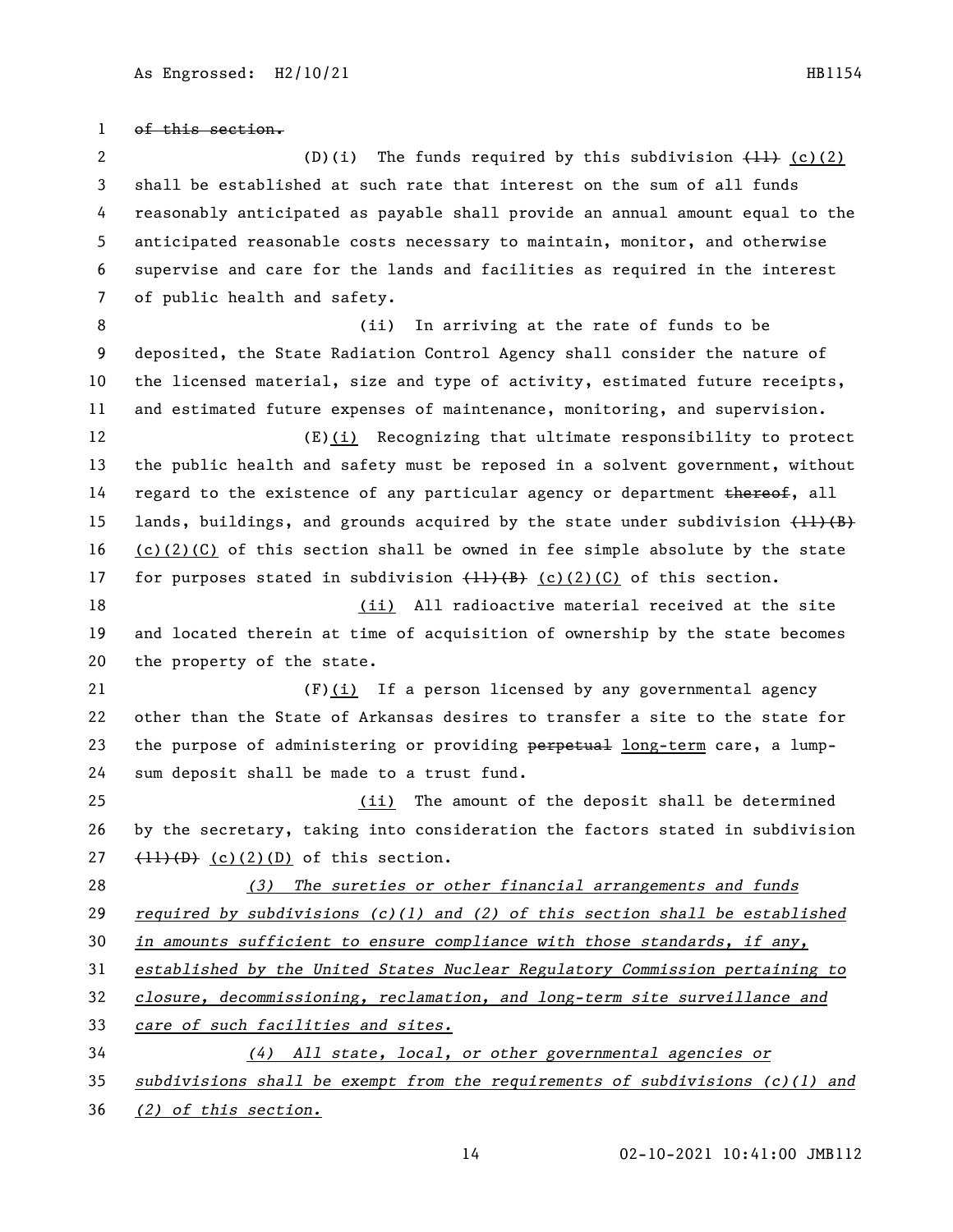| 1  | The State Radiation Control Agency may by contract,<br>(5)                    |
|----|-------------------------------------------------------------------------------|
| 2  | agreement, lease, or license with any person, including another state agency, |
| 3  | provide for the decontamination, closure, decommissioning, reclamation,       |
| 4  | surveillance, or other care of a site subject to subsection (c) of this       |
| 5  | section as needed to carry out the purposes of this section.                  |
| 6  |                                                                               |
| 7  | SECTION 4. Arkansas Code § 20-21-209 is amended to read as follows:           |
| 8  | 20-21-209. State Radiation Control Agency - Recognition of other              |
| 9  | licenses or registrations.                                                    |
| 10 | Rules promulgated pursuant to this subchapter may provide for                 |
| 11 | recognition of other state or federal licenses or registrations, or           |
| 12 | equivalents, as the State Radiation Control Agency may deem desirable,        |
| 13 | subject to such licensing or registration requirements as the agency may      |
| 14 | prescribe.                                                                    |
| 15 |                                                                               |
| 16 | SECTION 5. Arkansas Code § 20-21-213 is amended to read as follows:           |
| 17 | $20-21-213$ . Licensing and registration requirements generally.              |
| 18 | The State Radiation Control Agency shall provide by rule for<br>(a)           |
| 19 | general or specific licensing of accelerator-produced material, by-product    |
| 20 | material, source material, special nuclear material radioactive material, or  |
| 21 | devices or equipment utilizing such material, and for licensing or            |
| 22 | registration of radiation equipment.                                          |
| 23 | The rule shall provide for amendment, suspension, or revocation of<br>(b)     |
| 24 | licenses and registrations.                                                   |
| 25 | (c) The rule shall provide that:                                              |
| 26 | (1) Each application for a specific license, or license or                    |
| 27 | registration of radiation equipment, shall be in writing and shall state such |
| 28 | information as the agency by rule may determine to be necessary to decide the |
| 29 | technical, insurance, and financial qualifications or any other               |
| 30 | qualifications of the applicant as the agency may deem reasonable and         |
| 31 | necessary to protect the occupational and public health and safety;           |
| 32 | The agency may at any time after the filing of the<br>(2)                     |
| 33 | application and before the expiration of the license or registration require  |
| 34 | further written statements and may make such inspections as the agency may    |
| 35 | deem necessary in order to determine whether the license or registration      |
| 36 | should be granted or denied or whether the license or registration should be  |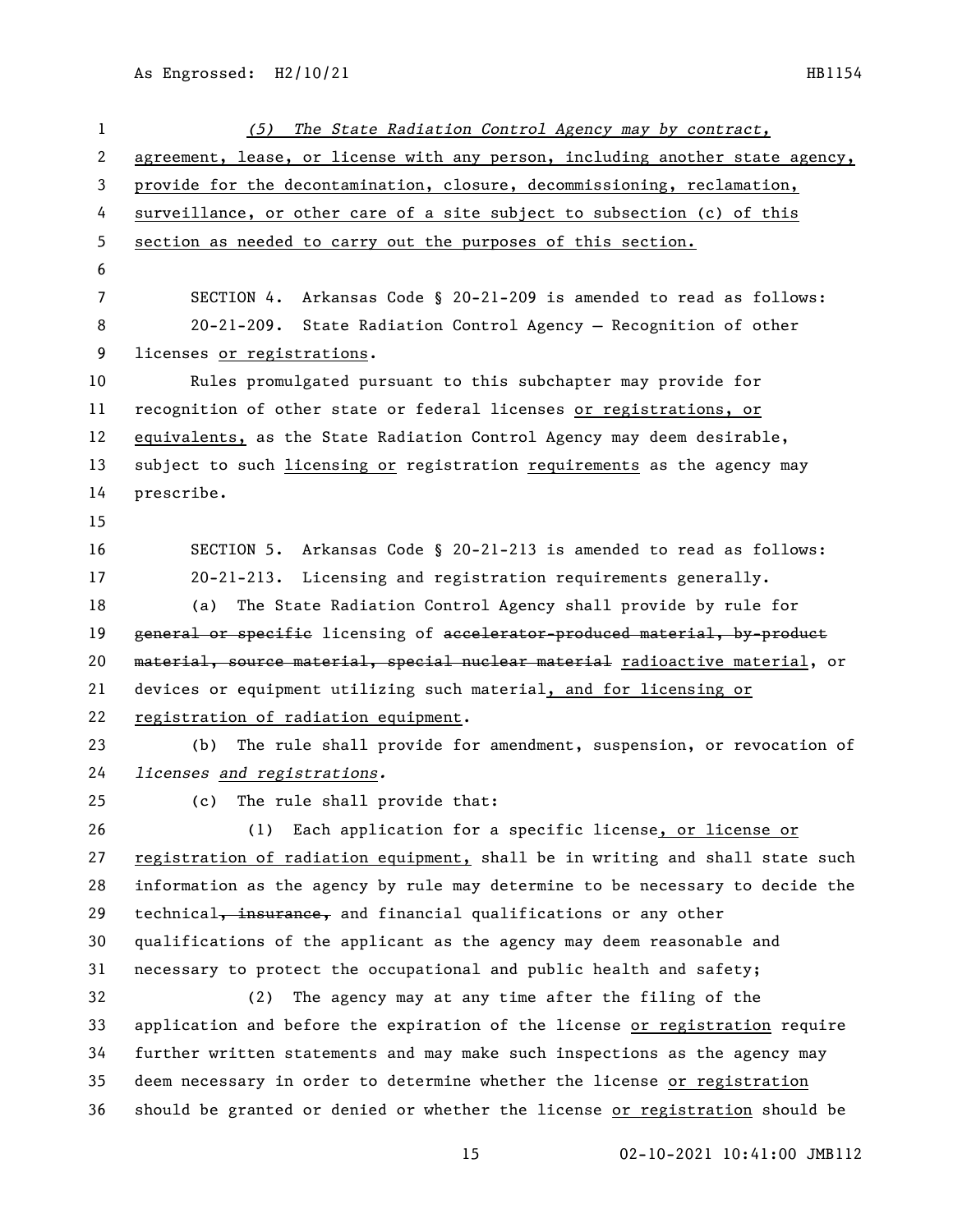| 1                     | modified, suspended, or revoked;                                              |
|-----------------------|-------------------------------------------------------------------------------|
| $\mathbf{2}^{\prime}$ | All applications and statements shall be signed by the<br>(3)                 |
| 3                     | applicant, or licensee, or registrant;                                        |
| 4                     | The agency may require any applications or statements to be<br>(4)            |
| 5                     | made under oath or affirmation;                                               |
| 6                     | Each license or registration shall be in such a form and<br>(5)               |
| 7                     | contain such terms and conditions as the agency may by rule prescribe;        |
| 8                     | No license issued under this subchapter and no right to<br>(6)                |
| 9                     | possess or utilize sources of ionizing radiation granted by any license shall |
| 10                    | be assigned or in any manner disposed of No license or registration issued    |
| 11                    | under this subchapter nor any right under a license or registration shall be  |
| 12                    | transferred, assigned, or in any manner disposed of unless the agency shall,  |
| 13                    | after securing full information, find that the transfer is in accordance with |
| 14                    | the provisions of this subchapter and shall give its consent in writing;      |
| 15                    | The terms and conditions of all licenses or registrations<br>(7)              |
| 16                    | shall be subject to amendment, revision, or modification by rules or orders   |
| 17                    | issued in accordance with this subchapter;                                    |
| 18                    | Licenses issued by the agency shall:<br>(8)                                   |
| 19                    | $(A)$ Be nontransferable;                                                     |
| 20                    | $(B)$ (A) Be renewed every five (5) to ten (10) years based                   |
| 21                    | on risk factors as determined by the agency; and                              |
| 22                    | $\left(\frac{1}{2}\right)$ Expire at a time specified by the agency; and      |
| 23                    | Registrations issued shall:<br>(9)                                            |
| 24                    | $(A)$ Be nontransferable:                                                     |
| 25                    | $(B)$ (A) Be renewed at a time specified by the agency; and                   |
| 26                    | $\overline{(G)(B)}$ Expire one (1) year after issuance or at a time           |
| 27                    | specified by the agency.                                                      |
| 28                    |                                                                               |
| 29                    | SECTION 6. Arkansas Code §§ 20-21-215 - 20-21-218 are amended to read         |
| 30                    | as follows:                                                                   |
| 31                    | 20-21-215. Licensing and registration requirements - Recognition of           |
| 32                    | other licenses or registrations.                                              |
| 33                    | Rules promulgated pursuant to this subchapter may provide for                 |
| 34                    | recognition of other state or federal licenses or registrations, or           |
| 35                    | equivalents, as the State Radiation Control Agency shall may deem desirable,  |
| 36                    | subject to such licensing or registration requirements as the agency may      |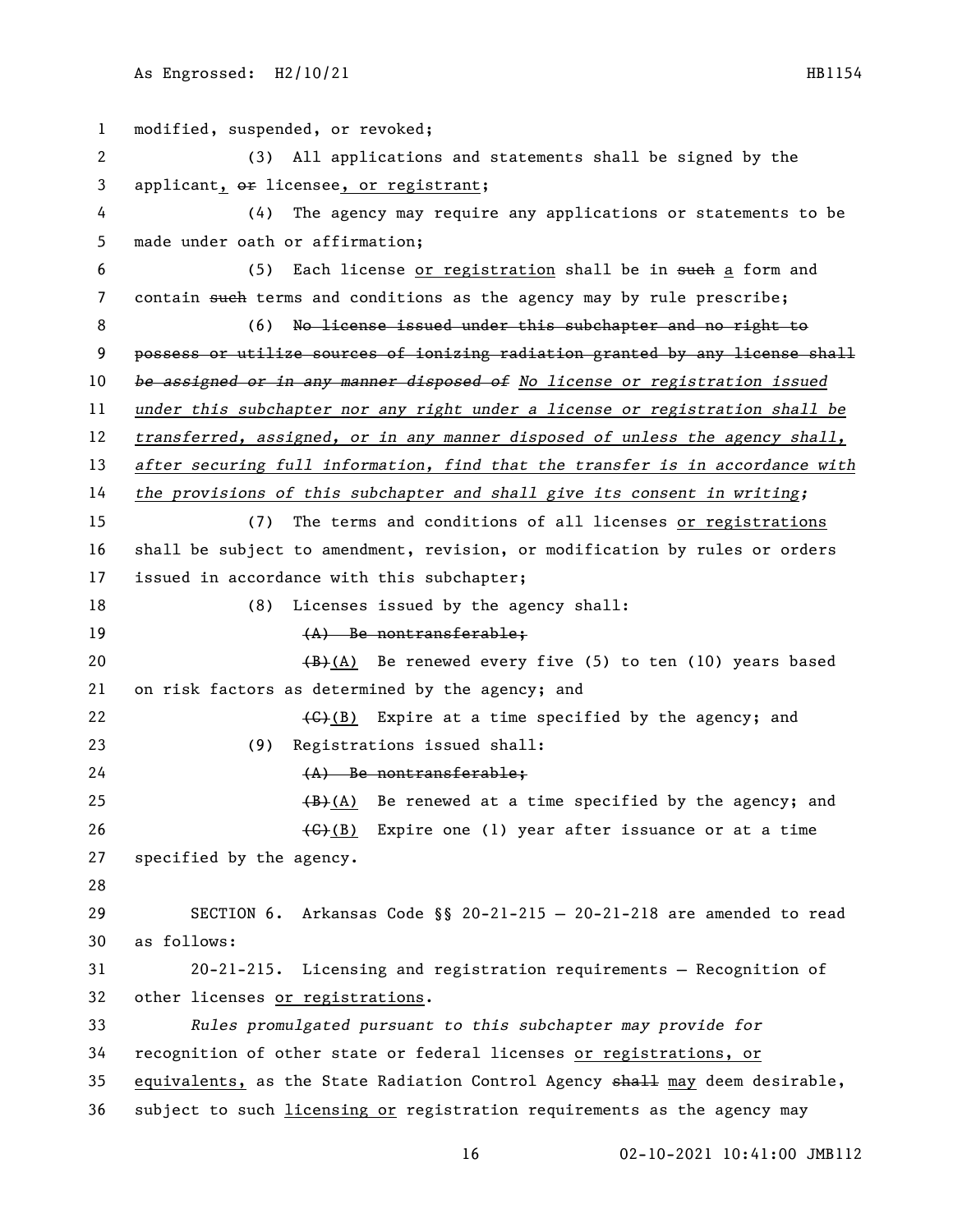| 1  | prescribe.                                                                         |
|----|------------------------------------------------------------------------------------|
| 2  |                                                                                    |
| 3  | $20-21-216$ . Licensing and registration requirements Termination.                 |
| 4  | $(a)$ Any radioactive materials license issued or renewed after July $4$ ,         |
| 5  | 1983, for any activity which results in the production of radioactive              |
| 6  | material shall contain such terms and conditions as the State Radiation            |
| 7  | Control Agency determines to be necessary to assure that before termination        |
| 8  | of the license:                                                                    |
| 9  | (1) The licensee will comply with decontamination,                                 |
| 10 | decommissioning, and reclamation standards prescribed by the agency, which         |
| 11 | shall be equivalent to or more stringent than those of the United States           |
| 12 | Nuelear Regulatory Commission or any successor thereto, for sites at which         |
| 13 | ores were processed primarily for their source material content and at which       |
| 14 | the radioactive material is deposited;                                             |
| 15 | (2) Ownership of any disposal site and the radioactive material                    |
| 16 | which resulted from the licensed activity shall be transferred to either the       |
| 17 | United States or the state, if this state exercises the option to acquire          |
| 18 | land used for the disposal of the radioactive material; and                        |
| 19 | (3) Any license which is in effect on July 4, 1983, and which is                   |
| 20 | $subsequently$ terminated without renewal shall comply with subdivisions $(a)$ (1) |
| 21 | and (2) of this section upon termination.                                          |
| 22 | (b) The agency shall require by rule or order that, before the                     |
| 23 | termination of any license which is issued after July 4, 1983, title to the        |
| 24 | land including any interests therein other than land held in trust by the          |
| 25 | United States for any Indian tribe or owned by an Indian tribe subject to a        |
| 26 | restriction against alienation imposed by the United States, or land already       |
| 27 | owned by the United States or by this state, which is used pursuant to the         |
| 28 | license for the disposal of radioactive material shall be transferred to           |
| 29 | either the United States or to the state, unless the United States Nuelear         |
| 30 | Regulatory Commission or any successor thereto determines before the               |
| 31 | termination that transfer of title to the land and the material is not             |
| 32 | necessary or desirable to protect the public health, safety, or welfare, or        |
| 33 | to minimize danger to life or property.                                            |
| 34 | (e) If transfer of the title to the radioactive material and land to               |
| 35 | the state is required, the agency, following the United States Nuclear             |

Regulatory Commission's determination that the licensee has complied with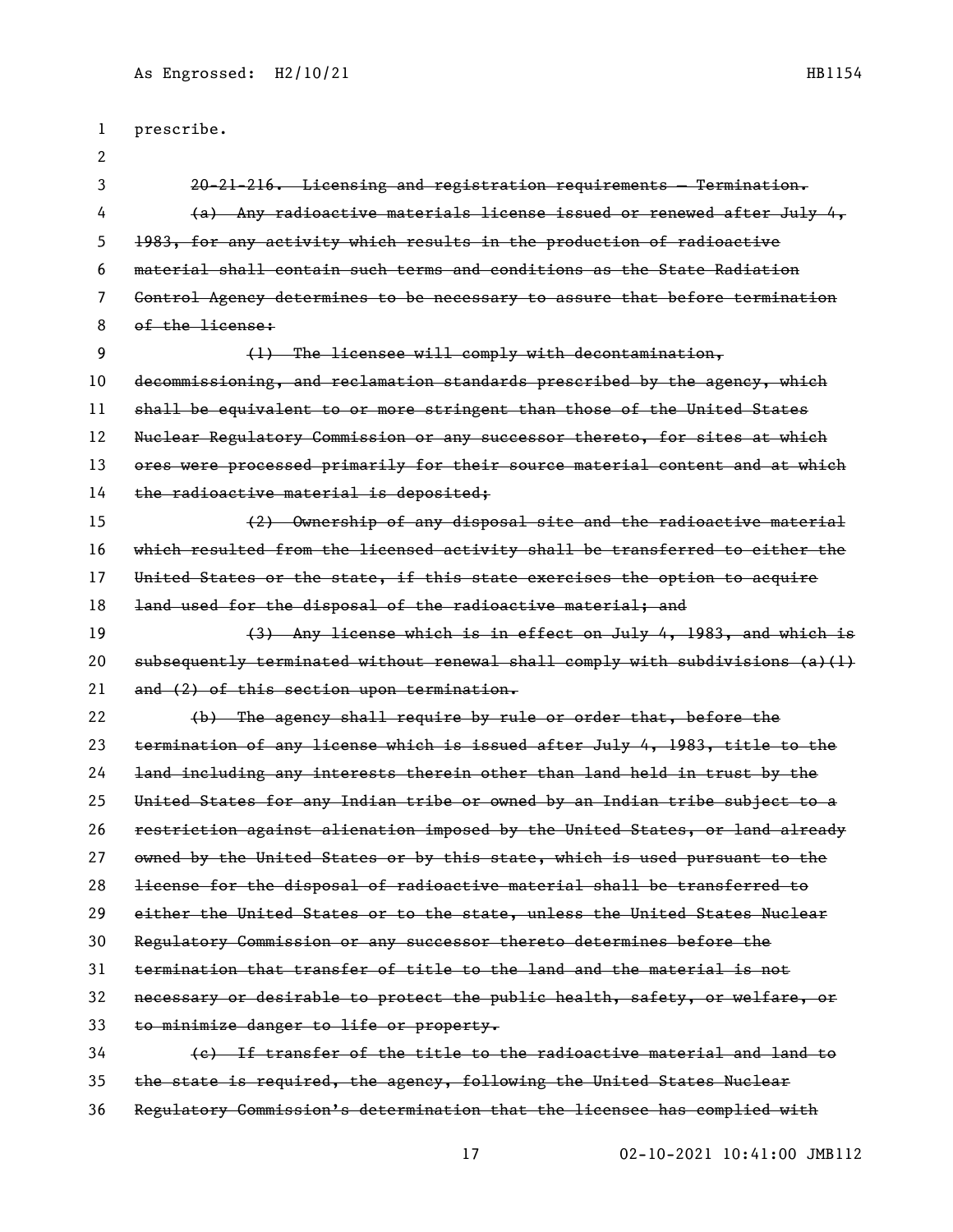As Engrossed: H2/10/21 HB1154

 applicable standards and requirements under his or her license, shall assume title to the material or land and maintain the material and land in such manner as will protect the public health and safety and the environment. 4 (d) The agency may undertake such monitoring, maintenance, and emergency measures as are necessary to protect the public health and safety for those materials and property for which it has assumed custody pursuant to 7 this subchapter. (e) The transfer of title to land or radioactive materials to the United States or to this state shall not relieve any licensee of liability for any fraudulent or negligent acts done before the transfer. 11 (f) Other than administrative and legal costs incurred by the United 12 States or by this state in carrying out the transfer, radioactive materials 13 or land transferred to the United States or to the state in accordance with this section shall be transferred without cost. 20-21-217. Licensing and registration requirements — Compliance with standards — Fees. (a) In licensing and regulation of radioactive material or of any 19 activity which results in the production of radioactive materials so defined, the State Radiation Control Agency shall require compliance with applicable standards promulgated by the State Radiation Control Agency which are equivalent to or more stringent than standards adopted and enforced by the United States Nuclear Regulatory Commission for the same purpose, including requirements and standards promulgated by the United States Environmental Protection Agency.  $(b)$  (a) Until the State Board of Health promulgates rules under 27 subsection  $\left(\frac{d}{d}\right)$  (c) of this section, the State Radiation Control Agency may charge and collect the following annual fees associated with licensing and registration of sources of ionizing radiation: (1) Hospitals or medical centers: (A) Category I-A ..................................\$900.00 (B) Category I-B ...................................700.00 (C) Category II-A ..................................650.00 (D) Category II-B ..................................450.00 (E) Category III ...................................200.00 (2) Radioactive material licenses: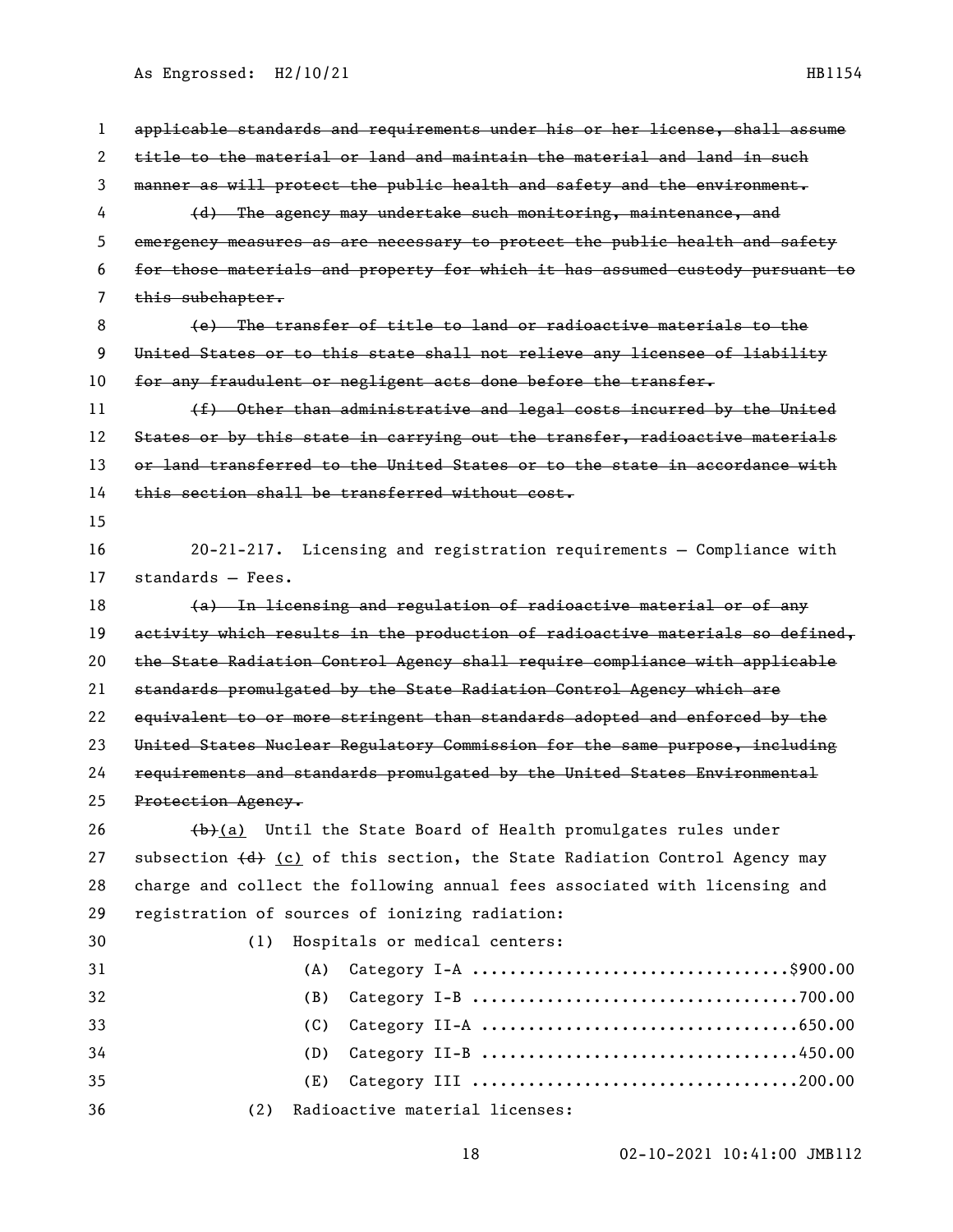| $\mathbf 1$ | (A)           | Private practice, other than teletherapy units or                            |
|-------------|---------------|------------------------------------------------------------------------------|
| 2           |               |                                                                              |
| 3           | (B)           | Radiography:                                                                 |
| 4           |               | In plant 350.00 for first bay<br>(i)                                         |
| 5           |               | 500.00 for 2 or more bays                                                    |
| 6           |               | (ii)                                                                         |
| 7           | (C)           | Wireline service operation 300.00 for 1 to 3 sources                         |
| 8           |               | 500.00 for 4 or more sources                                                 |
| 9           | (D)           | Academic:                                                                    |
| 10          |               | (i)                                                                          |
| 11          |               | (ii)<br>0ther 200.00                                                         |
| 12          | (E)           | Gas chromatograph devices and lead analyzers 100.00                          |
| 13          | (F)           | Nuclear gauges 300.00 for 1 to 5 gauges                                      |
| 14          |               | 500.00 for 6 or more gauges                                                  |
| 15          | (G)           | Particle accelerators, nonmedical 200.00                                     |
| 16          | (H)           | In vitro laboratory testing 25.00                                            |
| 17          | (1)           |                                                                              |
| 18          | (J)           |                                                                              |
| 19          | (K)           | Mobile nuclear medicine service 1,200.00                                     |
| 20          | (L)           | Consultants 250.00                                                           |
| 21          | (3)           | General licensed devices: Initial registration and annual                    |
| 22          |               | fees for the receipt, possession, or use of radioactive material under a     |
| 23          |               | general license or a license obtained through reciprocity, as defined by the |
| 24          |               | State Radiation Control Agency, shall be as follows:                         |
| 25          |               | (A) Certain measuring, gauging, and controlling devices                      |
| 26          |               |                                                                              |
| 27          | (B)           | Generally licensed gas chromatographs 200.00                                 |
| 28          | (C)           | Static elimination devices 100.00                                            |
| 29          | (D)           | Source material devices 500.00                                               |
| 30          | (E)           | Devices containing depleted uranium 500.00                                   |
| 31          | (F)           | Public safety devices containing radioactive material                        |
| 32          |               |                                                                              |
| 33          | (G)           | All other general license registrations other than                           |
| 34          |               |                                                                              |
| 35          | Other:<br>(4) |                                                                              |
| 36          |               | (A) Medical, therapy, nonhospital unit                                       |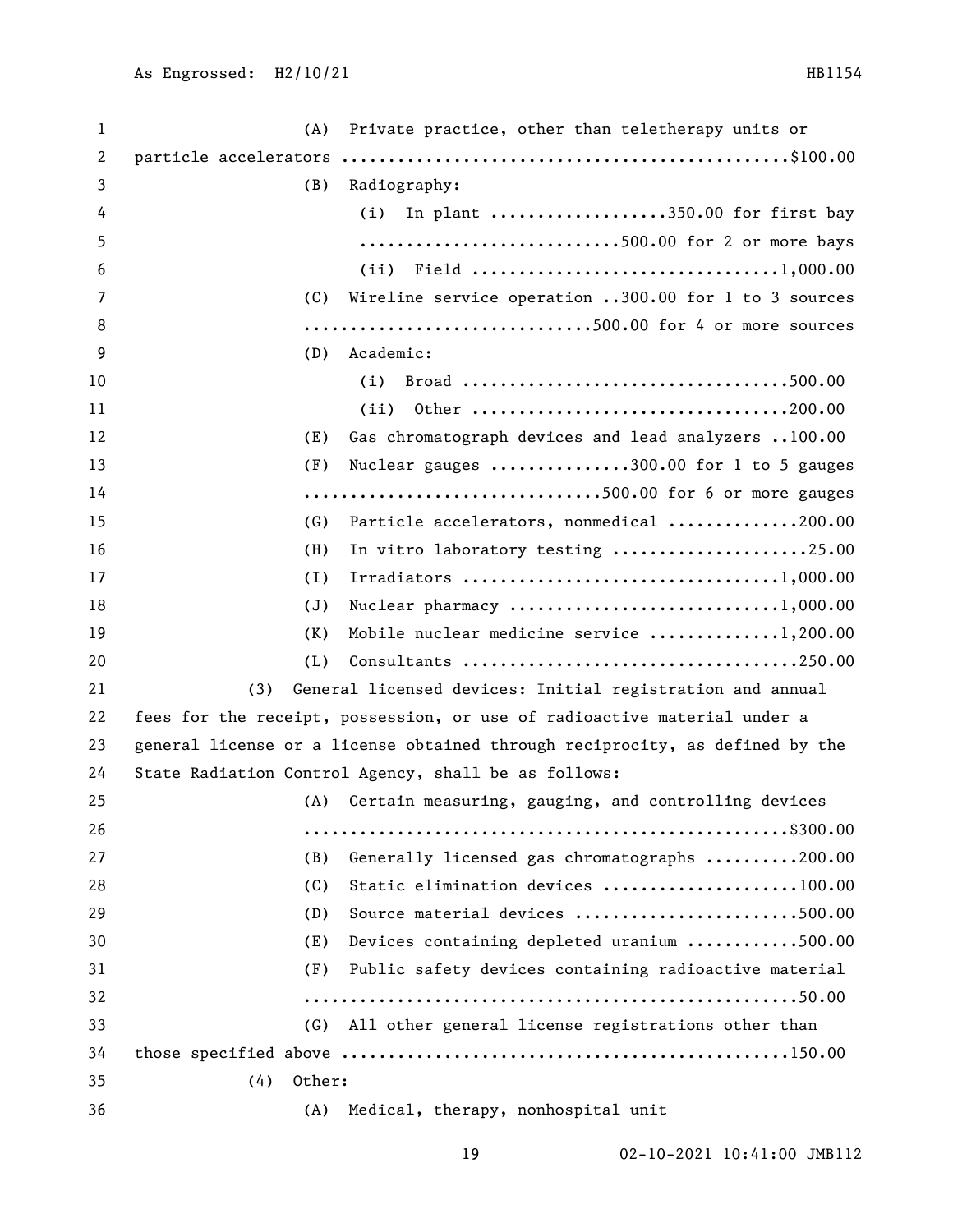.....................................\$250.00 for first unit **...........................**175.00 for each additional unit (B) Particle accelerator, medical, nonhospital unit ......................................450.00 for first unit ............................300.00 for each additional unit (C) State Board of Health Rules and Regulations for Control of Sources of Ionizing Radiation .......................................0.00 for first copy .............................30.00 for each additional copy (D) Naturally occurring radioactive material license ...................................................2,500.00 (E) Amendment to existing license .....50.00 per amendment (5) Reciprocity: (A) Naturally occurring radioactive material ....\$2,500.00 (B) Radiography, field ...........................1,000.00 (C) Wireline .......................................500.00 (D) Nuclear gauge ..................................500.00 (E) Consultant .....................................100.00 (6) Late fees: A late fee equal to ten percent (10%) of the applicable fee shall be charged for fees not received within sixty (60) days of the invoiced due date and for every sixty (60) days thereafter.  $\leftarrow$  (e)(b) The State Radiation Control Agency may charge and collect the following annual fees associated with X-ray registrations: (1) All X-ray units, sixty-five dollars (\$65.00) per tube up to 25 a maximum of two hundred sixty dollars  $( $260,00)$  (\$260); and (2) Vendor services providing radiation equipment services or radiation safety services, or both, sixty-five dollars (\$65.00).  $(d)$  (d)(1) For the fees under subsection (b) (a) of this section, the board shall adopt rules to establish fees at a level to sustain operations of the State Radiation Control Agency's mandated programs. (2) The fees shall not: (A) Conflict with federal program schedules; or (B) Exceed twenty-five percent (25%) of the fees that would be levied by the United States Nuclear Regulatory Commission if the United States Nuclear Regulatory Commission were to regulate the State Radiation Control Agency's mandated programs.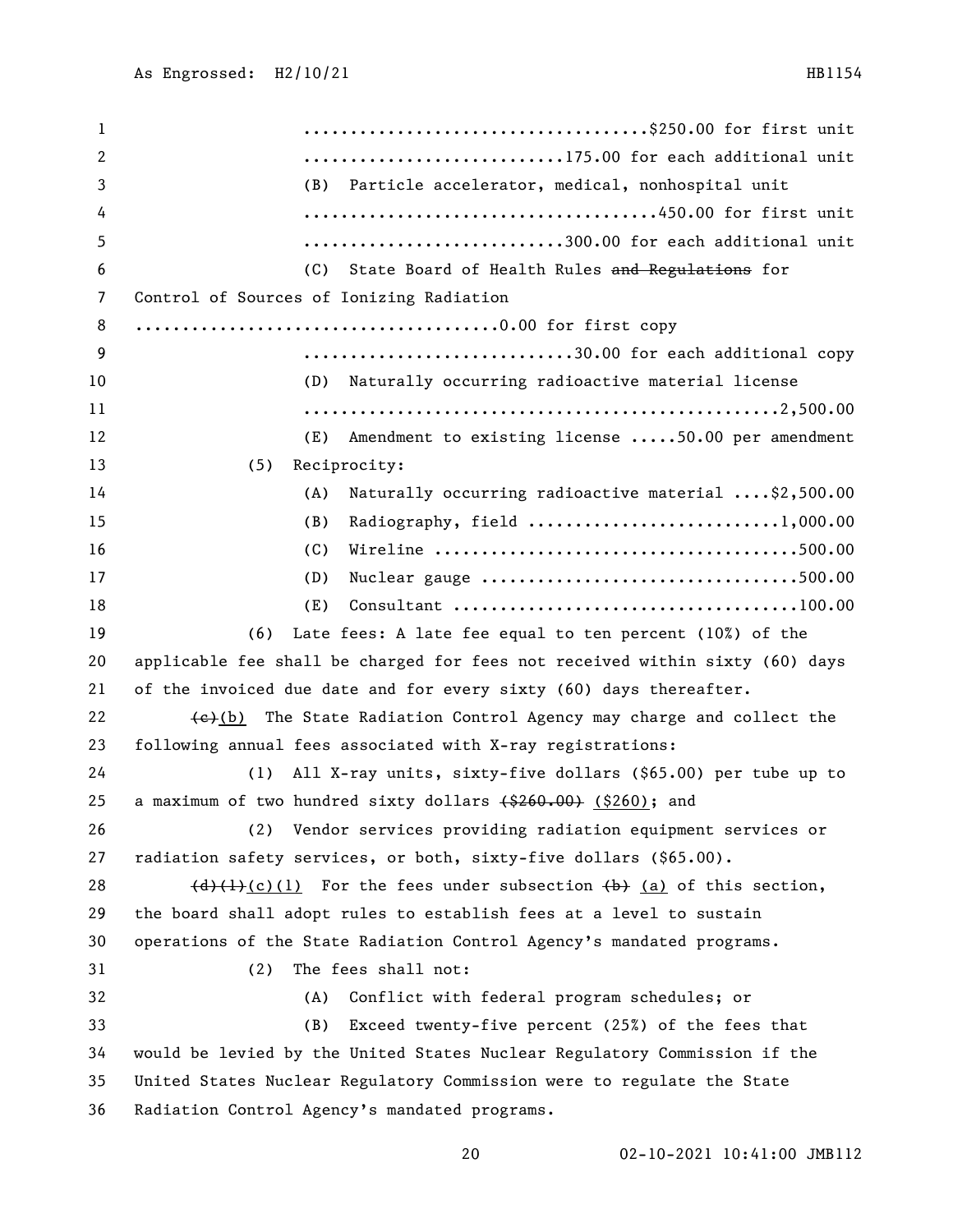1 (e)(d) Each application for reciprocal recognition of an out-of-state license or of an out-of-state registration shall be accompanied by the applicable annual fee, provided that no fee has been submitted during the calendar year of the application.

5  $(f)(1)(e)(1)$  The annual fee shall be based upon the calendar year, January 1 through December 31, with fees for any given year due by December 31 of the previous year.

 (2)(A) Applications for new licenses or registrations shall be accompanied by the appropriate fees.

10 (B) An applicant The applicants shall be charged for a full calendar year regardless of the month the license or registration is issued.

 (3) Applications for amendments to licenses or registration certificates which result in a change to a more costly category shall be accompanied by a fee equal to the difference between the fee for the current category and the one to which the amended license or certificate will escalate.

 (4) Fee payments shall be by check, draft, or money order made payable to the Department of Health.

 (5) In any case in which the State Radiation Control Agency finds that an applicant for a new license or new certificate of registration has failed to pay the fee prescribed in this section, the State Radiation Control Agency shall not process that application until the fee is paid.

 (6) In any case in which the State Radiation Control Agency finds that a person has failed to pay a fee prescribed by this section within ninety (90) days of the date due, the State Radiation Control Agency may issue an order to show cause why that registration, license, or other service should not be revoked, suspended, or terminated, as appropriate.

 $\left(\frac{1}{2}\right)$  Annual fees shall not be required for those applicants, licensees, registrants, or other applicable persons whose use of sources of radiation is certified as financed solely by the General Revenue Fund Account of the State Apportionment Fund.

 $\left(\frac{h}{g}\right)$  All fees levied and collected under this section are declared to be special revenues and shall be deposited into the State Treasury, there to be credited to the Public Health Fund.

36  $\leftarrow$   $\leftarrow$   $\leftarrow$  (h) Subject to the rules as may be implemented by the Chief Fiscal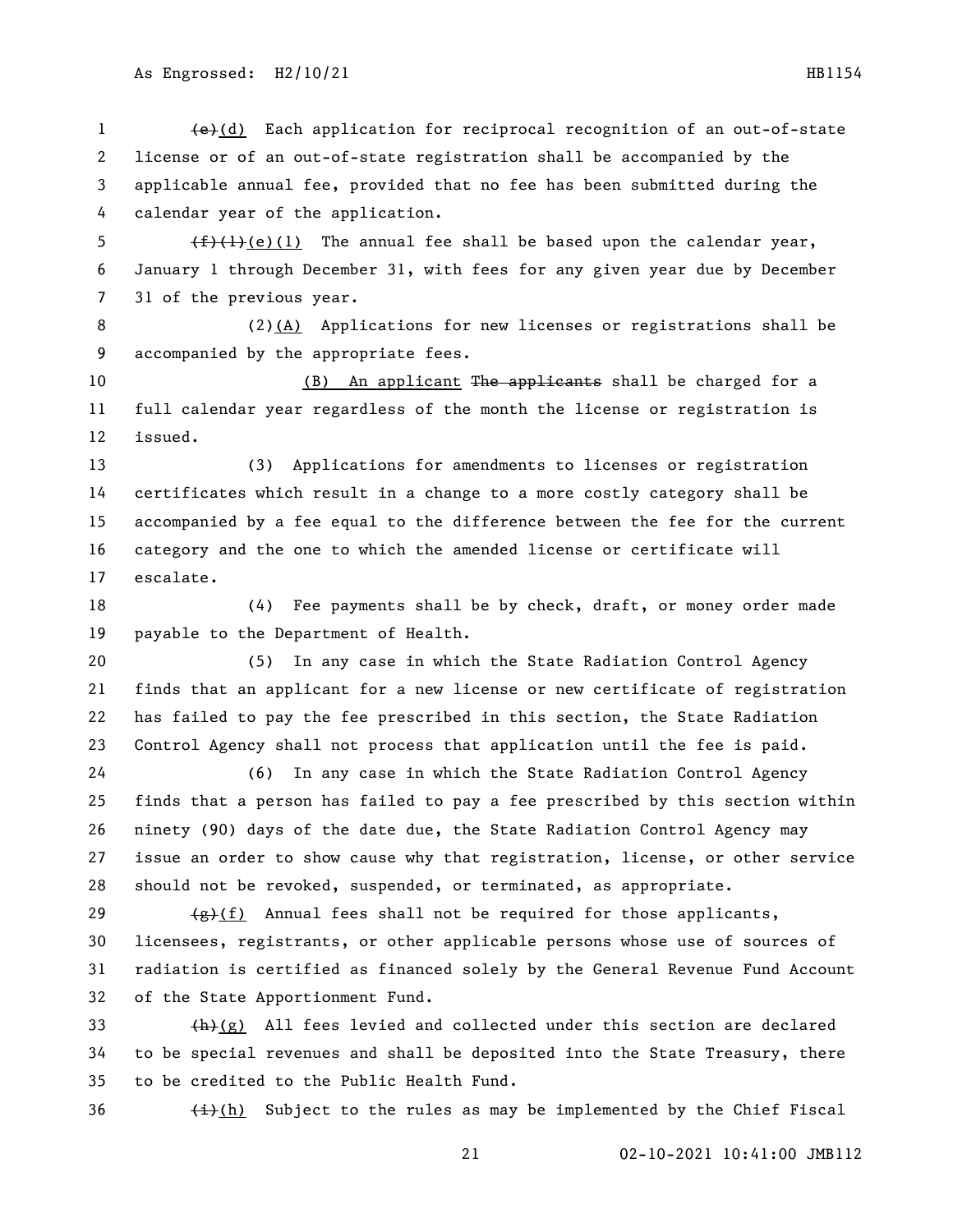02-10-2021 10:41:00 JMB112 all unexpended funds relative to licensing and registration for use of radioactive materials and X-ray equipment that pertain to fees collected, as certified by the Chief Fiscal Officer of the State, to be carried forward and made available for expenditures for the same purpose for any following fiscal year. 20-21-218. Records. (a)(1) The State Radiation Control Agency shall require each person who manufactures, possesses, distributes, sells, installs, repairs, or uses a source of ionizing radiation to maintain records relating to its receipt, storage, transfer, or disposal and such other records as the agency may require subject to such exemptions as may be provided by rule. (2) The agency shall require each person who manufactures, possesses, distributes, sells, installs, repairs, or uses a source of ionizing radiation, or who furnishes personnel dosimetry services for agency licensees or registrants to maintain appropriate records showing the radiation exposure of all individuals for whom personnel monitoring is required by rules of the agency. (b)(1) Copies of all records required by subsection (a) of this section shall be submitted to the agency upon request. The agency shall obtain these required records from each person who manufactures, possesses, distributes, sells, installs, repairs, or uses a source of ionizing radiation and from service personnel. (2) Any person possessing or using a source of ionizing 26 radiation shall furnish to each To each employee for whom personnel 27 monitoring is required, a copy of the employee's personal exposure record,  $\overline{a}$ 28 follows: shall be given at the frequency required by rule. (A) Annually; (B) At any time the employee has received excessive exposure; and **(G)** Upon termination of employment. SECTION 7. Arkansas Code § 20-21-222(a), concerning administrative proceedings related to ionizing radiation, is amended to read as follows: (a) Under this subchapter:

Officer of the State, the disbursing officer for the department may transfer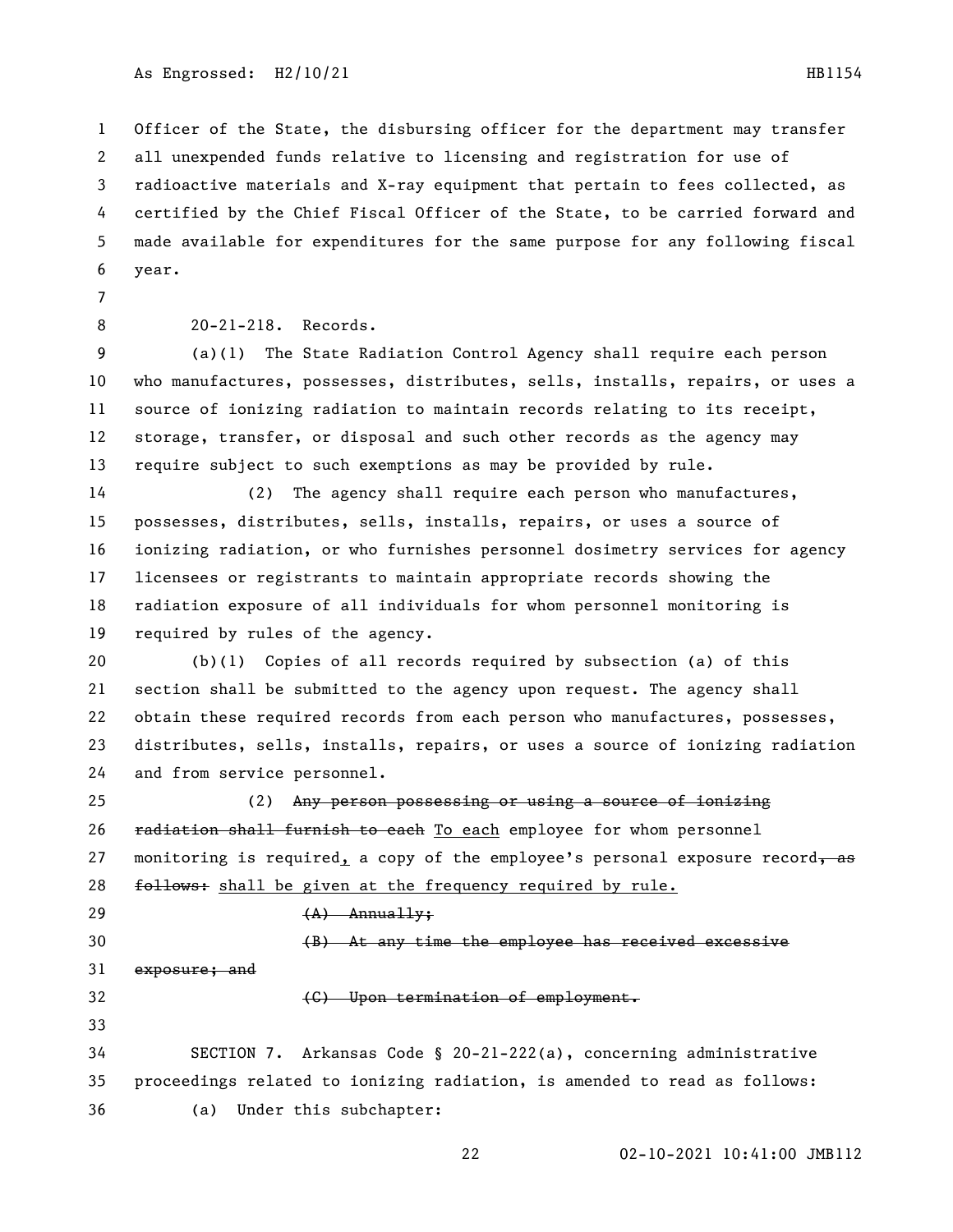(1) In any proceeding for the issuance or modification of rules relating to control of sources of ionizing radiation, the State Radiation Control Agency shall provide an opportunity for public participation through written comments or a public hearing, or both; (2) In any proceeding for the denial of an application for a license or registration or for revocation, suspension, or modification of a 7 license or registration, the agency shall provide to the applicant,  $\Theta$  licensee, or registrant an opportunity for a hearing on the record; (3) In any proceeding for licensing ores processed primarily for their source material content or disposal of radioactive material or for 11 licensing commercial burial of radioactive wastes waste, the agency shall provide: (A) An opportunity, after public notice, for written comments and a public hearing with a transcript; (B) An opportunity for cross examination; and (C) A written determination of the action to be taken 17 which that is based upon findings included in the determination and upon evidence presented during the public comment period; 19 (4)(A) In any proceeding for <del>licensing ores processed primarily</del> for their source material content, for disposal of radioactive material, or for licensing commercial burial of radioactive *wastes waste,* the agency shall prepare for each licensed activity that has a significant impact on the human environment a written analysis of the impact of the activity on the environment for each licensed activity which has a significant impact on the human environment. 26 (B) The environmental impact analysis shall be available to the public before the commencement of hearings held pursuant to subdivision (a)(3) of this section and shall include:  $(A)+(1)$  An assessment of the radiological and nonradiological impacts to the public health; 31 (B)(ii) An assessment of any impact on any waterway and groundwater; 33 (G)(iii) Consideration of alternatives, including alternative sites and engineering methods, to the activities to be conducted; and 36 (D)(iv) Consideration of the long-term impacts including